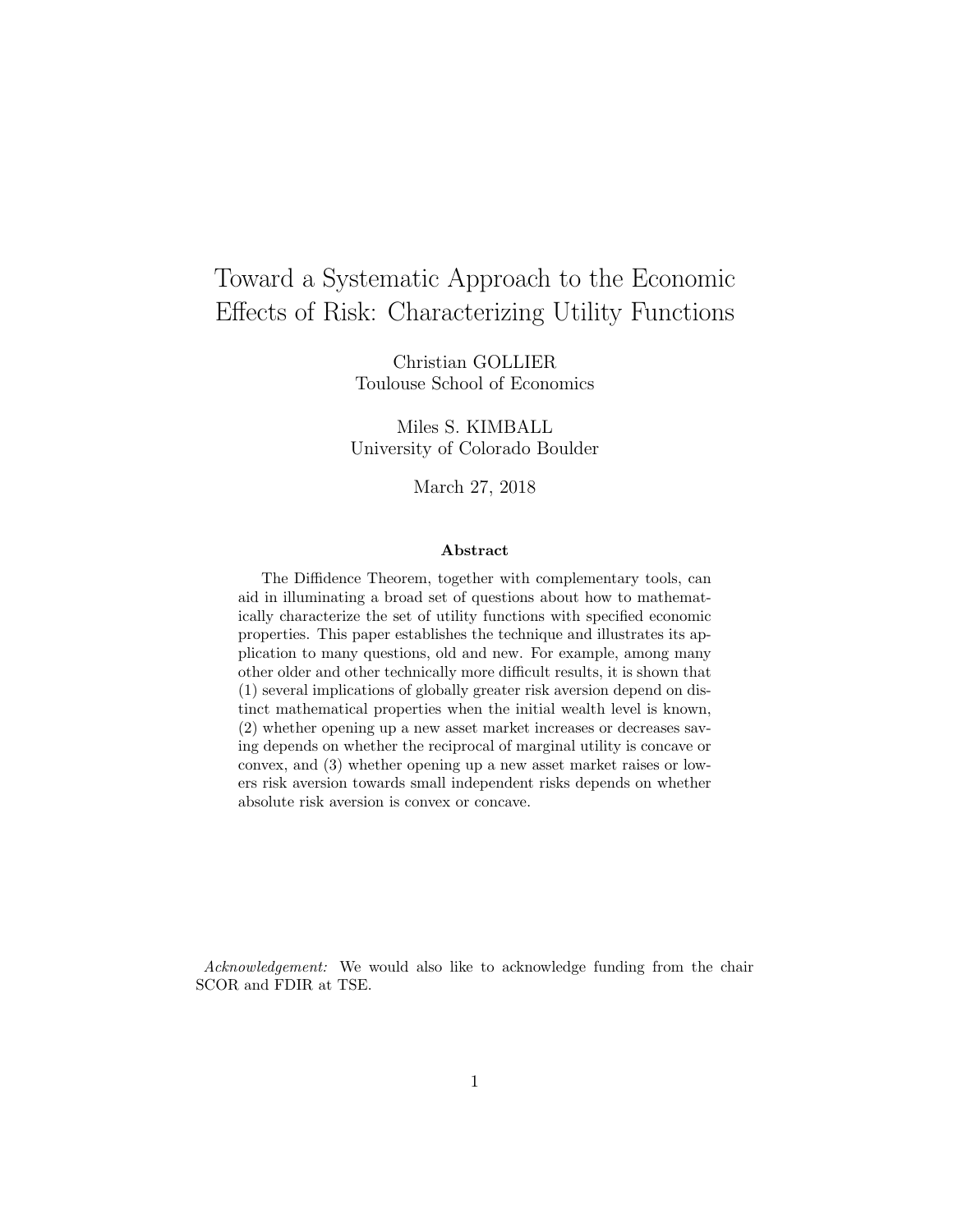# 1 Introduction

By implying linearity of preferences in probabilities, von Neumann-Morgenstern expected utility theory provides a great deal of common structure for applied problems. Yet the literature on the economics of risk has often approached each applied problem or small class of applied problems in what look like very different ways. In this paper, we endeavor to make a bare beginning to systematizing approaches to applied problems in the economics of risk. In particular, we study a systematic technique for approaching the mathematical characterization of sets of utility functions with particular economic properties. That is, the objective here is to build a path between economic properties of preferences and mathematical properties of utility functions. In a companion paper, "New Methods in the Classical Economics of Uncertainty: Comparing Risks" (Gollier and Kimball, 2018), we address the mathematical characterization of risks that have particular economic properties in relation to specified sets of utility functions.

A spur for the development of more systematic techniques in the economics of risk is the burgeoning and technically difficult literature on background risks. Since Doherty and Schlesinger (1983), Ross (1981), Kihlstrom, Romer and Williams (1981) and Pratt and Zeckhauser (1987), our understanding of the behavior of agents facing more than one source of risk has made a great deal of progress. A common feature of analyses of the interaction between independent risks is the existence of paradoxes that can be solved by putting additional restrictions on the utility function. For example, Kimball (1993), Eeckhoudt, Gollier and Schlesinger (1996), and Gollier and Pratt (1996) showed conditions under which adding a nonmarketable zero-mean risk to wealth can induce a risk-averse agent to purchase more of another independent risky asset. Eeckhoudt and Schlesinger (2006) pushed this literature further.

Difficult background risk problems and more basic problems in the economics of risk often share elements with the same technical structure. More than twenty years ago, we wrote an early version of this paper (Gollier and Kimball, 1994) in which we provided a simple method for solving these problems. The centerpiece of this method is the "Diffidence Theorem." This theorem has since been used by various authors to solve some of these complex problems in a simple way, as we show in examples throughout this paper.

In addition to illustrating a technique of wide applicability, reframing many existing results in useful ways, and establishing many minor new results, we establish at least three important substantive results not in the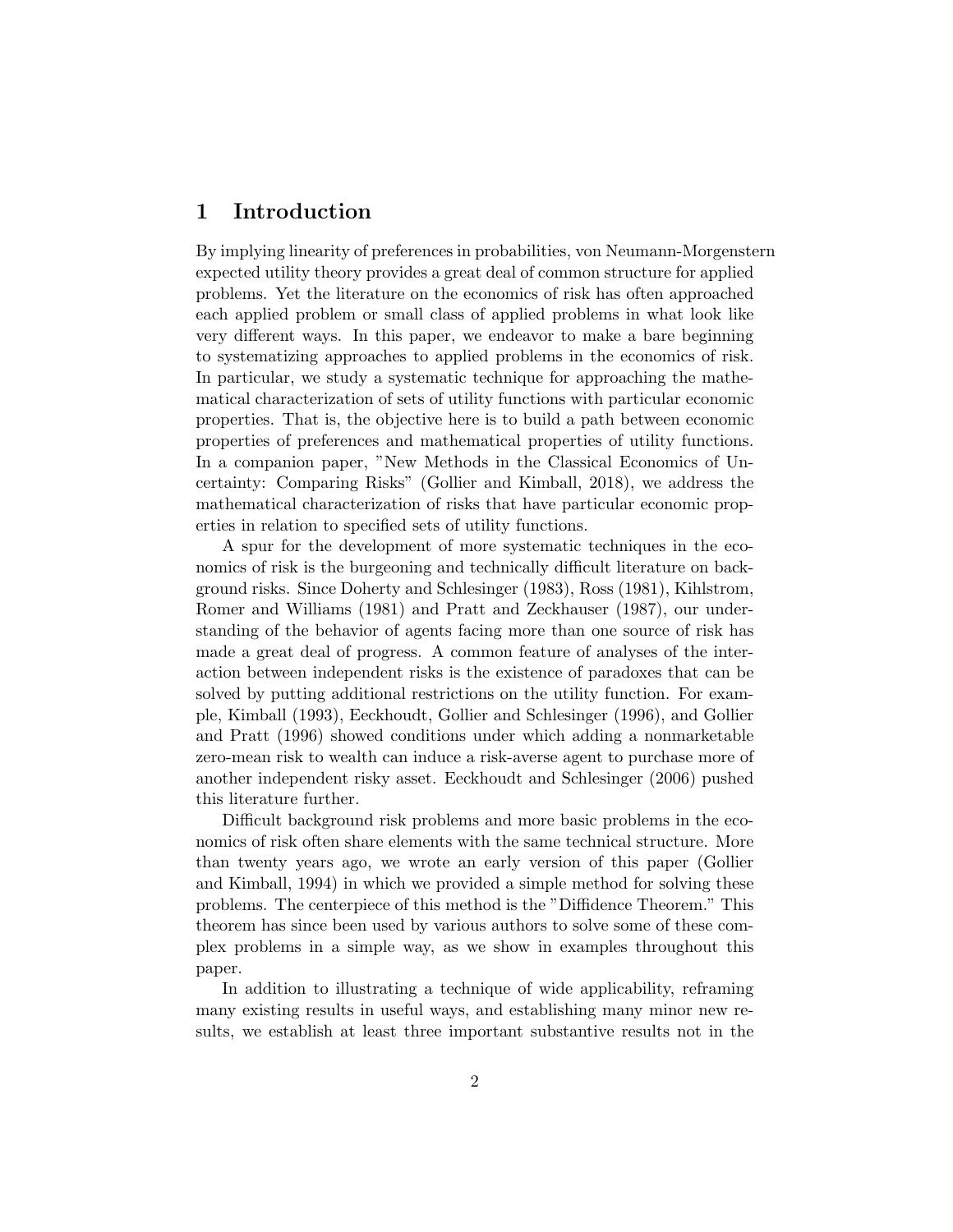previous literature. First, we clarify the ways in which globally greater risk aversion can be overkill for an applied problem. If something is known about initial starting wealth, the much weaker condition of centrally greater risk aversion or the even weaker condition of centrally greater diffidence will often be enough. This leads to a much deeper understanding of Arrow-Pratt theory. The mathematics is so basic, it is often tucked, in some form, somewhere into proofs in previous papers, but has not been explored fully in its own right. Second, we give a mathematical characterization of the set of utility functions for which opening up a new asset market would lead to less saving, and the antiphonal set of utility functions for which opening up a new asset market would lead to more saving. Third, we characterize the set of utility functions for which opening up a new asset market would make an agent more risk averse toward a small risk independent of the risk in the new asset market.

Let us turn now to the Diffidence Theorem itself. In many instances, the comparative statics problem involving risk can be written in the following form: Under what conditions on functions  $f_1$  and  $f_2$  can we guarantee that

$$
\forall \tilde{x}: \quad Ef_1(\tilde{x}) \le Ef_1(x_0) \Longrightarrow Ef_2(\tilde{x}) \le Ef_2(x_0), \tag{1}
$$

for some starting wealth w. Let us consider a very simple illustration of problem (1). There are several ways to define the concept of "greater risk aversion". For example, one can stipulate the definition that an agent with utility function  $u_2$  is more risk-averse than another with utility function  $u_1$ if and only if any risk  $\tilde{x}$  that is rejected by the latter is also rejected by the former, independent of the sure common wealth level  $w$  of the two agents. This is an application of problem (1) with  $f_i(x) = u_i(w + x)$  For each initial wealth level, this problem is equivalent to the following property:

$$
\forall \tilde{x}: \quad Eu_1(w + \tilde{x}) \le u_1(x_0) \Longrightarrow Eu_2(w + \tilde{x}) \le u_2(x_0), \tag{2}
$$

The concepts of risk aversion, prudence, temperance, decreasing absolute risk aversion, decreasing absolute prudence, proper risk aversion(Pratt and Zeckhauser, 1987), risk vulnerability (Gollier and Pratt, 1996; Gollier 2001), and standard risk aversion (Kimball, 1993) can also be defined by using definition (1) for some specific pair of functions  $(f_1, f_2)$ , or by using its bivariate extension that we also present in this paper. In addition, we consider new concepts having the same structure as in (1). For example, under what condition does an increase in nonmarketable background risk raise the equilibrium risk free rate in the economy? Or, under what condition does opening up a new asset market raise current consumption? And does opening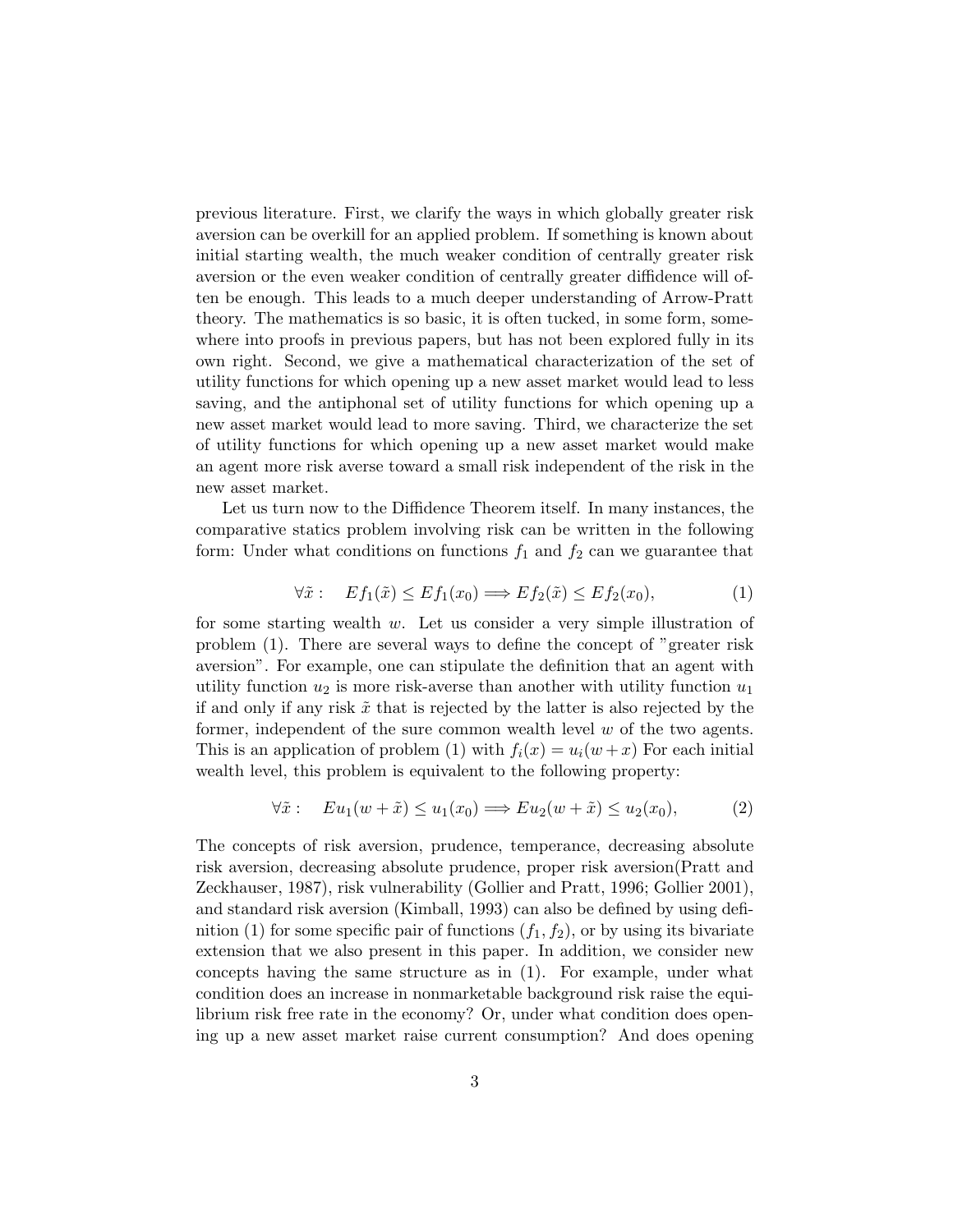a market for a new asset reduce the demand for another independent risky asset? All these questions, and others, are solved in this paper by using the Diffidence Theorem.

The Diffidence Theorem is a consequence of the linearity of expected utility with respect to probabilities. This linearity implies that Condition (1) holds for all random variables if and only if it holds for all binary random variables. This property singularly simplifies the structure of the problem, and the Diffidence Theorem can be seen as an application of that result.

Property (1) is related to the condition that  $f_2$  is more concave that  $f_1$  in the sense of Arrow-Pratt. This is an obvious consequence of Jensen's inequality, a ubiquitous tool in decision theory under uncertainty. However, the "more concave" condition is often too restrictive, and the Diffidence Theorem provides the right necessary and sufficient condition for property (1). For example, when considering problem (2) for a given wealth level w, it is easy to show that there exist pairs of functions  $(u_1, u_2)$  for which  $u_2$  is not more risk-averse than  $u_1$  in the sense of Arrow-Pratt, but still  $u_2$ rejects all lotteries that  $u_1$  rejects. By using the Diffidence Theorem, we easily characterize the notion of "centrally greater diffidence," which is the weakest condition on  $(u_1, u_2)$  that guarantees (2), and lends the Diffidence Theorem its name because it is the most straightforward application of the theorem. Of course, because this property must hold for small risks, a necessary condition for centrally greater diffidence is that  $-u''_2(x_0)/u'_2(x_0)$ be larger than  $-u''(x_0)/u'_1(x_0)$ , but this condition need not hold at other wealth levels.

One of the beauties of the celebrated paper by Pratt (1964) is to show that a condition "in the small" – that is, for small risks – if required to hold at all wealth levels, is sufficient "in the large", that is, for any risk. For example, if individual 2 dislikes all small risks that individual 1 dislikes, and if this is true at all common wealth levels, then it is known that individual 2 also dislikes any risk that individual 1 dislikes. Such a result is not true in general under the structure (1), except in some special cases that we identify in this paper.

In Section 2, we prove the Diffidence Theorem and its Corollary. We illustrate the use of the Diffidence Theorem by presenting many applications in Section 3. Section 4 is devoted to the bivariate Diffidence Theorem and its applications. Other extensions are considered in Section 5. Section 6 concludes.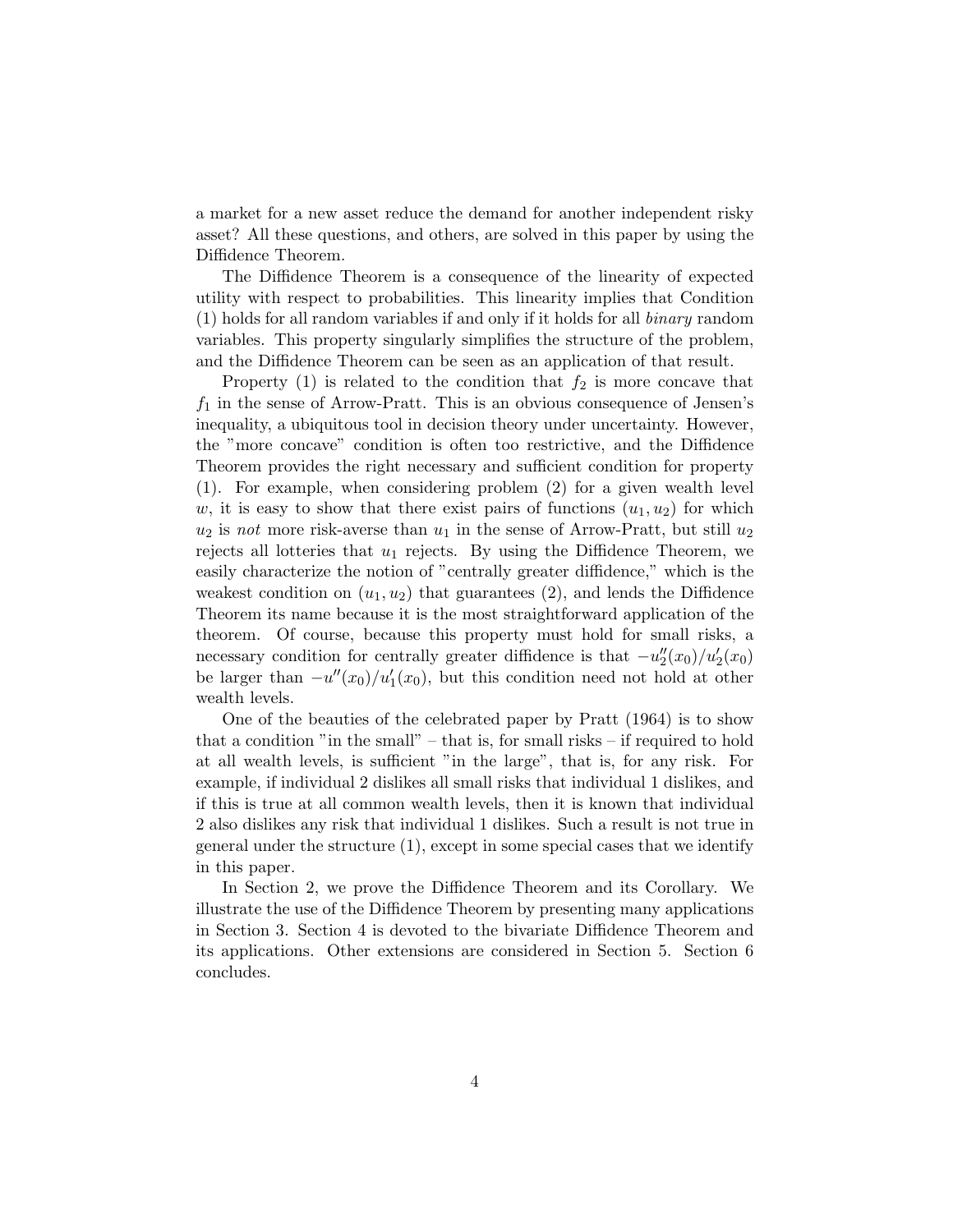# 2 The Diffidence Theorem

In this section, we characterize the set of real-valued functions  $f_2$  that satisfy condition (1) for a given real-valued function  $f_1$  and a given value of starting wealth  $w<sup>1</sup>$ . The proof of the Diffidence Theorem relies on the following Lemma.<sup>2</sup>

**Lemma 1** Condition (1) is satisfied for any distribution of  $\tilde{x}$  if and only if it is satisfied (a) for all one-point distributions, and (b) for all two-point distributions that satisfy condition  $Ef_1(\tilde{x}) \leq Ef_1(x_0)$  as an equality.

Proof: Necessity is obvious. To see sufficiency, note that Condition (1) is equivalent to

$$
\max_{\tilde{x}} \quad Ef_2(\tilde{x}) - Ef_2(x_0) \le 0
$$
\n
$$
\text{s.t. } Ef_1(\tilde{x}) - Ef_1(x_0) \le 0.
$$
\n
$$
(3)
$$

Both the objective function and the constraint of this problem are linear in probabilities. Thus it is a linear programming problem on the unit simplex. If the region in which the constraint is not violated is nonempty, the maximum value of the objective must be achieved on one of the vertices of the multidimensional polyhedron formed by slicing off the portion of the unit simplex that violates the constraint. These vertices represent two types of random variables: (a) degenerate distributions with all of the mass on one value of  $x$ , and (b) two-point distributions that satisfy the constraint with equality.

This result is related to the well-established fact that condition  $Ef_2(\tilde{x}) \leq$  $Ef_2(x_0)$  holds for any  $\tilde{x}$  if and only if it holds for any degenerate (one-point) random variable. Introducing a condition on  $\tilde{x}$ , in particular that  $\tilde{x}$  must satisfy  $Ef_1(\tilde{x}) \le Ef_1(x_0)$ , makes it necessary to consider not only degenerate random variables, but also all two-point random variables.

The Diffidence Theorem is a consequence of Lemma 1. To escape triviality, assume that there exists at least one  $x \in R$  such that  $f_1(x) \leq Ef_1(x_0)$ .

<sup>&</sup>lt;sup>1</sup>It is easy to check that  $x_0$  can be replaced with a reference random variable  $\tilde{\omega}$  without affecting the proof of the Diffidence Theorem, but the key applications we have in mind in this paper have a nonstochastic initial wealth. Replacing  $x_0$  with  $\tilde{\omega}$  would, however, affect the proof of Corollary 1 below.

<sup>&</sup>lt;sup>2</sup>The proof of Theorem 3 in Pratt and Zeckhauser (1987) is based on the same basic idea.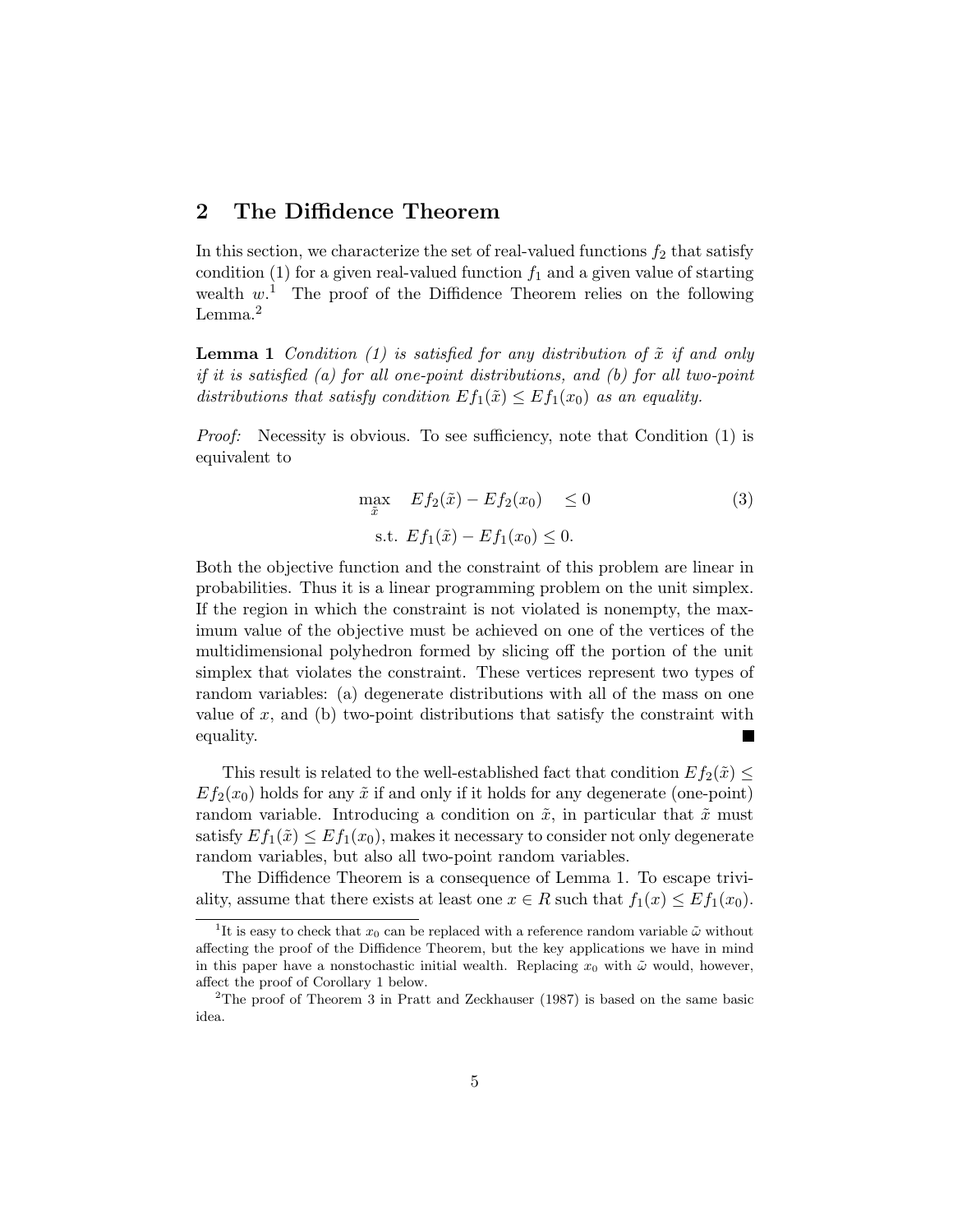**Theorem 1** (Diffidence Theorem) Condition  $(1)$  for any random variable  $\tilde{x}$  with support in [a, b] is equivalent to the condition that there exists an  $m \in R_+ \cup \{+\infty\}$  such that

$$
\forall x \in [a, b]: \quad f_2(x) - Ef_2(x_0) \le m[f_1(x) - Ef_1(x_0)]. \tag{4}
$$

*Proof:* Notice first that the sufficiency of  $(4)$  is obvious. Turning to necessity, if  $f_1$  reaches a global maximum at  $x_0$ , then the "if" clause in Condition (1) is true for any random variable,  $Ef_2(\tilde{x}) \le Ef_2(x_0)$  must hold for any  $\tilde{x}$ and Condition (4) holds with  $m = 0$ . If  $f_1$  reaches a global minimum at  $x_0$ , then Condition (4) holds with  $m = +\infty$ . (Wherever  $f_1(x) - f_1(x_0) = 0$ , Condition (1) for degenerate risks implies  $f_2(x) - f(x_0) \leq 0$ . Elsewhere, any possible value of  $f_2(x) - f_2(x_0)$ , satisfies  $f_2(x) - f_2(x_0) \leq +\infty(f_1(x) - f_1(x_0))$ . For necessity when  $f_1$  is neither a global minimum nor a global maximum at w, let  $\phi_1$  and  $\phi_2$  denote  $Ef_1(x_0)$  and  $Ef_2(x_0)$ , respectively. By the compactness of the simplex and the nontriviality assumption, a solution exists to program (3). So, considering two-point risks, we know that Condition (1) implies that  $\forall x_1, x_2 \in [a, b], \forall p \in [0, 1]:$ 

$$
pf_1(x_1) + (1-p)f_1(x_2) = \phi_1 \implies pf_2(x_1) + (1-p)f_2(x_2) \le \phi_2. (5)
$$

Consider an  $x_1$  for which  $f(x_1) \neq f(x_0)$ . Suppose without loss of generality that  $f_1(x_1) < \phi_1$  and  $f_1(x_2) > \phi_1$ . The first condition in (5) is equivalent to

$$
p = \frac{\phi_1 - f_1(x_2)}{f_1(x_1) - f_1(x_2)}.
$$

Substituting  $p$  in the second condition of  $(5)$  makes it equivalent to

$$
(\phi_1 - f_1(x_2))(f_2(x_1) - \phi_2) \ge (\phi_1 - f_1(x_1))(f_2(x_2) - \phi_2),
$$

for any  $x_1$  and  $x_2$  in [a, b] such that  $f_1(x_1) < \phi_1$  and  $f_1(x_2) > \phi_1$ . The above inequality is itself equivalent to

$$
\frac{f_2(x_2) - \phi_2}{f_1(x_2) - \phi_1} \le m \le \frac{f_2(x_1) - \phi_2}{f_1(x_1) - \phi_1},\tag{6}
$$

for some real number m and for any  $x_1$  and  $x_2$  in [a, b] such that  $f_1(x_1) < \phi_1$ and  $f_1(x_2) > \phi_1$ . This is in turn equivalent to Condition (4) without the sign condition on m (and we dealt above with the only case in which  $m = +\infty$  is needed). The condition  $m \geq 0$  is required to guarantee that Condition (4) is satisfied for all one-point random variables.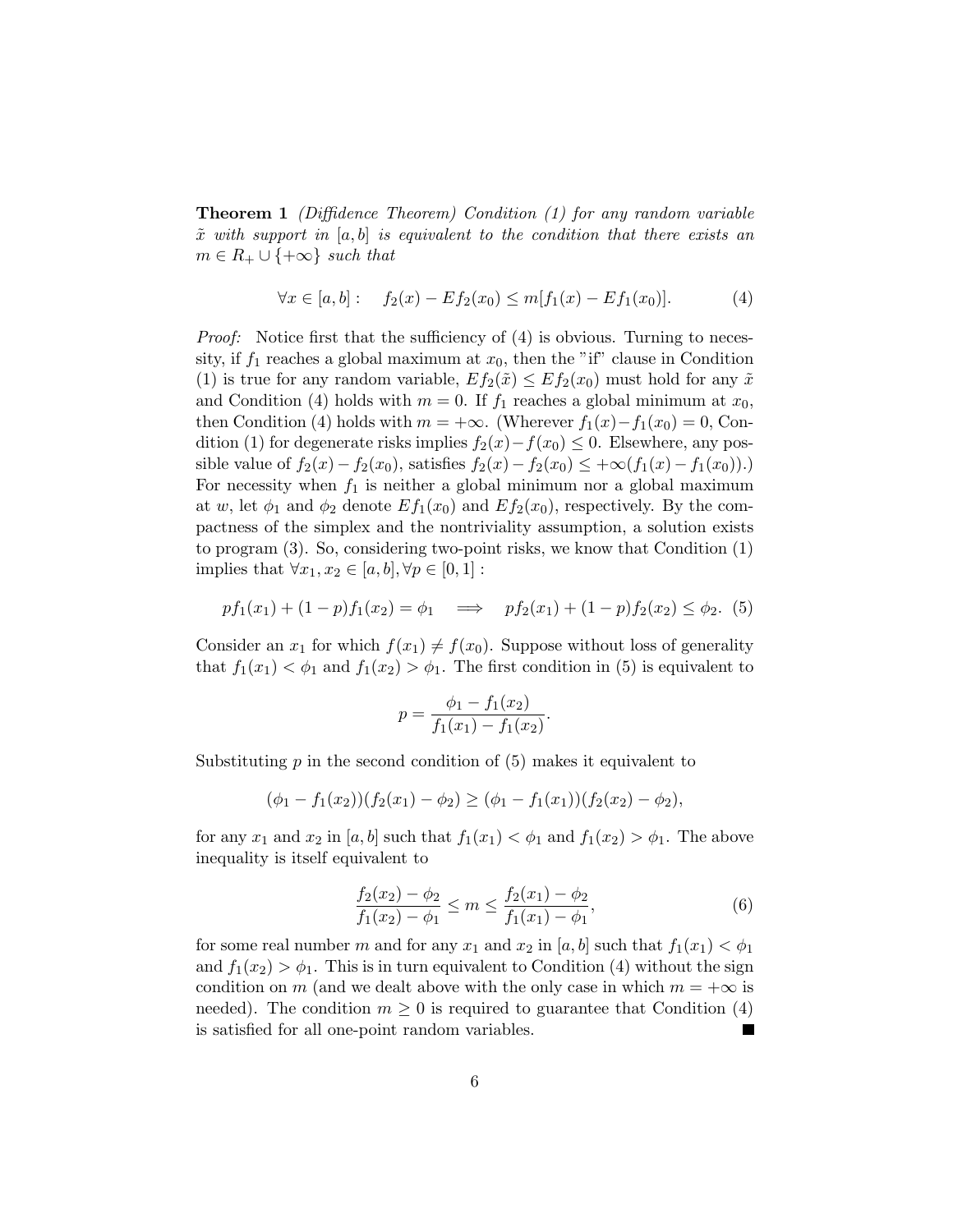It is noteworthy that Condition  $(4)$ , with m positive or negative, forces Condition (1) to hold for all two-point random variables  $\tilde{x}$  that satisfy condition  $Ef_1(\tilde{x}) \leq Ef_1(x_0)$  as an equality. The other condition – m nonnegative – forces condition (1) for all degenerate (one-point) random variables. It is thus easy to verify that if the first inequality in (1) is replaced by an equality, the conclusion for necessity is the same except that  $m$  can be any real number.<sup>3</sup> The arguments above still apply, except in the case when  $f_1$ reaches a maximum at  $x_0$ . In that case,  $m = -\infty$  works. Thus, if Condition (1) is replaced by

$$
\forall \tilde{x}: \quad Ef_1(\tilde{x}) = Ef_1(x_0) \Longrightarrow Ef_2(\tilde{x}) \le Ef_2(x_0), \tag{7}
$$

the Diffidence Theorem for the case of an equality antecedent states that there exists an  $m \in R \cup \{+\infty\} \cup \{-\infty\}$ 

$$
\forall x \in [a, b]: \quad f_2(x) - Ef_2(x_0) \le m[f_1(x) - Ef_1(x_0)]. \tag{8}
$$

The marginal product of the Diffidence Theorem relative to the Lemma is that given the Diffidence Theorem, one only has to verify a unidimensional condition. But the cost is the necessity of looking for an  $m$  that satisfies it. An important additional simplification can be obtained if  $f_1$  and  $f_2$  are differentiable at  $x_0$ , and  $f'_1(x_0) \neq 0$ . In that case there is a unique candidate for m identified in the following Corollary.

**Corollary 1** If  $f'_1(x_0) \neq 0$  and  $f'_2(x_0)$  exists, the unique candidate for m in  $(4)$  is

$$
m = \frac{f_2'(x_0)}{f_1'(x_0)}.\t(9)
$$

If  $f_1$  and  $f_2$  are twice differentiable at w, a necessary condition for (1) is

$$
f_2''(x_0) \le \frac{f_2'(x_0)}{f_1'(x_0)} f_1''(x_0). \tag{10}
$$

Proof: Condition (4) means that function  $\xi(x)$  must be nonpositive, with

$$
\xi(x) = f_2(x) - f_2(x_0) - m[f_1(x) - f_1(x_0)].
$$

But  $\xi(x_0) = 0$ , so the global maximum of  $\xi$  must be at w. The necessary condition for a maximum must hold:  $f'_{2}(x_{0}) - mf'_{1}(x_{0}) = 0$ , yielding the first

 $3$ Also, the change of the direction of the first and/or the second inequality in (1) can easily be considered by replacing  $f_i$  with  $-f_i$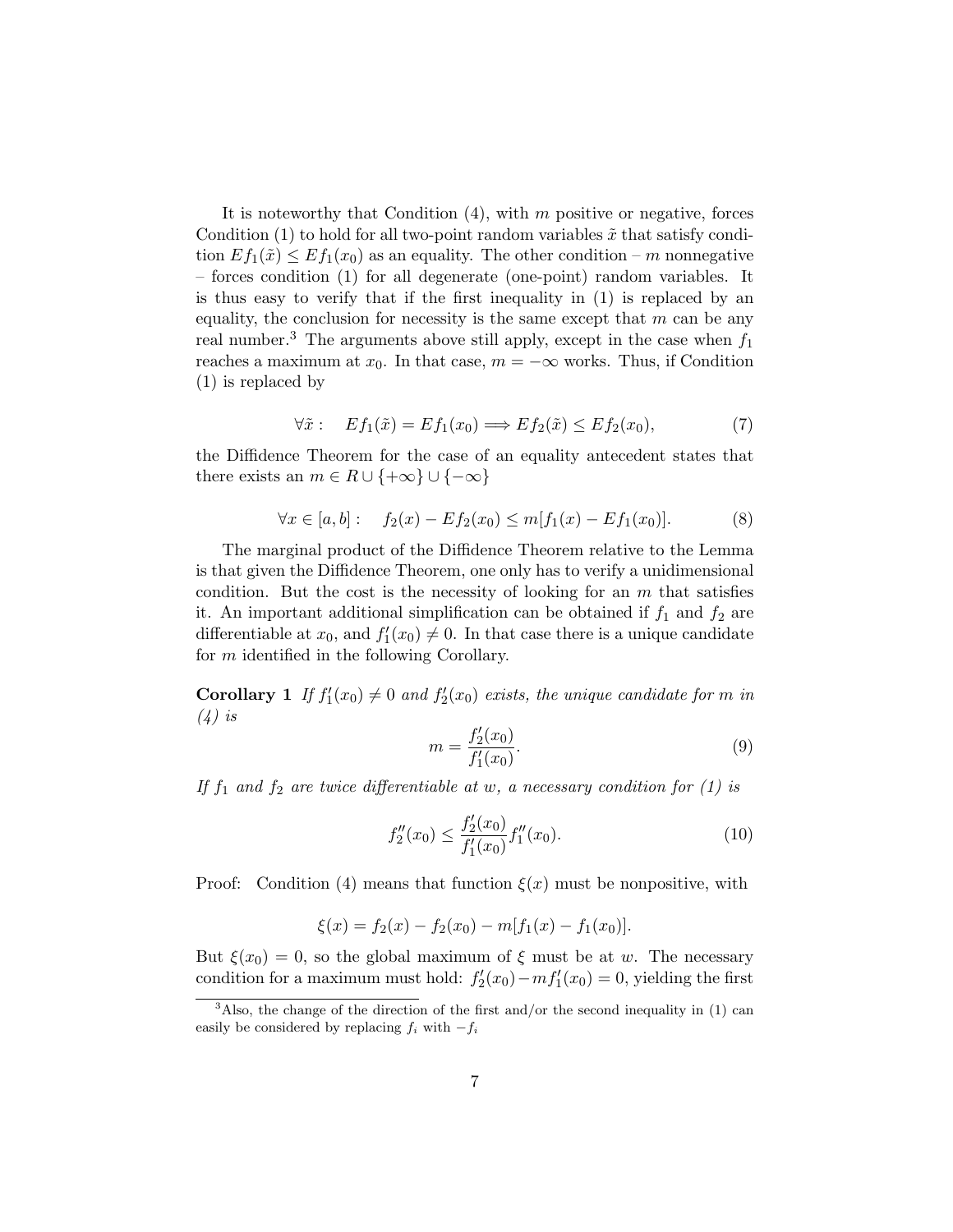

Figure 1: Local Diffidence Conditions: If  $\xi(x)$  must be non-positive everywhere, and if  $\xi(x_0)$  is zero, then  $\xi'(x_0)$  must be zero and  $\xi''(x_0)$  must be non-positive. These local necessary conditions are generally not sufficient for  $\xi$  to be non-positive everywhere.

result. Condition (10) is a direct consequence of the second-order condition  $\xi''(x_0) \leq 0$ . This concludes the proof, whose basic idea is described in Figure 1.

Remark: If  $f_1'(x_0) = 0$ , then  $f_2'(x_0) - mf_1'(x_0) = 0$  implies that  $f_2'(x_0) = 0$ as well. But then any m satisfies  $f'_{2}(x_0) - mf'_{1}(x_0) = 0$ , so the Corollary provides no guidance for the value of m when  $f_1'(x_0) = 0$ .

Because m has to be nonnegative, Condition (9) indicates that  $f'_1(x_0)$ and  $f_2'(x_0)$  must have the same sign. In fact, this is a "local" necessary condition guaranteeing that property (1) holds for all degenerate random variables close to w. Notice also that necessary condition  $(10)$  is necessary and sufficient for (1) to hold for any small risk whose support is in the neighborhood of w.

In general, the problem faced by researchers is a bit more complicated than  $(1)$ . More specifically, functions  $f_i$  may depend upon a parameter (or parameter vector)  $w$ , leading to the problem

$$
\forall \tilde{x}: \quad EF_1(w, \tilde{x}) \le F_1(w, x_0) \Longrightarrow EF_2(w, \tilde{x}) \le F_2(w, x_0). \tag{11}
$$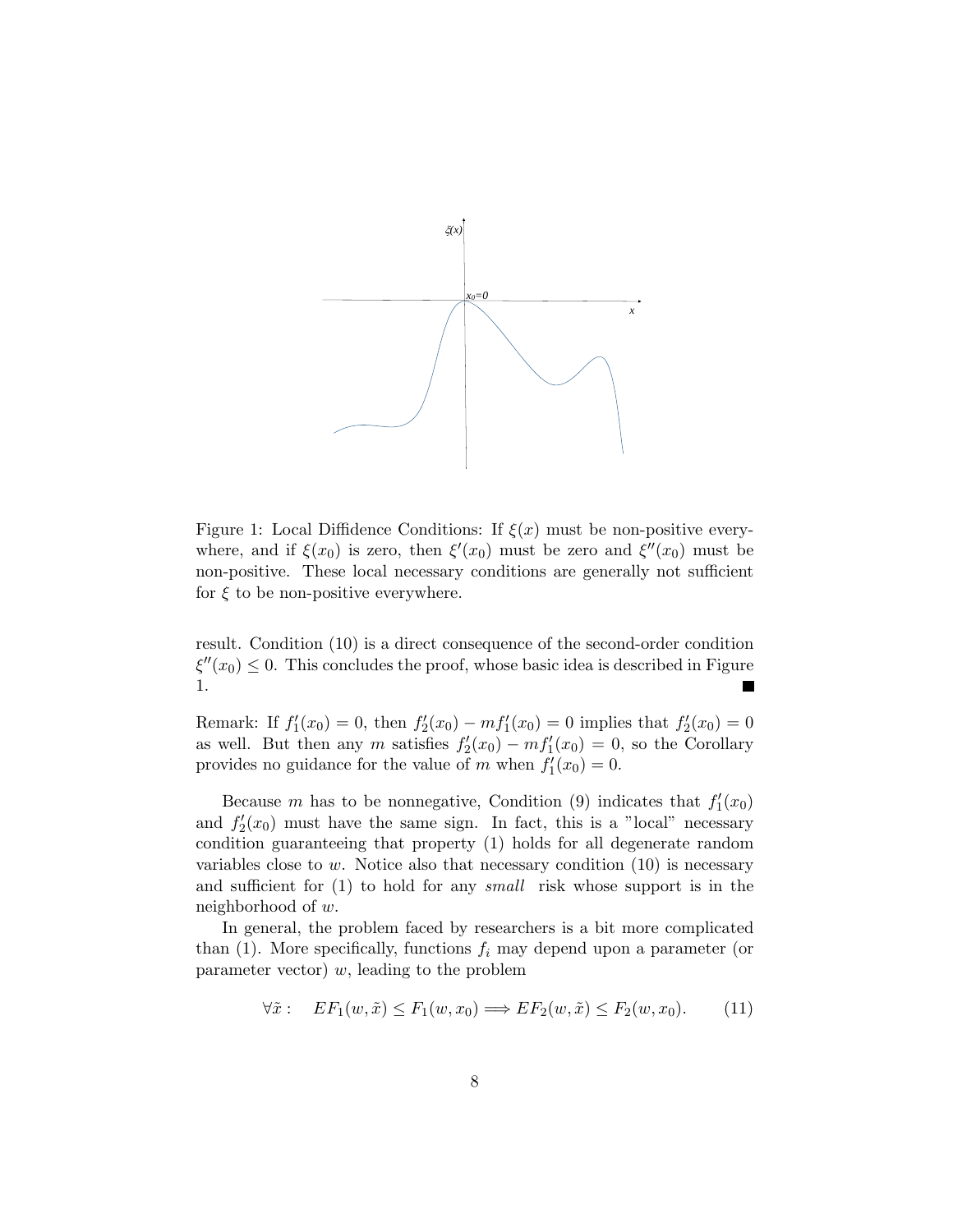For most of the applications below,  $w$  is a scalar that can be interpreted as initial wealth. When allowing for a parameter or parameter vector  $w$ , it is usually convenient to focus on functions for which  $x_0 = 0$ :  $f_i(w, x) =$  $F_i(w, x - x_0)$ . Then the condition above becomes

$$
\forall \tilde{x}: \quad Ef_1(w, \tilde{x}) \le f_1(w, 0) \Longrightarrow Ef_2(w, \tilde{x}) \le f_2(w, 0). \tag{12}
$$

A direct extension of the Diffidence Theorem is that condition (12) has the following necessary and sufficient condition

$$
\forall x \in [a, b]: \quad f_2(w, x) - f_2(w, 0) \le \frac{\frac{\partial f_2}{\partial x}(w, 0)}{\frac{\partial f_1}{\partial x}(w, 0)} [f_1(w, x) - f_1(w, 0)]. \tag{13}
$$

We refer to this condition as the "central" necessary and sufficient condition associated with parameter w. Closely connected to this condition are two "local" necessary conditions:

$$
\frac{\frac{\partial f_2}{\partial x}(w,0)}{\frac{\partial f_1}{\partial x}(w,0)} \ge 0,
$$
\n(14)

and

$$
\frac{\partial^2 f_2}{\partial x^2}(w,0) \le \frac{\frac{\partial f_2}{\partial x}(w,0)}{\frac{\partial f_1}{\partial x}(w,0)} \frac{\partial^2 f_1}{\partial x^2}(w,0).
$$
\n(15)

When property  $(12)$  is required to hold for all values of the parameter w, Condition (13) becomes the *global* necessary and sufficient condition. This global necessary and sufficient condition (13) may be complex to verify. It requires that a bivariate function be uniformly nonpositive.

In order to study the global necessary and sufficient condition (13) and necessary conditions (14) and (15), from here on in the paper, we will assume that  $f_1$  and  $f_2$  are twice differentiable, unless stated otherwise. If  $f_1$  or  $f_2$ might not be differentiable, one must return to the Diffidence Theorem itself, with less guidance about the values of m that will work for each 0. If  $f_1$  and  $f_2$  can be assumed to be differentiable, but may not be twice differentiable, Condition (15) must be replaced by a statement that

$$
f_2(x) - \frac{\frac{\partial f_2}{\partial x}(w,0)}{\frac{\partial f_1}{\partial x}(w,0)} f_1(x) \tag{16}
$$

is locally concave in the neighborhood of w.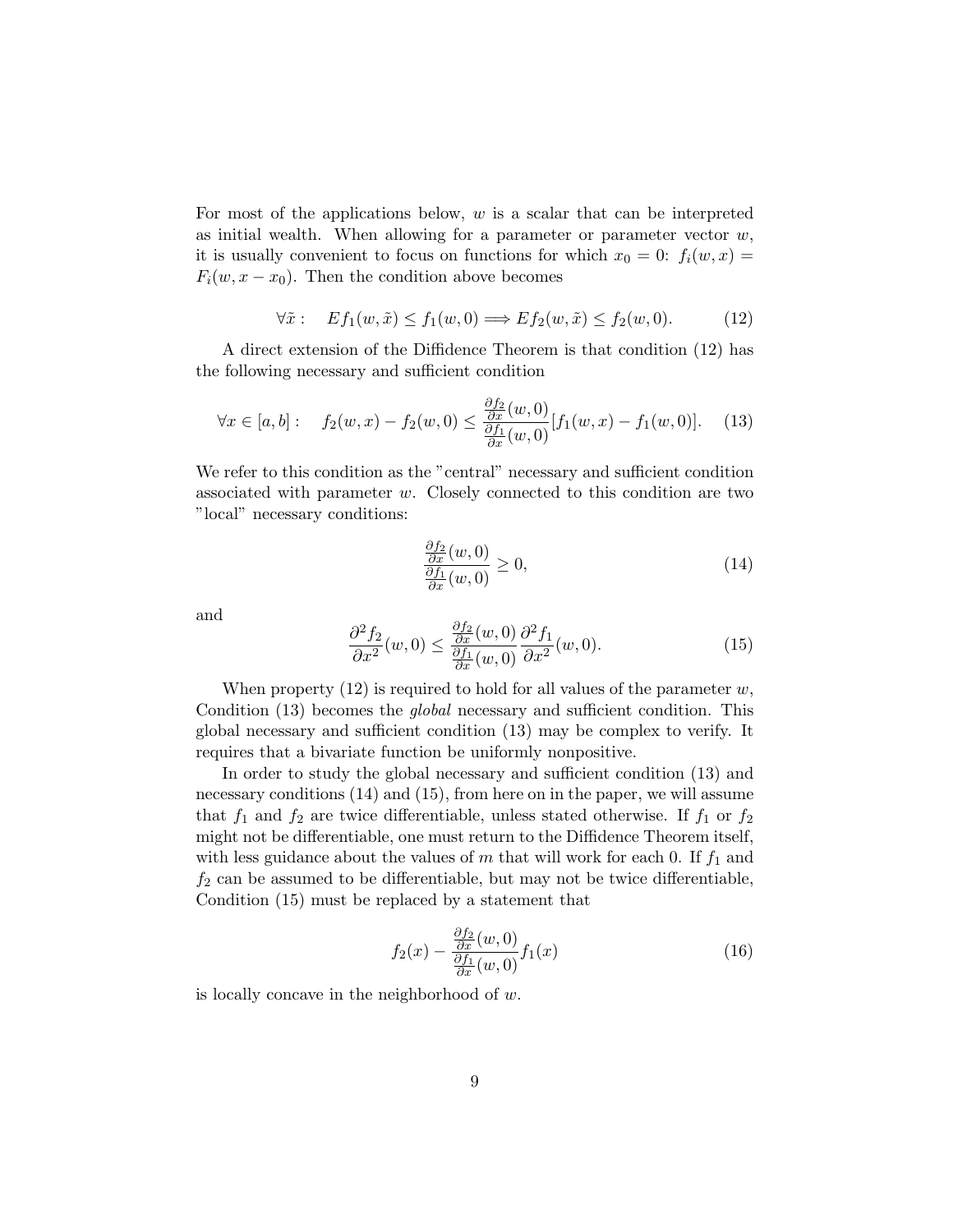# 3 Applications of the Diffidence Theorem

There are examples of problems of type (12) for which the combination of the univariate necessary conditions (14) and (15) is sufficient. This leads to a characterization of the solution that is simpler than the bivariate characterization (13). These examples are gathered in the first part of this section.

### 3.1 Applications with a univariate necessary and sufficient condition

The celebrated results of Pratt (1964) are directly relevant to applications of the Diffidence Theorem in which the functions  $f_i(w, x)$  take the additive form  $g_i(w + x)$ , i.e., when w and x are perfect substitutes. For these cases, we obtain the following result, a restatement of the main result of Pratt (1964).

**Proposition 1** The following two conditions are equivalent:

1. For all w and for all  $\tilde{x}$  such that the support of  $w + \tilde{x}$  is in the joint domain of  $(g_1, g_2)$ ,

$$
Eg_1(w + \tilde{x}) \le g_1(x_0) \Longrightarrow Eg_2(w + \tilde{x}) \le g_2(w). \tag{17}
$$

2. Function  $\varphi$  is increasing and concave, where  $\varphi$  is such that  $\varphi(g_1(t)) =$  $g_2(t)$  for all t in the joint domain of  $(g_1, g_2)$ .

The property that  $\varphi$  is an increasing function is equivalent to the necessary condition (14) in this additive case. Similarly, given the twicedifferentiability we have assumed, the condition that  $\varphi$  is concave is equivalent to Condition (15), which can be rewritten as:

$$
\forall w: \quad g_2''(w) \le \frac{g_2'(w)}{g_1'(w)} g_1''(w). \tag{18}
$$

This shows that in this additive case, the Diffidence Theorem, when applied at all wealth levels, simplifies to the classical condition that  $g_2$  be more concave than  $g_1$  in the sense of Arrow-Pratt. As explained by Pratt [1964], the necessary and sufficient condition "in the small" obtained from comparing the indices of absolute concavity  $-g_i''/g_i'$  is also necessary and sufficient "in the large".

It is easy to show that when the first inequality in condition (17) is replaced by an equality, the necessary and sufficient condition simplifies to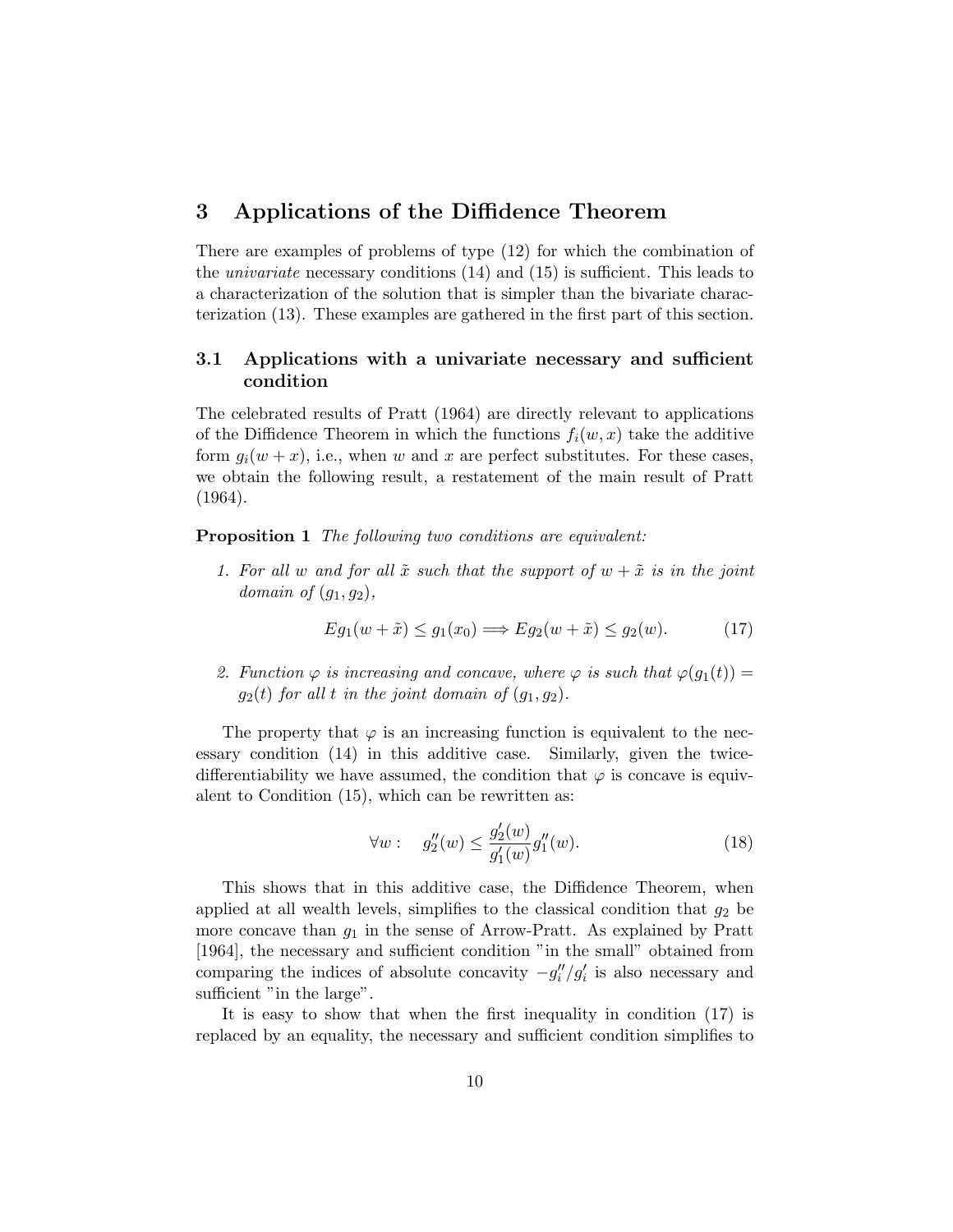$\varphi$  being concave. The monotonicity of  $\varphi$  is not required in that case. In the next subsections, we show what the Diffidence Theorem adds to Arrow-Pratt theory.

### 3.1.1 Central diffidence, central risk aversion and global risk aversion

Probably the simplest application of the Diffidence Theorem is the characterization of "diffidence" itself. An agent is centrally diffident around  $w$  if and only if:

$$
\forall \tilde{x} \qquad E\tilde{x} = 0 \quad \Longrightarrow \quad Eu(w + \tilde{x}) \le u(w), \tag{19}
$$

for all  $\tilde{x}$  and a particular w. That is, an agent is centrally diffident around w if the agent would reject any mean zero risk added to that initial wealth level w. An agent is globally diffident if this holds for all  $w$ . Assuming differentiability of  $u$ , the necessary and sufficient condition for central diffidence around  $w$  is that for some real number  $m$ ,

$$
u(w+x) - u(w) \le mx \tag{20}
$$

(Note that the function  $x$  has no global maximum or minimum.) Because  $E\tilde{x} = 0$  is an equation rather than an inequality, there is no restriction on the sign of m. If u is differentiable,  $m = u'(w)$  and the condition for central diffidence around w becomes

$$
\forall x \qquad u(w+x) - u(w) \le u'(w)x \tag{21}
$$

The power of the method here is that the universal quantifier  $\forall x$  in (21) is a quantifier only over all real numbers x, not over all distributions  $\tilde{x}$ . Geometrically, this condition says that the utility function lies below its tangent line at w. This has the local necessary condition  $u''(x) \leq 0$ , as illustrated in Figure 2. Thus, if central diffidence holds for all possible initial wealth levels  $w$ , then the utility function must be concave and therefore exhibits global risk aversion in the usual sense.

We define central risk aversion around  $w$  by the stronger property that an agent always wants less in absolute value of the amount  $\alpha$  of a mean-zero risk in a portfolio problem. Since  $\frac{\partial}{\partial \alpha} Eu(w + \alpha \tilde{x}) = E\tilde{x}u'(w + \tilde{x})$ , saying that this derivative with respect to  $\alpha$  has the opposite sign from  $\alpha$  itself when  $\tilde{x} = 0$  can be written

$$
\forall \tilde{x} \qquad E\tilde{x} = 0 \quad \Longrightarrow \quad \alpha E\tilde{x}u'(w + \alpha \tilde{x}) \le 0. \tag{22}
$$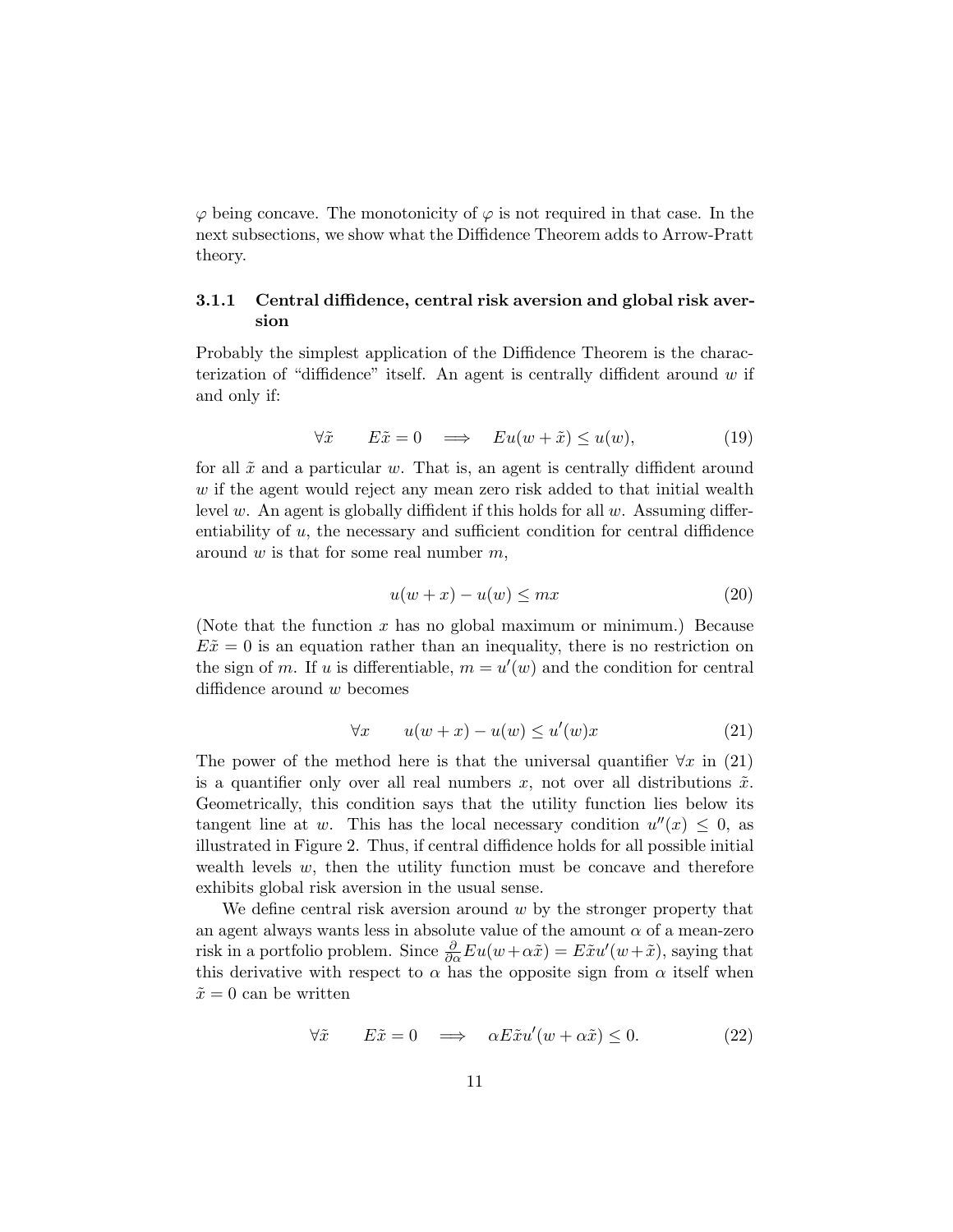

Figure 2: An example of a utility function  $u$  that is central diffident around wealth level  $w$ , but is not concave. Concavity is necessary only locally around w.

The powerful universal quantifier over all distributions  $\tilde{x}$  allows one to normalize  $\alpha$  to unity. Thus, central risk aversion around w has the necessary and sufficient condition

$$
\forall x \qquad xu'(w+x) \le xu'(w) \tag{23}
$$

Marginal utility is lower than to the right of  $w$  than at  $w$  and higher to the left of  $w$  than at  $w$ , as is illustrated in Figure 3. This also has the local necessary condition  $u''(x) \leq 0$ . Thus, if central risk aversion holds for all possible initial wealth levels  $w$  it also implies concavity and therefore global risk aversion in the usual sense.

How are central diffidence and central risk aversion related to one another when they hold only for a particular initial wealth  $w$ ? First, if the initial wealth level is known, these are very useful properties for applications. Global risk aversion is often stronger than necessary. To guarantee that an agent will reject all mean-zero risks given a particular initial wealth  $w$ , it is necessary and sufficient for the utility curve u to lie entirely below its tangent line at w. To guarantee that an agent will always want less (in absolute value) of a mean-zero risk, it is necessary and sufficient for marginal utility to be above  $u'(w)$  to the left of w and below  $u'(w)$  to the right of w. Although either of these conditions requires that  $u''(w)$  be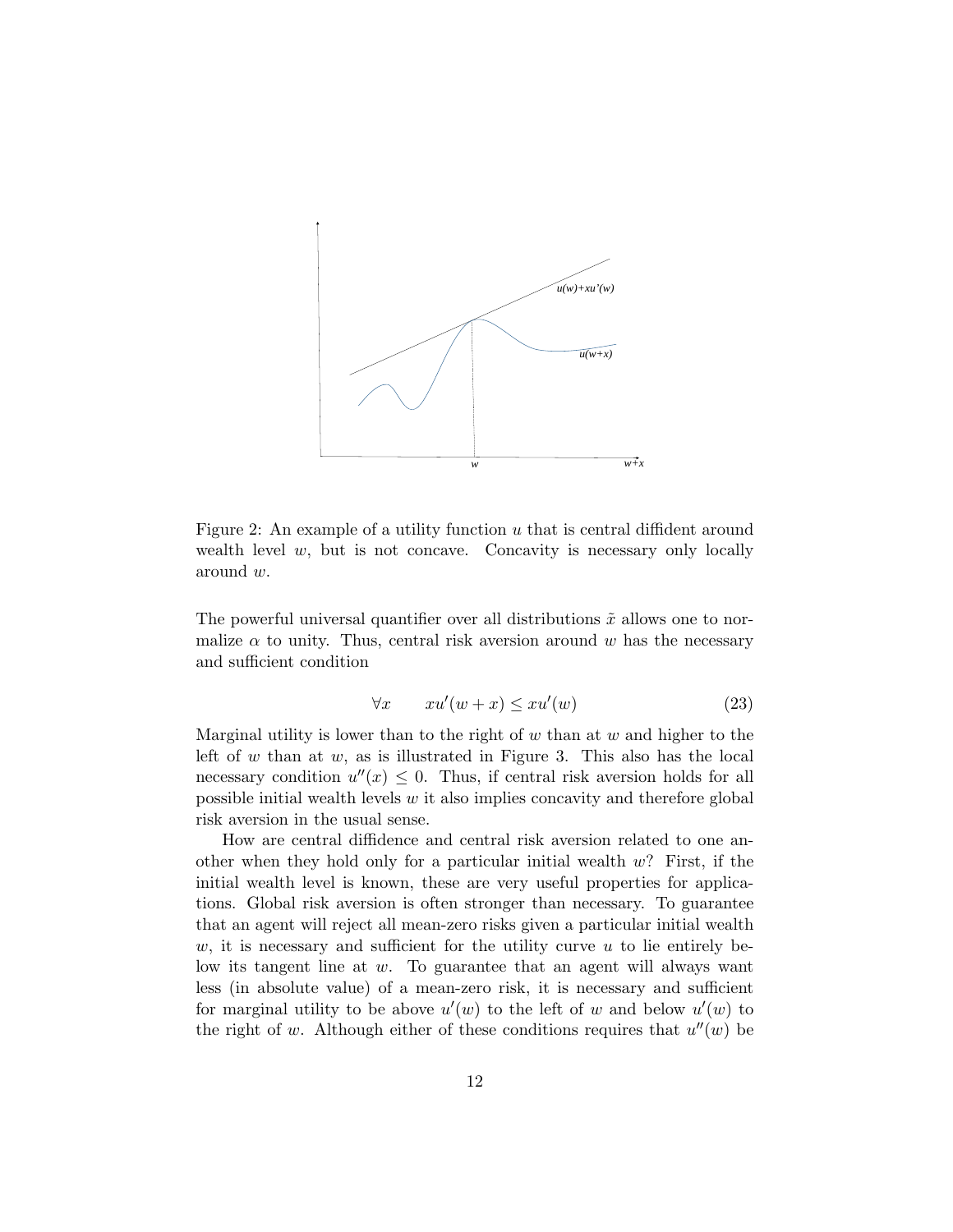

Figure 3: An example of a utility function  $u$  that is centrally risk-averse around wealth level  $w$ , but is not concave. Concavity is necessary only locally around w.

negative, and therefore  $u'(w)$  decreasing, in the neighborhood of  $w$ , they are less demanding than global risk aversion.

Second, fixing the initial wealth  $w$ , central risk aversion implies central diffidence but not vice versa. That is, central risk aversion is a stronger property than central diffidence. This can be shown by integrating the Necessary and Sufficient Condition (NSC) for central risk aversion:

Central Risk Aversion around  $w \implies$  Central Diffidence around w:

$$
u(w+x) - u(w) - u'(w)x = \int_0^x [u'(\xi) - u'(w)]d\xi \le 0.
$$
 (24)

Geometrically, central diffidence around w requires that the utility function lie below its tangent line at  $w$ . Central risk aversion around  $w$  requires that the the gap between the utility function and the tangent at  $w$  is always increasing as one moves away from  $w$ . Clearly, the requirement that the gap  $u(w) + u'(w)x - u(w+x)$  is increasing as one moves away from w is a stronger condition than the requirement that the gap  $u(w) + u'(w)x - u(w + x)$  be positive. Hence, central risk aversion is a stronger property than central diffidence. Central risk aversion implies central diffidence, but central diffidence does not imply central risk aversion.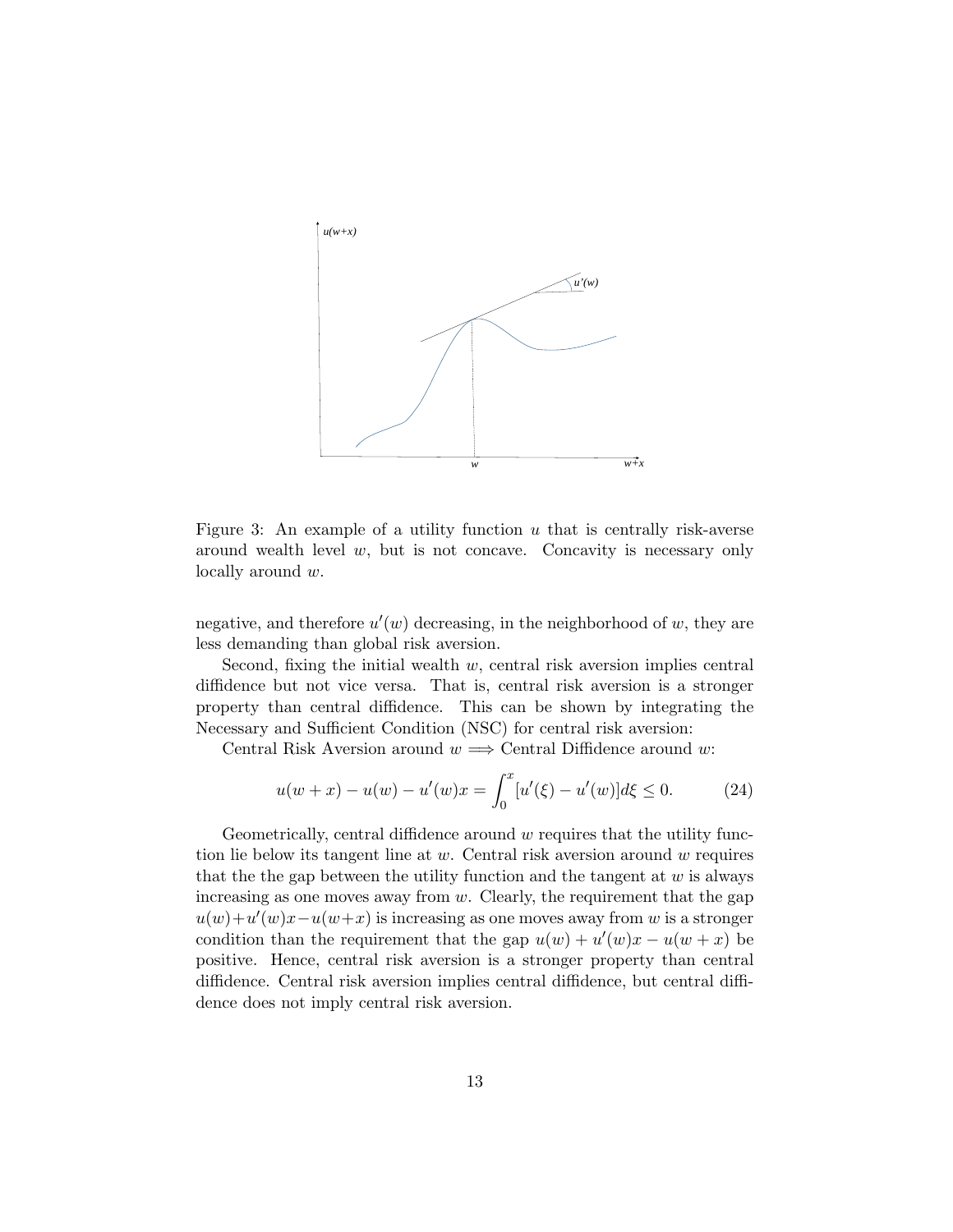#### 3.1.2 Greater diffidence and greater risk aversion

For some applications globally greater risk aversion is more than is needed: it is sometimes enough to know that an agent will act more risk averse from a given starting wealth. This comes up, for example, in studying proper risk aversion (Pratt and Zeckhauser, 1987) and standard risk aversion (Kimball, 1993). Proper risk aversion is when an undesirable independent background risk always makes an agent reject more risks. Standard risk aversion is when an independent background risk that raises expected marginal utility always makes an agent reject more risks. The interesting thing about these properties is that an independent background risk being undesirable or raising expected marginal utility can be true at some initial wealth levels and not others. So, both proper risk aversion and standard risk aversion are saying that a particular set of independent background risks will make the derived utility function obtained by taking an expectation over the background risk centrally more diffident around some values of starting wealth than the original utility function with no background risk. This aspect of (Pratt and Zeckhauser, 1987) and (Kimball, 1993) piqued our interest in central properties and played a key role in the historical origins of this paper.

By contrast, risk vulnerability (Gollier and Pratt, 1996) says that a mean-zero independent background risk will make an agent reject more risks. A mean-zero background risk is mean-zero regardless of the starting wealth, so risk vulnerability implies that a mean-zero background risk will make the derived utility function obtained by taking an expectation over the background risk globally more diffident in the usual Arrow-Pratt sense.

The logical relationships between central properties are different than between global properties. In particular, globally greater diffidence and globally greater risk aversion are the same thing and equivalent to the familiar Arrow-Pratt notion of globally greater risk aversion. By contrast, for a given initial wealth centrally greater risk aversion implies centrally greater diffidence but not vice versa. That is, centrally greater risk aversion is a stronger property than centrally greater diffidence.

In accordance with the definitions of central diffidence and central risk aversion above, define centrally greater diffidence and centrally greater risk aversion as follows. Paralleling the definition of central diffidence itself,  $u_2$ centrally more *diffident* than  $u_1$  around the initial wealth  $w$  is defined by:

$$
\forall \tilde{x}: \quad Eu_1(w + \tilde{x}) \le u_1(w) \quad \Longrightarrow \quad Eu_2(w + \tilde{x}) \le u_2(w). \tag{25}
$$

That is, agent 2 rejects  $w + \tilde{x}$  in favor of w for more risks  $\tilde{x}$  than agent 1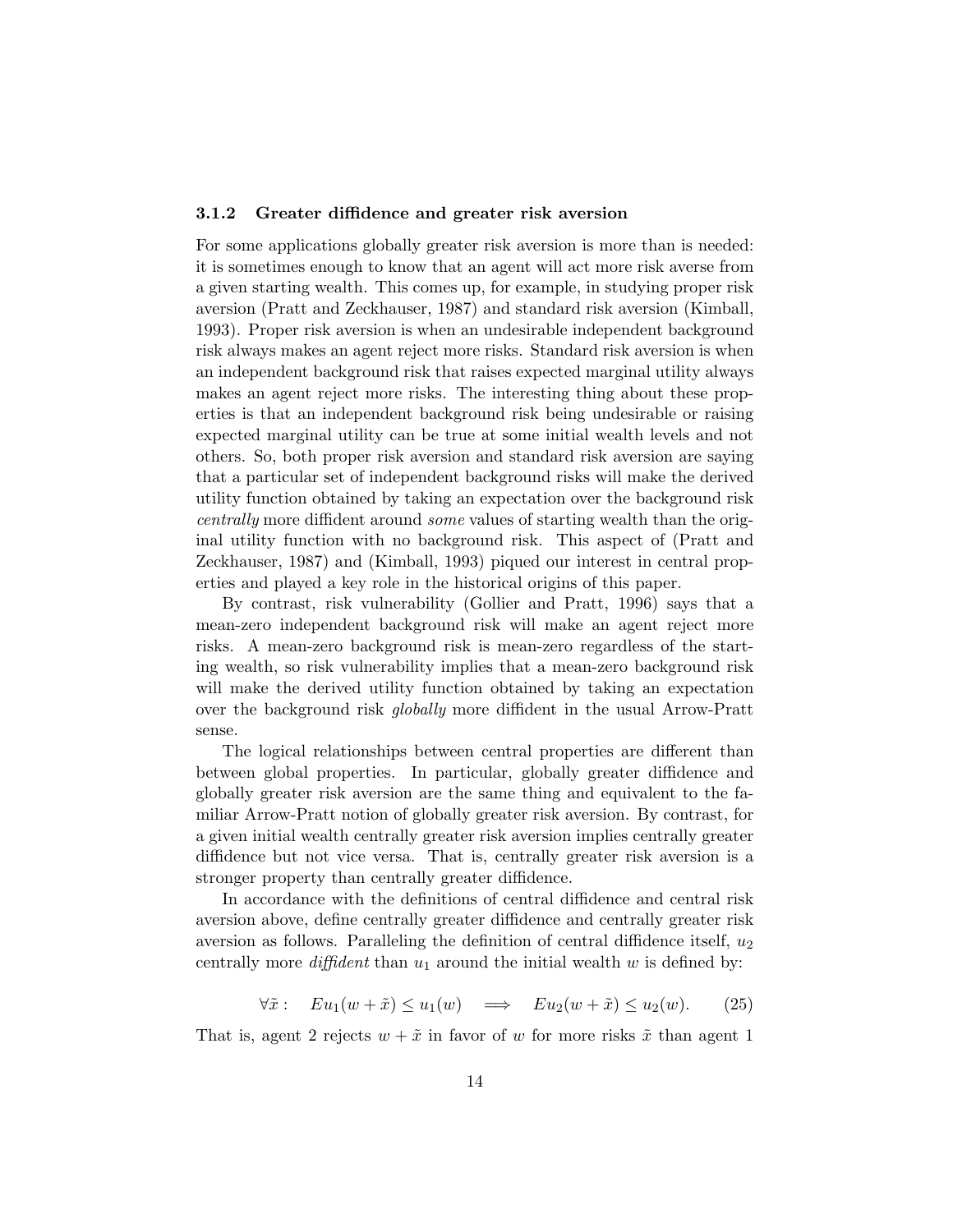does. Paralleling the definition of central risk aversion itself,  $u_2$  centrally more *risk averse* than  $u_1$  around the initial wealth w is defined by:

$$
\forall \tilde{x}: \quad E\tilde{x}u_1'(w+\tilde{x}) \le 0 \Longrightarrow E\tilde{x}u_2'(w+\tilde{x}) \le 0. \tag{26}
$$

Assuming concavity of both  $u_1$  and  $u_2$ , the economic interpretation of centrally greater risk aversion is that agent 2 would always choose an amount  $\alpha$  of the risk  $\tilde{x}$  that is smaller in absolute value than agent 1. <sup>4</sup>

Using the Diffidence Theorem, one can obtain the following necessary and sufficient conditions for centrally greater diffidence and centrally greater risk aversion. For centrally greater diffidence (assuming both  $u'_1$  and  $u'_2$  are strictly positive) the central necessary and sufficient condition is:

$$
\forall x: \ \frac{u_2(w+x) - u_2(w)}{u'_2(w)} \le \frac{u_1(w+x) - u_1(w)}{u'_1(w)} \tag{27}
$$

If one normalizes  $u_1$  and  $u_2$  so that  $u_1(w) = u_2(w)$  and  $u'_1(w) = u'_2(w)$ , centrally greater risk aversion means that the  $u_2$ -curve is tangent to  $u_1$  at  $w$ , but everywhere weakly below the  $u_1$ -curve, as illustrated in Figure 4. For centrally greater risk aversion, the central NSC is:

$$
\forall x: \ x \frac{u_2'(w+x)}{u_2'(w)} \le x \frac{u_1'(w+x)}{u_1'(w)}
$$
\n(28)

With the normalization  $u_1'(w) = u_2'(w)$  (one component of the normalization above), this is single crossing of marginal utility.

<sup>4</sup>Without the assumption of concavity, the techniques of monotone comparative statics would still lead to a set of optimizing values of  $\alpha$  for  $u_2$  that are smaller in absolute value than the set of optimizing values of  $\alpha$  for  $u_1$ .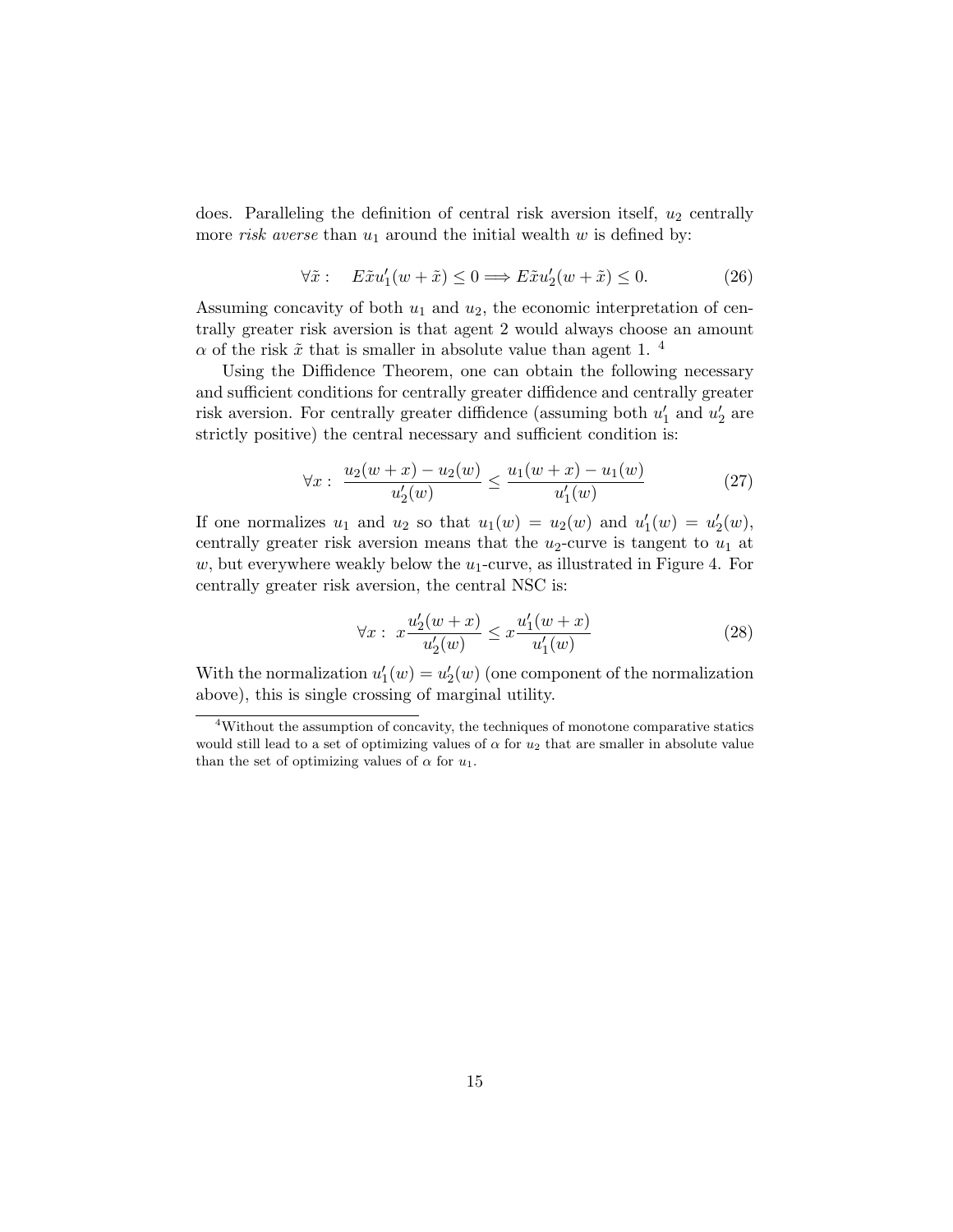

Figure 4: An example of a utility function  $u_2$  that is centrally more diffident than  $u_1$  around wealth level  $w$ , but is not globally more concave than it. Greater concavity is necessary only locally around w.

Given this characterization of the necessary and sufficient conditions for centrally greater diffidence and centrally greater risk aversion, integration of the NSC for centrally greater risk aversion yields the NSC for centrally greater diffidence, showing that centrally greater risk aversion implies centrally greater diffidence:

$$
\frac{u_2(w+x) - u_2(w)}{u'_2(w)} - \frac{u_1(w+x) - u_1(w)}{u'_1(w)} = \int_0^x \left\{ \left[ \frac{u'_2(w+\xi)}{u'_2(w)} \right] - \left[ \frac{u'_1(w+\xi)}{u'_1(w)} \right] \right\} d\xi
$$
\n
$$
\leq 0
$$
\n(29)

Here the sign consequences of the order of integration cancel out the sign of  $[u_2'(w+\xi)/u_2'(w)] - [u_1'(w+\xi)/u_1'(w)]$ . The converse is false:  $[(u_2(w+x)$  $u_2(w) / u'_2(w)$ ] – [ $(u_1(w+x) - u_1(w)) / u'_1(w)$ ] can be everywhere negative, as required for greater central diffidence, without being everywhere increasing to the left (when  $x \leq 0$ ) and everywhere *decreasing* to the right (when  $x \geq 0$ ) as required for centrally greater risk aversion. Of course, being equal to zero at  $x = 0$  and everywhere below requires being increasing to the left of zero in a neighborhood of  $x = 0$  and increasing to the right in a neighborhood of  $x = 0$ , so the local necessary conditions (NCs) for centrally greater diffidence and centrally greater risk aversion are identical: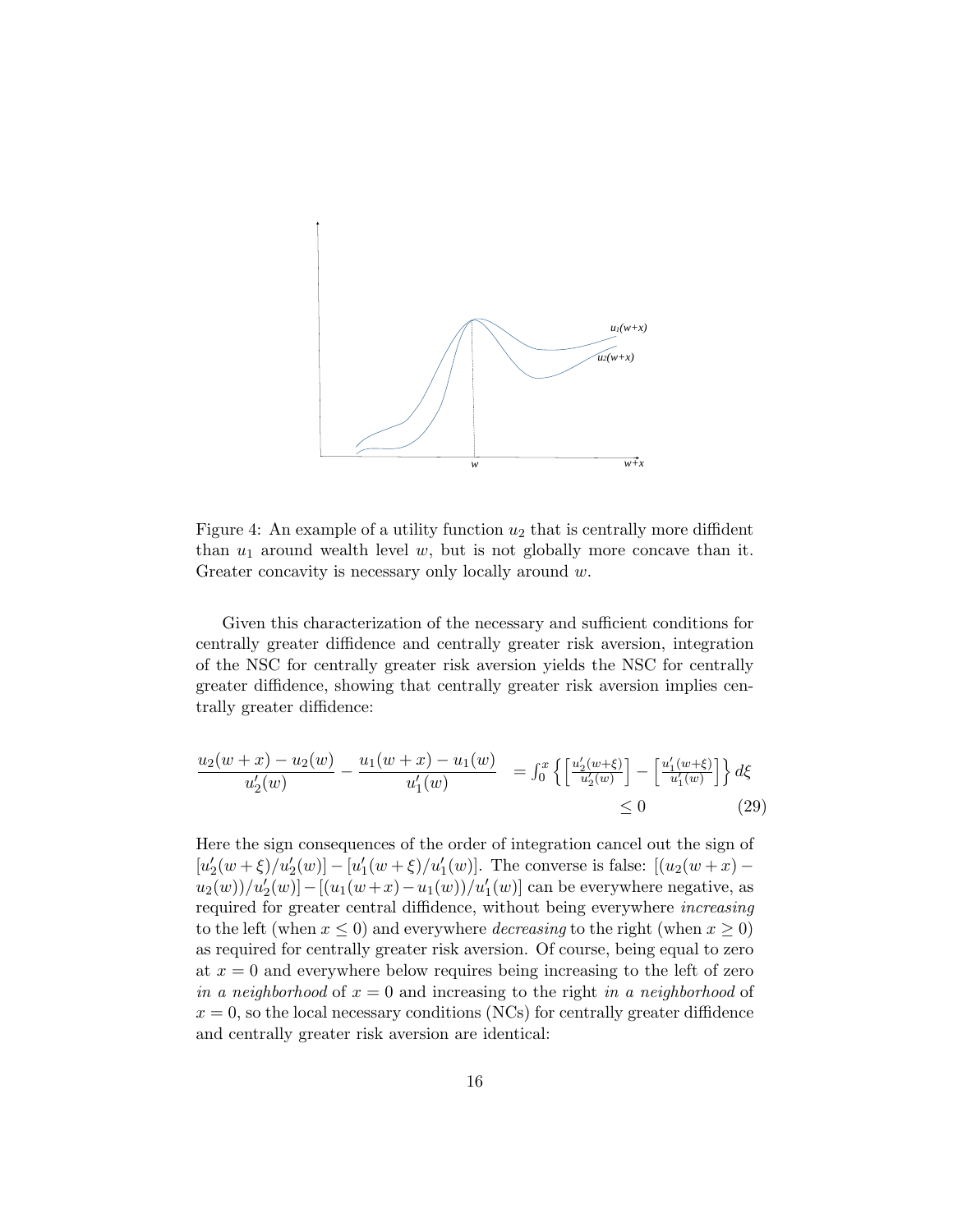

Figure 5: An example of a utility function  $u_2$  that is centrally more riskaverse than  $u_1$  around wealth level  $w$ , but is not globally more concave than  $u_1$ . Greater concavity is necessary only locally around  $w$ .

$$
\frac{u''_2(w)}{u'_2(w)} \le \frac{u''_1(w)}{u'_1(w)}
$$

or

$$
A_2(w) \ge A_1(w) \tag{30}
$$

where  $A_i(w) = -u_i''(w)/u_i'(w)$  is the index of absolute risk aversion of individual i. Thus, even though greater central risk aversion is a stronger property, when restricted to a neighborhood of  $x = 0$ , it leads to the same local property. From here on, we will refer to that local property as locally greater risk aversion.

Locally greater risk aversion in the neighborhood of a particular initial wealth w clearly does not imply centrally greater diffidence–let alone greater central risk aversion–around that initial wealth. But if one requires locally greater risk aversion to hold *for all* initial wealth levels  $w$ , it implies centrally greater risk aversion for all initial wealth levels. Since

$$
[\ln(u_2'(w+x)) - \ln(u_2'(w))] - [\ln(u_1'(w+x)) - \ln(u_1'(w))] = \int_0^x \left\{ \left[ \frac{u_2''(\xi)}{u_2'(\xi)} \right] - \left[ \frac{u_1''(\xi)}{u_1''(\xi)} \right] \right\} d\xi,
$$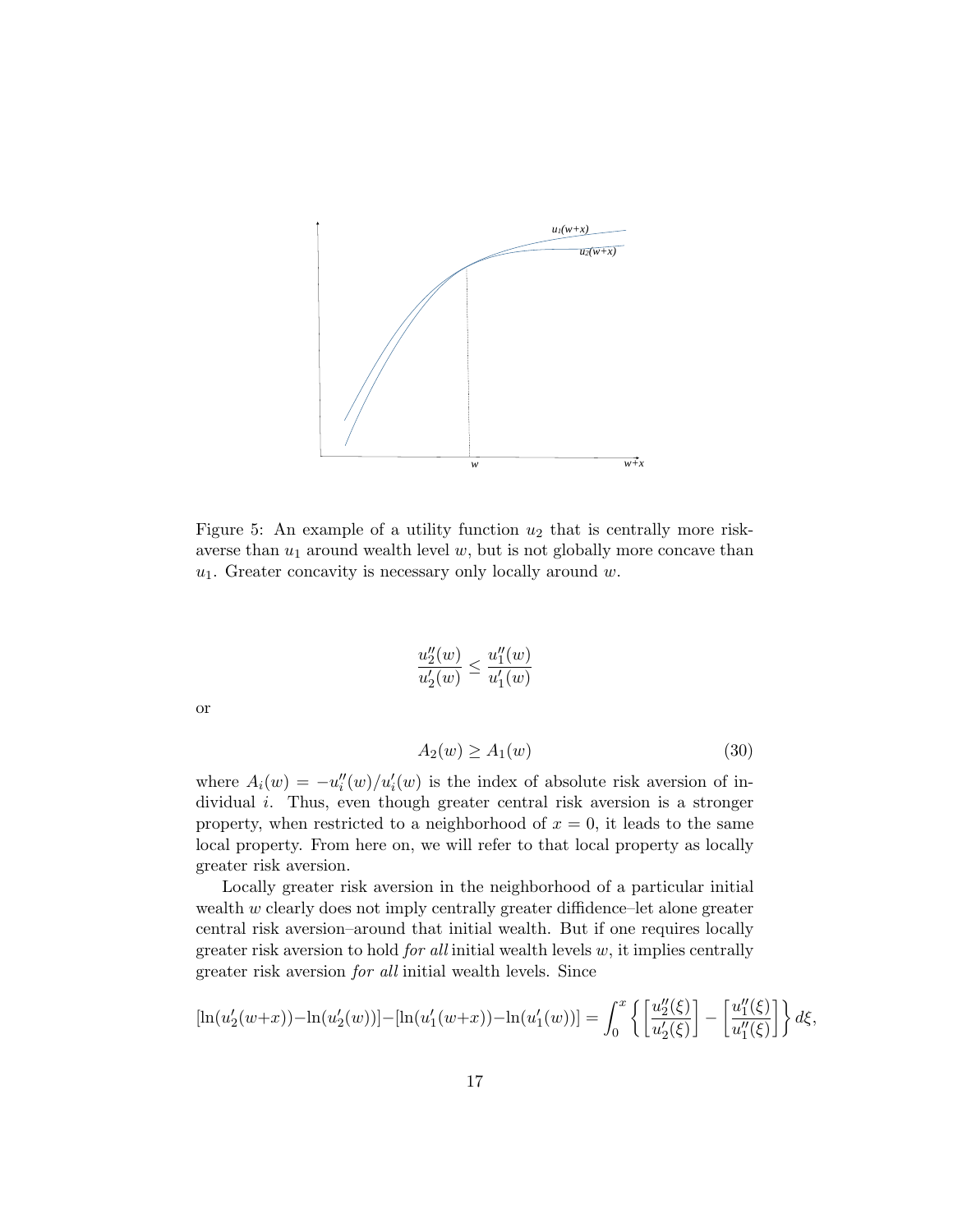the global Arrow-Pratt condition  $A_2(w) \ge A_1(w)$ , or equivalently,  $u''_2(w)/u'_2(w) \le$  $u_1''(w)/u_2'(w)$  implies

$$
\forall x \ge 0: \quad \left[\ln(u_2'(w+x)) - \ln(u_2'(w))\right] - \left[\ln(u_1'(w+x)) - \ln(u_1'(w))\right] \le 0
$$
  

$$
\forall x \le 0: \quad \left[\ln(u_2'(w+x)) - \ln(u_2'(w))\right] - \left[\ln(u_1'(w+x)) - \ln(u_1'(w))\right] \ge 0.
$$

This is equivalent to the condition for greater central risk aversion:

$$
\forall x \ge 0: \quad \frac{u_2'(w+x))}{u_2'(w)} \le \frac{u_1'(w+x))}{u_1'(w)}
$$

$$
\forall x \le 0: \quad \frac{u_2'(w+x))}{u_2'(w)} \ge \frac{u_1'(w+x))}{u_1'(w)}.
$$

Let us summarize the results about locally greater risk aversion, centrally greater diffidence, centrally greater risk aversion and globally greater risk aversion. Think of locally greater risk aversion, centrally greater risk aversion and centrally greater diffidence arranged in a triangle. For a particular initial wealth  $w$ , centrally greater risk aversion implies centrally greater diffidence, which in turn implies locally greater risk aversion. But locally greater risk aversion does not imply either centrally greater risk aversion or centrally greater diffidence. And centrally greater diffidence does not imply centrally greater risk aversion.



Now, add the universal quantifier "for all initial wealth levels  $w$ ." Locally greater risk aversion in the neighborhood of all initial wealth levels  $w$  implies centrally greater risk aversion around every initial wealth level  $w$ , which implies centrally greater diffidence around every initial wealth level  $w$ , which in turn implies greater local risk aversion in the neighborhood of every initial wealth level  $w$ . Thus, all three are equivalent and can be given the same name: "globally greater risk aversion."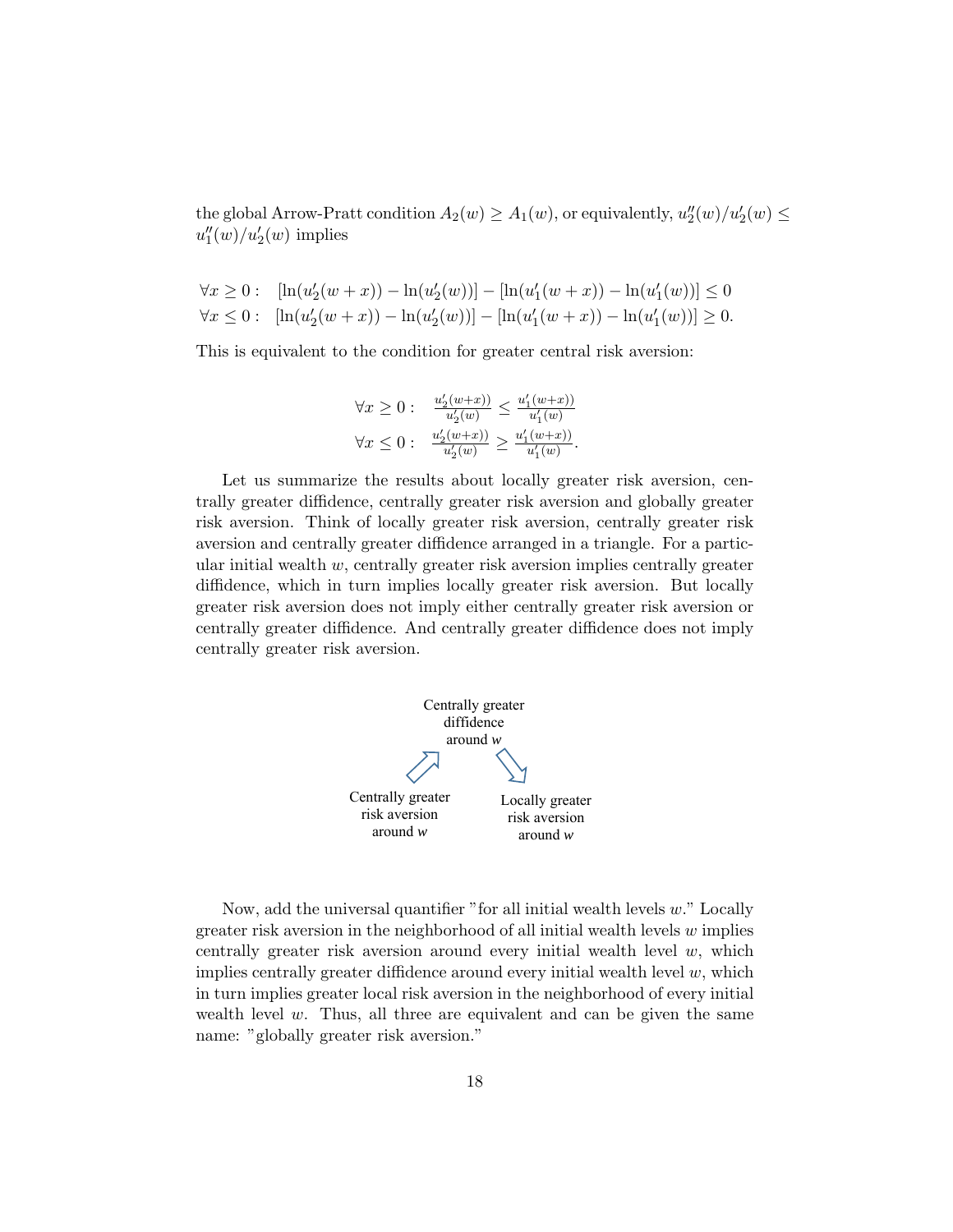

The implications on two sides of the triangle work initial wealth level by *initial wealth level*; but the implication from locally greater risk aversion in the neighborhood of every initial wealth to centrally great risk aversion around every initial wealth requires, in effect, stitching together locally greater risk aversion at every initial wealth to get centrally greater risk aversion around even one initial wealth level. Fortunately, the stitching together of locally greater risk aversion conditions to get centrally greater risk aversion around one initial wealth level works similarly to get centrally greater risk aversion around any initial wealth level.

#### 3.1.3 Prudence and central prudence

Eeckhoudt and Schlesinger (2006) define an atemporal concept of prudence by considering two harms in the form of a sure loss  $\ell$  and a zero-mean risk  $\tilde{x}$ . A prudent individual "prefers to receive one of the two harms for certain, with the only uncertainty being about which one is received, as opposed to a 50-50 chance of receiving both harms simultaneously or receiving neither".<sup>5</sup> This is the case if the utility premium  $z(w) = Eu(w + \tilde{x}) - u(w)$  is increasing. Thus, prudence can be defined as follows:

$$
E\tilde{x} = 0 \quad \Longrightarrow \quad Eu'(w + \tilde{x}) \ge u'(w), \tag{31}
$$

for all  $\tilde{x}$  and all w. It is centrally prudent at w if the above condition is true for all  $\tilde{x}$  for this specific w. Notice that, following Kimball (1990), prudence can more traditionally be defined by requiring that consumers reduce their current consumption when a zero-mean risk is added to future income. Applying the same analysis as for risk aversion, we obtain the

 $^5\mbox{\rm An}$  earlier version of the same definition is provided by Eeckhoudt, Gollier and Schneider [1995].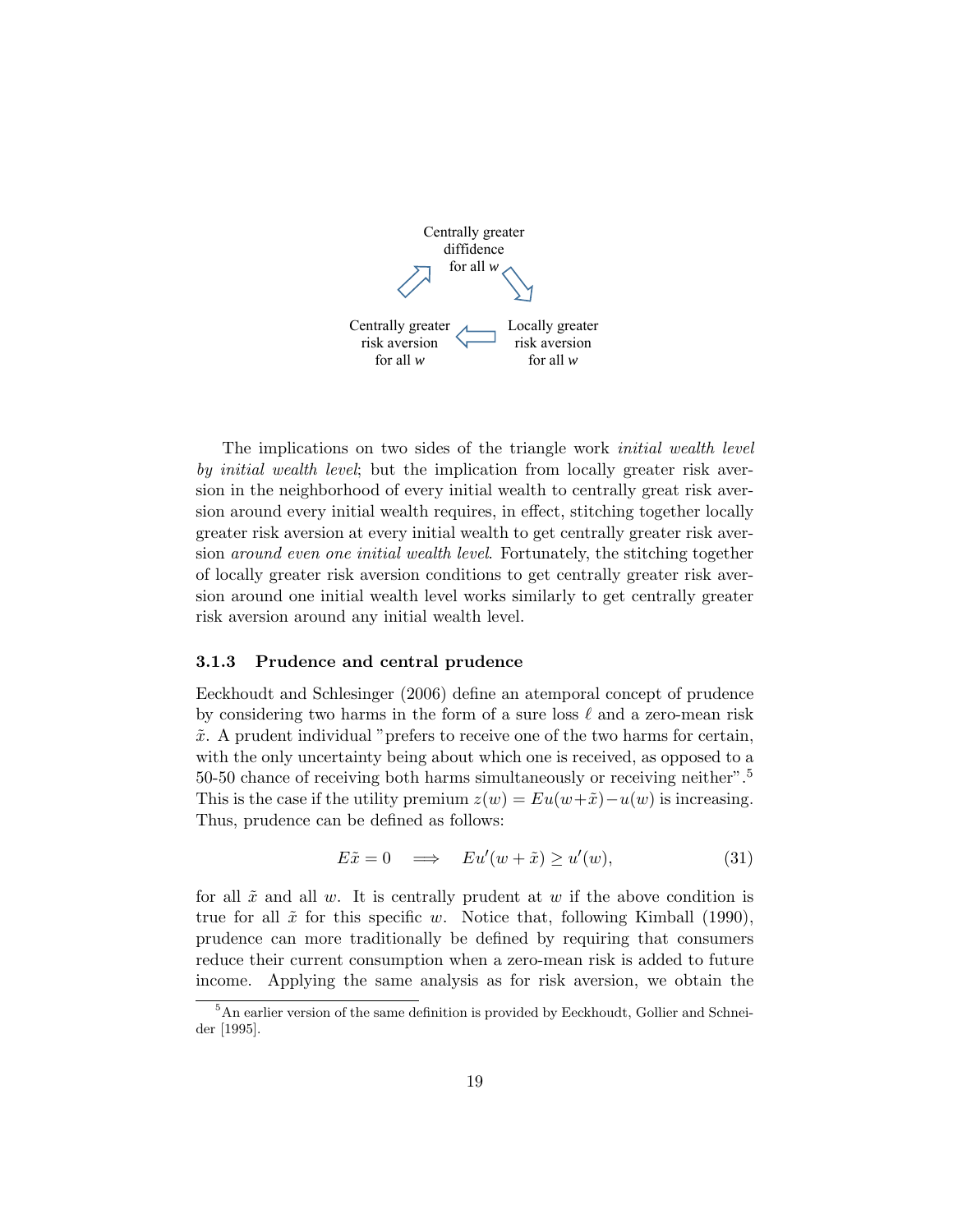following two characterizations:

$$
Prudence: \t u' convex \t(32)
$$

Central Prudence:  $u'(w+x) - u'(w) \ge u''(w)x.$  (33)

Although central prudence requires that  $u'''(w)$  be positive, it is less demanding than prudence.

Central prudence looks like diffidence, one derivative up. By analogy to central risk aversion, one could also define "scale-up prudence" by an increase in the scale of a mean-zero risk raising expected marginal utility. (Central risk aversion could have been called "central scale-up diffidence.") The mathematical condition for central scale-up prudence is:

Central Scale-Up Prudence: 
$$
xu''(w+x) \ge xu''(w)
$$
 (34)

That is, the second derivative of the utility function is algebraically higher to the right of w and lower to the left of w than at w. If  $u''(w + x) < 0$ , that means  $u''$  is closer to zero to the right of w and further from zero to the left of  $w$ . When they hold globally, prudence and scale-up prudence are equivalent, but for a particular starting wealth  $w$  they are distinct concepts.

#### 3.1.4 Greater prudence and centrally greater prudence

Under what mathematical condition on the two utility functions does any risk that increases the precautionary saving (or utility premium) of agent  $u_1$ also increases the precautionary saving (or utility premium) of agent  $u_2$ ? In the discounted expected utility model in which individual  $i$  selects the consumption plan  $(w_0, w)$  to maximize  $v(w_0) + u_i(w)$  under some intertemporal budget constraint, this is true if and only if

$$
\forall w, \tilde{x}: \quad Eu_1'(w + \tilde{x}) \ge u_1'(w) \quad \Longrightarrow \quad Eu_2'(w + \tilde{x}) \ge u_2'(w), \tag{35}
$$

where w can be interpreted as optimal future consumption in the absence of risk. Depending upon whether  $w$  is arbitrary or fixed, this condition defines the concept of greater prudence or centrally greater prudence. Define the index of absolute prudence of agent i by  $P_i(w) = -u_i'''(w)/u_i''(w)$ . Assuming  $u''_1(w) < 0$  and  $u''_2(w) < 0$ , these concepts can be characterized as follows:

| Greater Prudence:           | $\forall w : P_2(w) \ge P_1(w)$                                                             | (36) |
|-----------------------------|---------------------------------------------------------------------------------------------|------|
| Centrally Greater Prudence: | $\forall x : \frac{u_2'(w+x) - u_2'(w)}{u_2''(w)} \le \frac{u_1'(w+x) - u_1'(w)}{u_1''(w)}$ | (37) |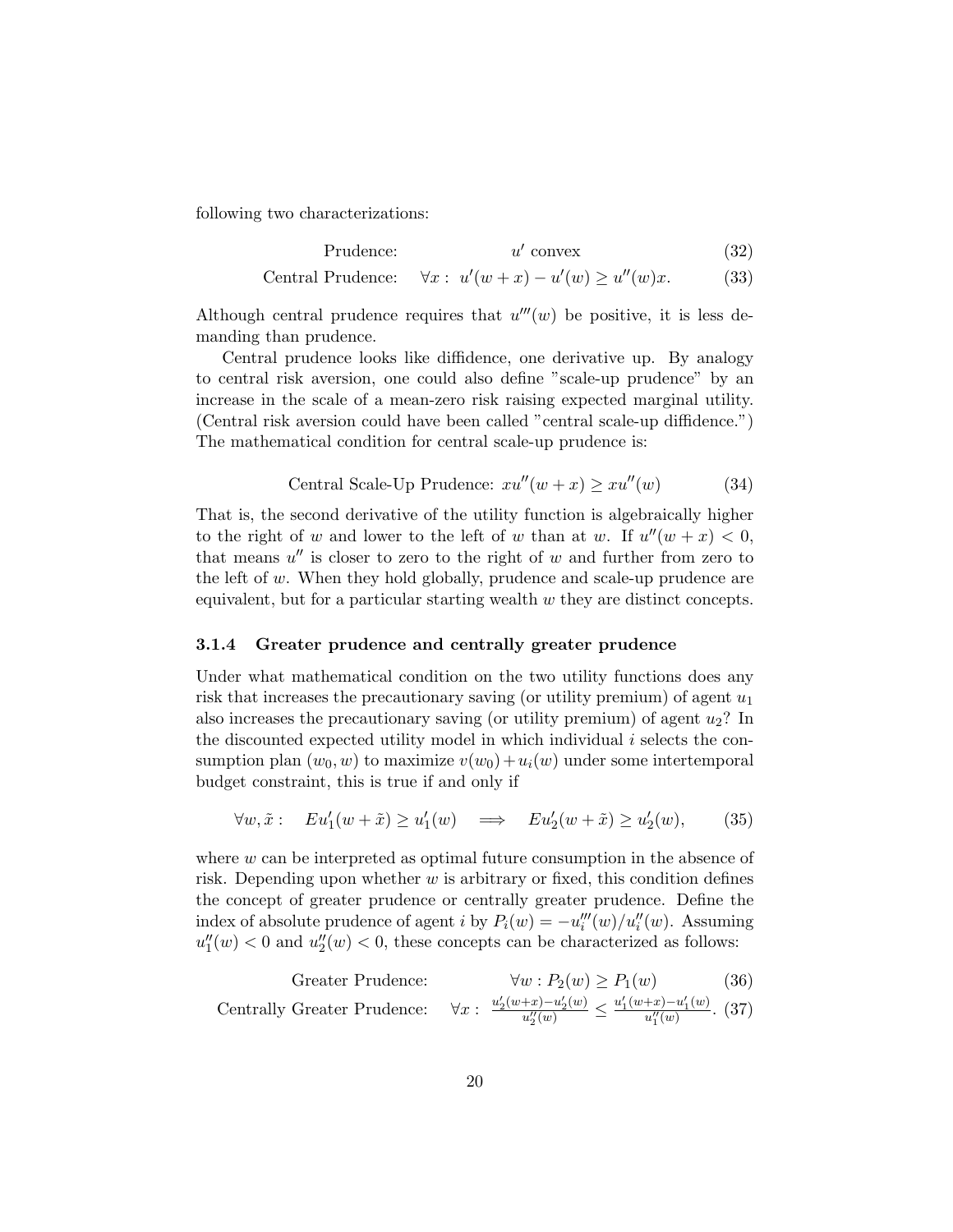By analogy to centrally greater risk aversion, centrally greater scale-up prudence can be defined thus: if a small increase in the scale of a risk raises expected marginal utility for  $u_1$ , then that increase in scale also raises expected marginal utility for  $u_2$ . The relationship between centrally greater prudence and centrally greater scale-up prudence is analogous to the relationship between centrally greater diffidence and centrally greater risk aversion. ssuming  $u''_1(w) < 0$  and  $u''_2(w) < 0$ , the mathematical condition for greater scale-up prudence is

$$
\text{Centrally Greater Scale-Up Prudence:} \forall x: \ x \frac{u_2''(w+x)}{u_2''(w)} \leq x \frac{u_1''(w+x)}{u_1''(w)}.
$$
\n
$$
(38)
$$

#### 3.1.5 Decreasing absolute risk aversion

There are several ways to define the concept of decreasing absolute risk aversion. One is that after a decrease in initial wealth an initially undesirable risk always remains undesirable. Another way to define decreasing absolute risk aversion is the condition that prudence is stronger than risk aversion, i.e. that any undesirable risk on future income reduces current consumption:

$$
\forall w, \tilde{x}: \quad Eu_1(w + \tilde{x}) \le u_1(w) \quad \Longrightarrow \quad Eu'_1(w + \tilde{x}) \ge u'_1(w). \tag{39}
$$

This problem is equivalent to problem (25) by defining  $u_2 = -u'_1$ . The same conclusion applies, with a necessary and sufficient condition that the index of absolute risk aversion for  $-u'_1$  be larger than the index of absolute risk aversion for  $u_1$ , i.e.  $P_1(w) \geq A_1(w)$  for all w. It is easily seen that this is equivalent to decreasing absolute risk aversion of  $u_1$  since  $A'_1(w)$  =  $A_1(w)[A_1(w) - P_1(w)] \leq 0.$ 

Central decreasing absolute risk aversion can be defined by requiring that, given a particular starting point  $w$  next period, any undesirable risk reduces current consumption–or alternatively, that beginning from starting wealth  $w$ , a small decrease in wealth leaves any initially undesirable risk still undesirable. The mathematical condition for central decreasing absolute risk aversion is that  $-u'_1$  is centrally more diffident around w than  $u_1$ .

Central scale-up decreasing absolute risk aversion can be defined by requiring that, given a particular starting point  $w$  next period, any undesirable increase in the scale of a risk also reduces current consumption–or alternatively, that beginning from starting wealth  $w$ , any initially undesirable scaling-up of a risk remains undesirable after a small decrease in initial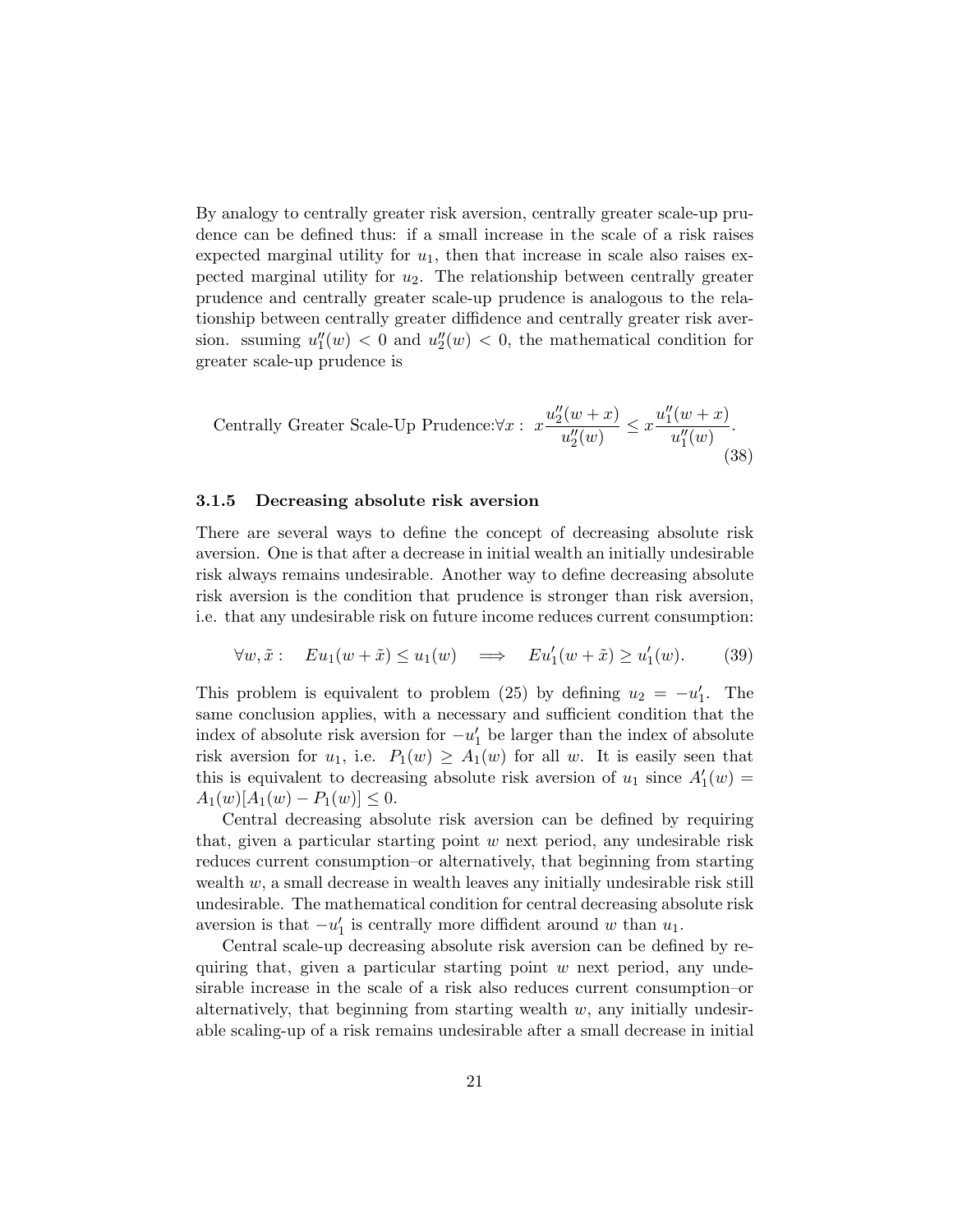wealth. The mathematical condition for central scale-up decreasing absolute risk aversion is that  $-u'_1$  must be centrally more risk averse around w than  $u_1$ .

Dionne and Ingabire (2001) extend these results to the case of statedependent expected utility. In particular, they establish formal necessary and sufficient conditions in order to obtain prudence and decreasing absolute risk aversion when the utility function is state-specific.

#### 3.1.6 Decreasing absolute prudence

Suppose that adding risk  $\tilde{x}$  to future income w does not affect current saving. Following Kimball [1993], we say that the individual has decreasing absolute prudence if an increase in w implies that adding risk  $\tilde{x}$  to w induces the individual to save less. Technically, this is true  $iff^6$ 

$$
\forall w, \tilde{x}: \quad Eu_1'(w + \tilde{x}) = u_1'(w) \quad \Longrightarrow \quad Eu_1''(w + \tilde{x}) \le u_1''(w). \tag{40}
$$

From Proposition 1, this condition holds if and only if  $u''_1$  is more concave than  $-u'_1$ . It is easy to verify that this condition is equivalent to  $P_1$  being nonincreasing. One can also define central decreasing absolute prudence and central scale-up decreasing absolute prudence by analogy to central decreasing absolute risk aversion and central scale-up decreasing absolute risk aversion. The respective mathematical conditions are  $u''_1$  being centrally more diffident than  $-u'_1$  around some initial level w for central decreasing absolute prudence and  $u''_1$  being centrally more risk averse than  $-u'_1$  around some initial level w for central scale-up decreasing absolute prudence.

#### 3.1.7 Temperance and central temperance

Eeckhoudt and Schlesinger (2006) also define an atemporal concept of temperance by using the same preference for the apportionment of harms, when the sure-loss harm is replaced by an independent zero-mean risk. Temperance is then defined by the concavity of the utility premium function  $z_1$ :

$$
E\tilde{x} = 0 \implies Eu_1''(w + \tilde{x}) \le u_1''(w), \tag{41}
$$

for all  $\tilde{x}$  and all w. A utility function is centrally temperate around w if the above condition is true for all  $\tilde{x}$  for this specific w. We leave the

 ${}^{6}$ Gollier [1996] provides a simple interpretation of this condition which is based on how a marketable risk should be shared when an agent in the pool bears another nonmarketable risk.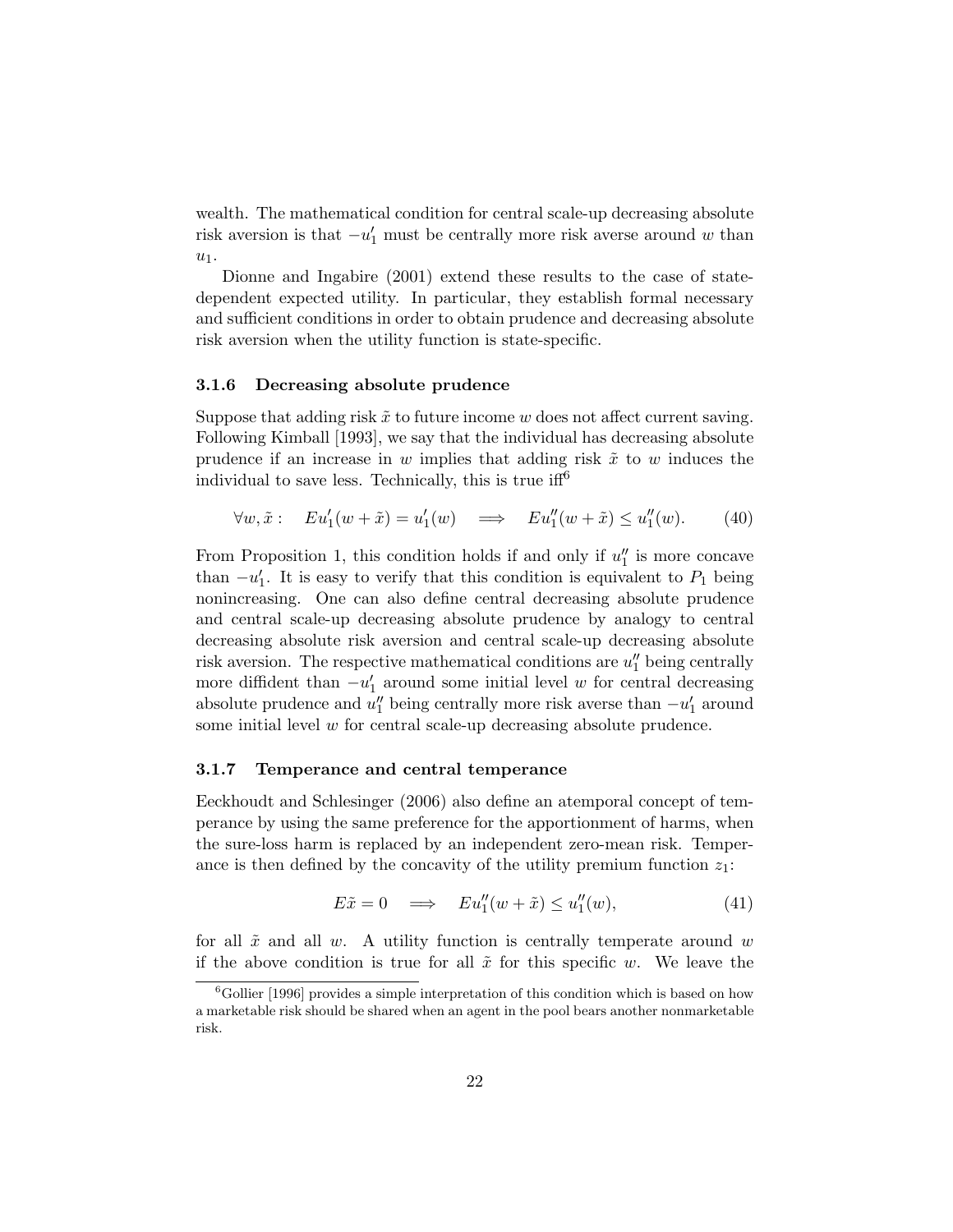characterization of greater temperance, centrally greater temperance and centrally greater scale-up temperance as an exercise for interested readers: it looks like the characterization of globally greater prudence, centrally greater prudence and centrally greater scale-up prudence, one more derivative up.

#### 3.1.8 Effect of a new investment opportunity on consumption

Suppose that consumers have access to a new risky asset whose net payoff will be delivered next period. Under what mathematical condition on the utility function does this new investment opportunity increase consumption and reduce saving today?<sup>7</sup> Let  $\tilde{x}$  denote this net payoff for one unit of this asset, and suppose without loss of generality that the optimal investment strategy is to purchase one unit of the asset. Then, this new investment opportunity reduces saving if and only the following condition holds:

$$
\forall \tilde{x}: \quad E\tilde{x}u'(w+\tilde{x})=0 \quad \Longrightarrow \quad Eu'(w+\tilde{x}) \le u'(w), \tag{42}
$$

Applying the Diffidence Theorem with  $f_1(x) = xu'(w + x)$  and  $f_2(x) =$  $u'(w+x) - u'(w)$  yields the following central necessary and sufficient condition for any given initial wealth  $w$ :<sup>8</sup>

$$
\forall x: \ u'(w+x) - u'(w) \le \frac{u''(w)}{u'(w)} x u'(w+x). \tag{43}
$$

The local necessary condition is equivalent to  $P(w) \leq 2A(w)$ . Observe that this condition is equivalent to  $g(w) = 1/u'(w)$  being convex. It implies that  $g(w+x) \ge g(w) + xg'(w)$  for all w and x. This is equivalent to the sufficient condition (43). This is therefore another example in which the local condition holding at all wealth levels implies the global condition.

Suppose one confronted this problem, but did not immediately see that the condition  $P(w) \leq 2A(w)$  implied convexity of  $1/u'(w)$ . How should one proceed? Many courses in differential equations do not cover differential inequalities, so let us illustrate how to approach a differential inequality such as the local necessary condition here, assumed to hold for every starting point  $w$ . The trick is to replace the differential inequality of the local necessary condition with the corresponding differential equation, solve that differential equation, then go back and see if the solution to the differential

<sup>7</sup>Selden and Wei (2018) answer this question in the more general framework of Kreps-Porteus preferences.

<sup>&</sup>lt;sup>8</sup>Another detailed discussion, referring to this paper, is available in Gollier (2001), pp 146 and Proposition 75.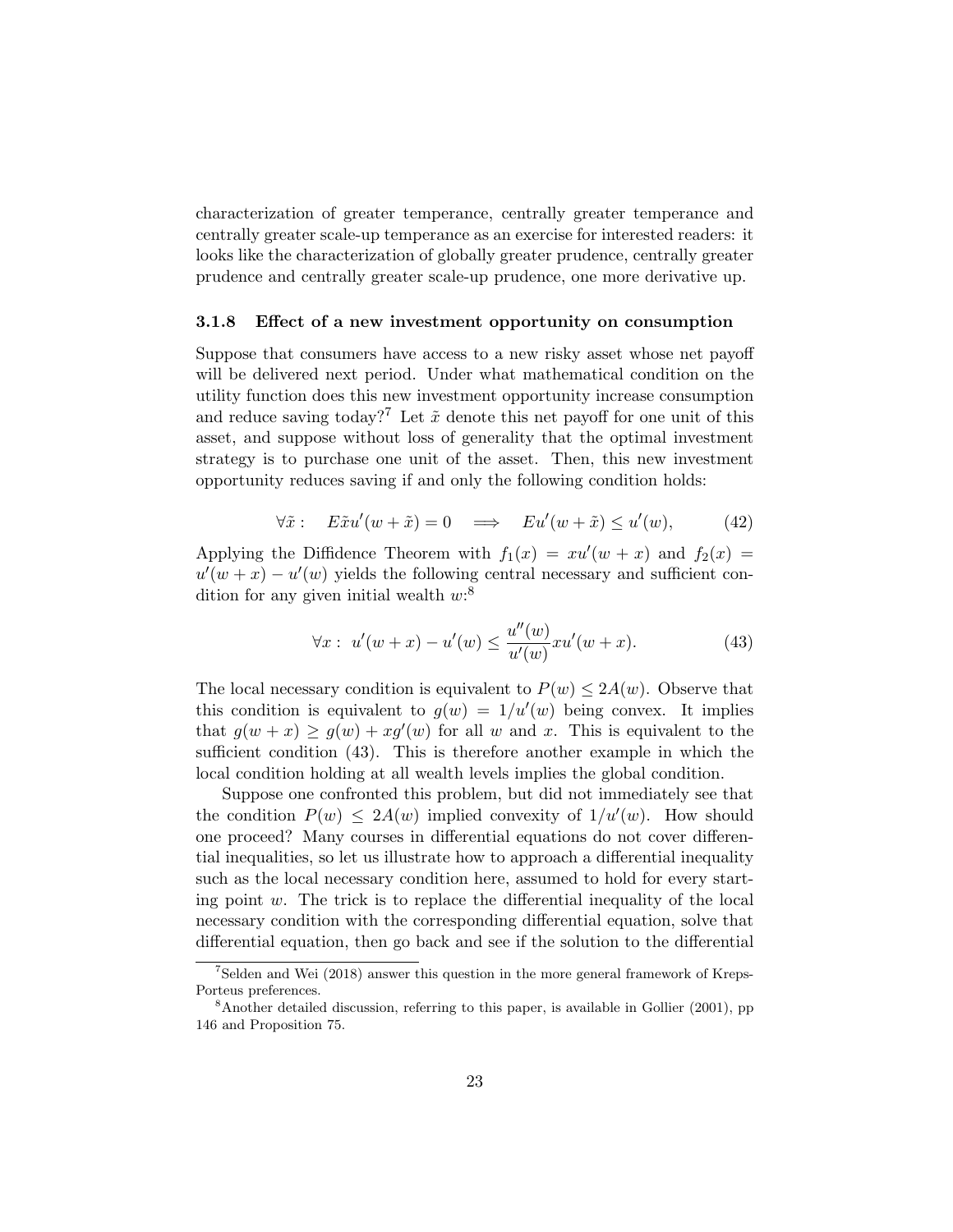equation provides clues to the solution to the differential inequality. For this case, the procedure looks like this: first, the differential equation counterpart to the local necessary condition, which gives the borderline case, is

$$
\frac{u'''(w)}{u''(w)} = 2\frac{u''(w)}{u'(w)}.
$$

Assuming  $u'(w)$  is always positive and  $u''(w)$  is always negative, this has the first integral

$$
\ln(-u''(w)) = 2\ln(u'(w)) + constant,
$$

or equivalently

$$
\frac{-u''(w)}{[u'(w)]^2} = constant.
$$

This in turn can be integrated to

$$
\frac{1}{u'(w)} = a + bx.
$$

That is, the borderline case is when the reciprocal of marginal utility is linear. To have decreasing marginal utility, b must be positive. There are constraints on a as well in order to keep marginal utility positive. Now, use the algebra for the differential equation case as a clue for solving the differential inequality. To keep signs straight, differential inequalities need to be solved by restatement with a combination of integration and differentiation, rather integrating as one would do for a differential equation. The differential inequality  $P(w) \leq 2A(w)$  can be written without the minus signs as

$$
\frac{u'''(w)}{u''(w)} \ge 2\frac{u''(w)}{u'(w)}
$$

This differential inequality is equivalent to

$$
\frac{d}{dw}\ln(-u''(w)) \ge 2\frac{d}{dw}\ln(u'(w))
$$

or

$$
\frac{d}{dw}\ln\left(\frac{-u''(w)}{[u'(w)]^2}\right) \ge 0.
$$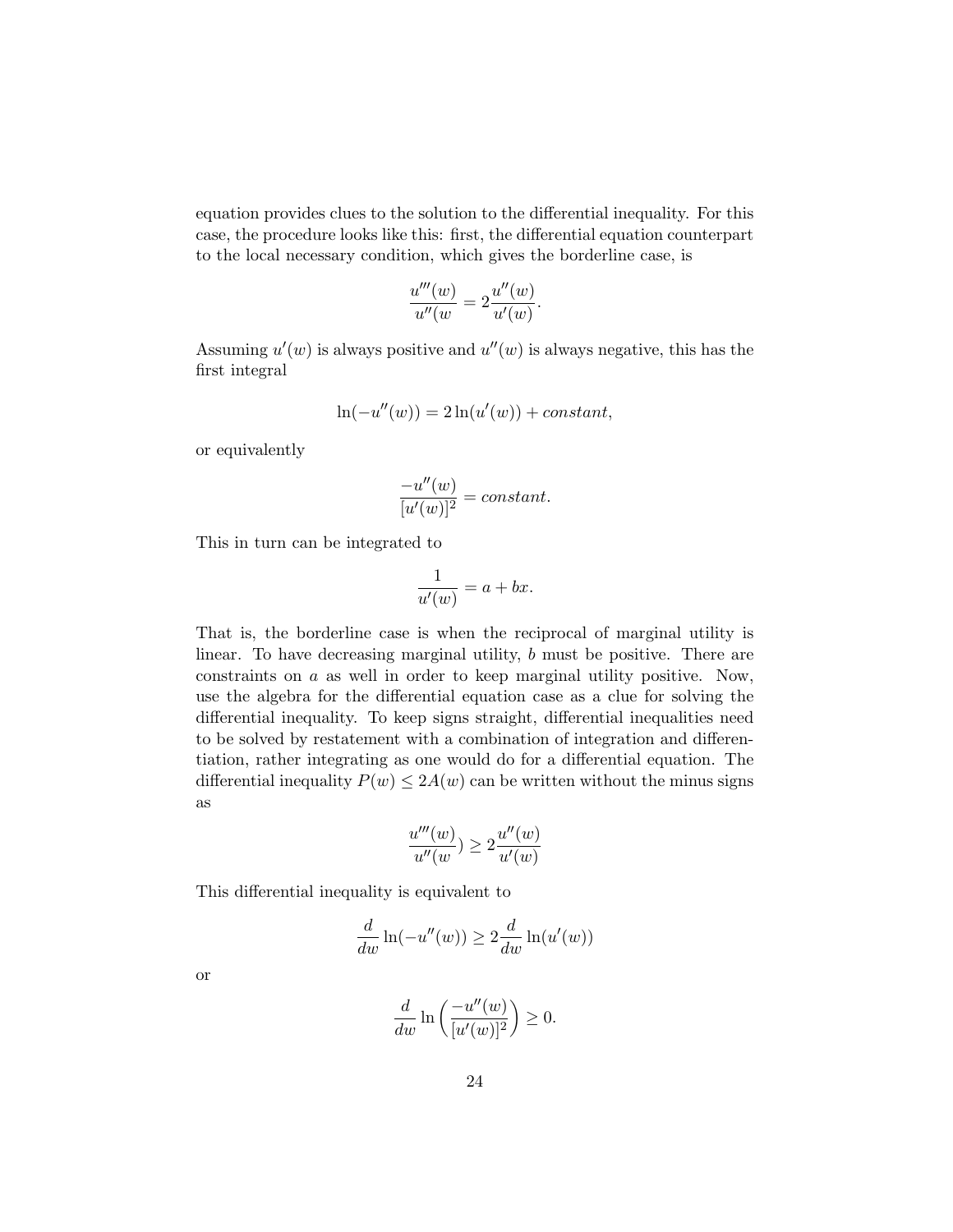Because the natural logarithm is a monotonically increasing function, this in turn implies

$$
\frac{d}{dw}\left(\frac{-u''(w)}{[u'(w)]^2}\right) \ge 0.
$$

Finally, that condition is equivalent to

$$
\frac{d^2}{dw^2} \left( \frac{1}{u'(w)} \right) \ge 0.
$$

This is the condition of convexity of the reciprocal of marginal utility stated above.

For this problem, after "integrating" the differential inequality in this reinterpretive sense, the final step in checking whether the local NC holding true for all initial wealths is enough to guarantee the central NSC for any initial wealth is to rearrange the central NSC to show it is equivalent to the reciprocal of marginal utility being above the tangent lines to the reciprocal of marginal utility. That is, once one knows that the local necessary condition implies convexity of  $1/u'(w)$ , one can check whether any of the salient properties of convex functions help in establishing the truth of the central NSC.

One nice thing about this problem is that one can switch directions, and all the steps go through, with only a change in the direction of some of the inequalities. That is, if one asks "Under what condition does this new investment opportunity reduce consumption and increases saving today?" the answer is that guaranteeing this for any starting wealth and any risk pattern for the new investment opportunity requires that  $1/u'(w)$  be concave. Demonstrating this is an excellent exercise for understanding the technique here.

It is possible for neither of these two conditions to hold: the reciprocal of marginal utility can be convex in some intervals and concave in others. But if one of them does hold globally, which is more likely? Consider constantrelative-risk-aversion utility functions with the functional form

$$
u(w) = \frac{w^{1-\gamma} - 1}{1 - \gamma},
$$

which limit into  $ln(w)$  for  $\gamma = 1$ . Marginal utility is  $u'(w) = w^{-\gamma}$  and the reciprocal of marginal utility is

$$
\frac{1}{u'(w)} = w^{\gamma}
$$

.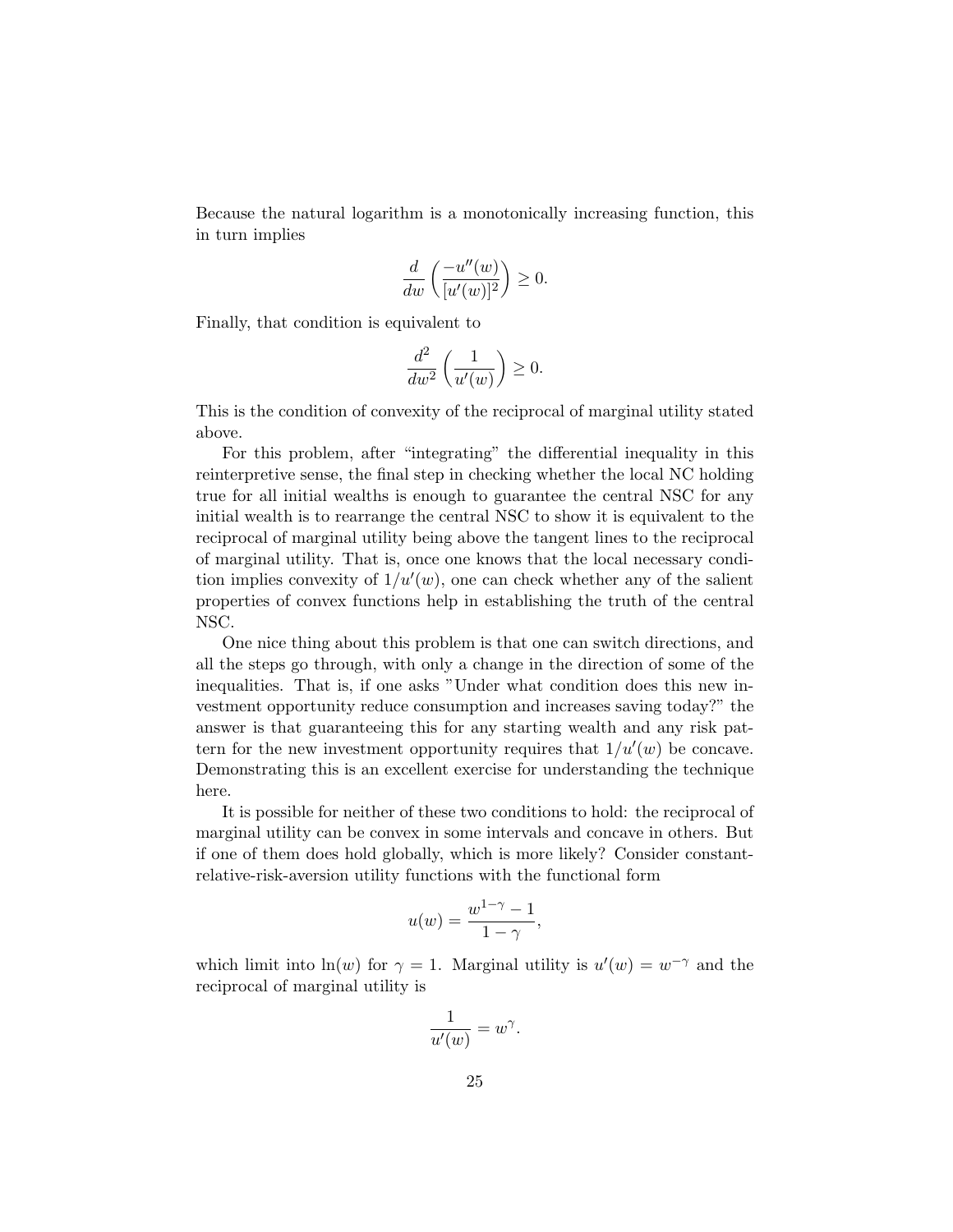This is convex if  $\gamma > 1$ , concave if  $\gamma < 1$ , and linear in the log-utility case  $\gamma = 1$ . The value of  $\gamma$  is controversial, so not everyone will agree, but based on the equity premium puzzle,  $\gamma > 1$  seems likely. Thus, assuming constant relatively risk aversion, it seems more likely that opening a new asset market will raise consumption and reduce saving. In terms of the inequality  $P \leq 2A$ , in the special case of constant relative risk aversion  $\gamma$ , we have  $A(w) = \gamma/w$ and  $P(w) = (\gamma + 1)/w$ . This implies that  $P \le 2A$  if and only if  $\gamma \ge 1$ .

To reprise the result:

Proposition 2 Opening up a new asset market delivering a net payoff in the future raises (reduces) current consumption if and only if absolute prudence is smaller (larger) than twice absolute risk aversion.

The condition that prudence is smaller (larger) than twice risk aversion is equivalent to the condition that risk tolerance  $1/A$  has a derivative that is smaller (larger) than one. These conditions are useful in many other comparative statics problems such as the impact of heterogeneous beliefs (Gollier (2007)) on asset prices. The fact that a logarithmic agent would not change current consumption when a new asset market with independent returns is opened is another illustration of the myopia of logarithmic agents (see for example Mossin (1968)).

### 3.1.9 Effect of a new investment opportunity on the attitude toward another small risk

Would opening up a new asset market induce risk-averse investors to reject a lottery that they would have accepted otherwise? Here we solve this problem for the case of small lotteries. In other words, we determine whether opening up a new market increases local risk aversion. If  $\tilde{x}$  denotes the optimal exposure to the new risky investment opportunity at wealth level w, undertaking  $\tilde{x}$  modifies the attitude towards other independent risks. In the small, this change in attitude is described by the change from the local concavity at  $w$  of the original utility function  $u$  to the local concavity at  $w$ of the indirect utility function given by  $v(z) = Eu(z + \tilde{x})$ . The problem can thus be written as follows:

$$
\forall \tilde{x}: \quad E\tilde{x}u'(w+\tilde{x})=0 \quad \Longrightarrow \quad -\frac{Eu''(w+\tilde{x})}{Eu'(w+\tilde{x})} \ge -\frac{u''(w)}{u'(w)},\tag{44}
$$

After clearing fractions, applying the Diffidence Theorem yields the following condition:

$$
\forall x: A(w+x) \ge A(w) + xA'(w). \tag{45}
$$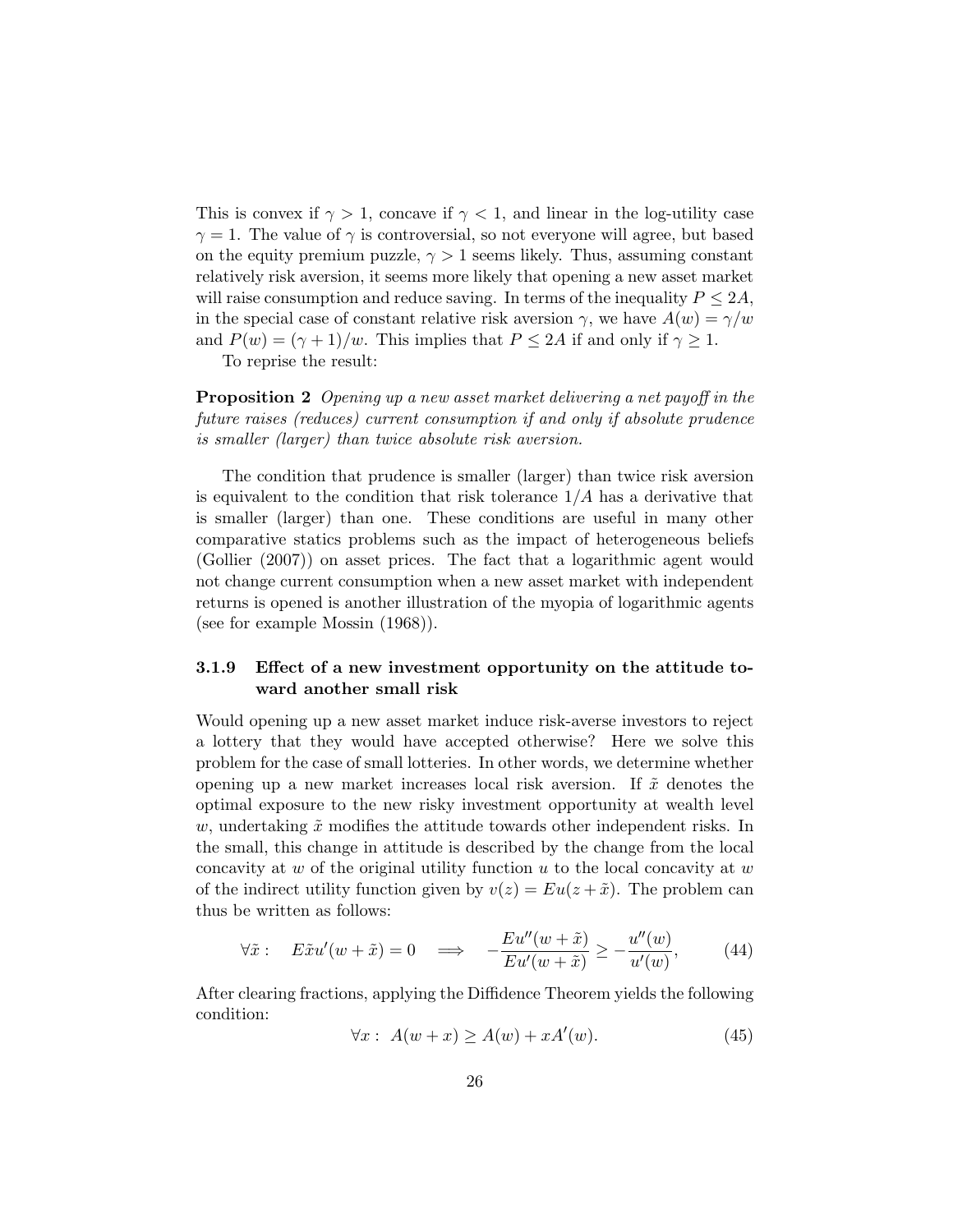The local necessary condition is  $A''(w) \geq 0$ . If we require that the individual becomes locally more risk-averse when a new investment opportunity appears, regardless of initial wealth level, then this local condition must hold for all  $w$ , i.e., absolute risk aversion must be convex. But this condition is obviously equivalent to Condition (45). This proves the following proposition, which is also in Gollier (2001, Proposition 33), referring to this paper.

Proposition 3 A new investment opportunity raises local risk aversion if and only if absolute risk aversion is convex.

The index of absolute risk aversion of all familiar utility functions is convex. In fact, all familiar utility functions have harmonic risk aversion, i.e., a linear risk tolerance.

# 3.2 Applications with no univariate necessary and sufficient condition

In this section, we present more difficult applications of the Diffidence Theorem in which the sufficient conditions in the small are not sufficient in the large.

### 3.2.1 Effect of a unfair background risk on the equilibrium risk free rate

Consider a simple Lucas tree model with two consumption dates. The crop from the tree is  $c_0$  at date 0, and w at date 1. The representative agent selects saving s in order to maximize her discounted expected utility:

$$
max_{s} v(c_0 - s) + u_i(w + e^r s), \qquad (46)
$$

where r is the interest rate on savings. At equilibrium, assuming that  $u_i$ is concave, we must have  $s = 0$ , which yields the following classical pricing equation:

$$
e^{r_i} = \frac{v'(c_0)}{u'_i(w)}.
$$
\n(47)

Suppose now that an unfair risk  $\tilde{x}$  (*i.e.*  $E\tilde{x} \leq 0$ ) is added to the fruit crop. It is easy to check that this reduces the equilibrium rate by  $\Delta_i$ , with

$$
\Delta_i = \log \left( \frac{E u_i'(w + \tilde{x})}{u_i'(w)} \right). \tag{48}
$$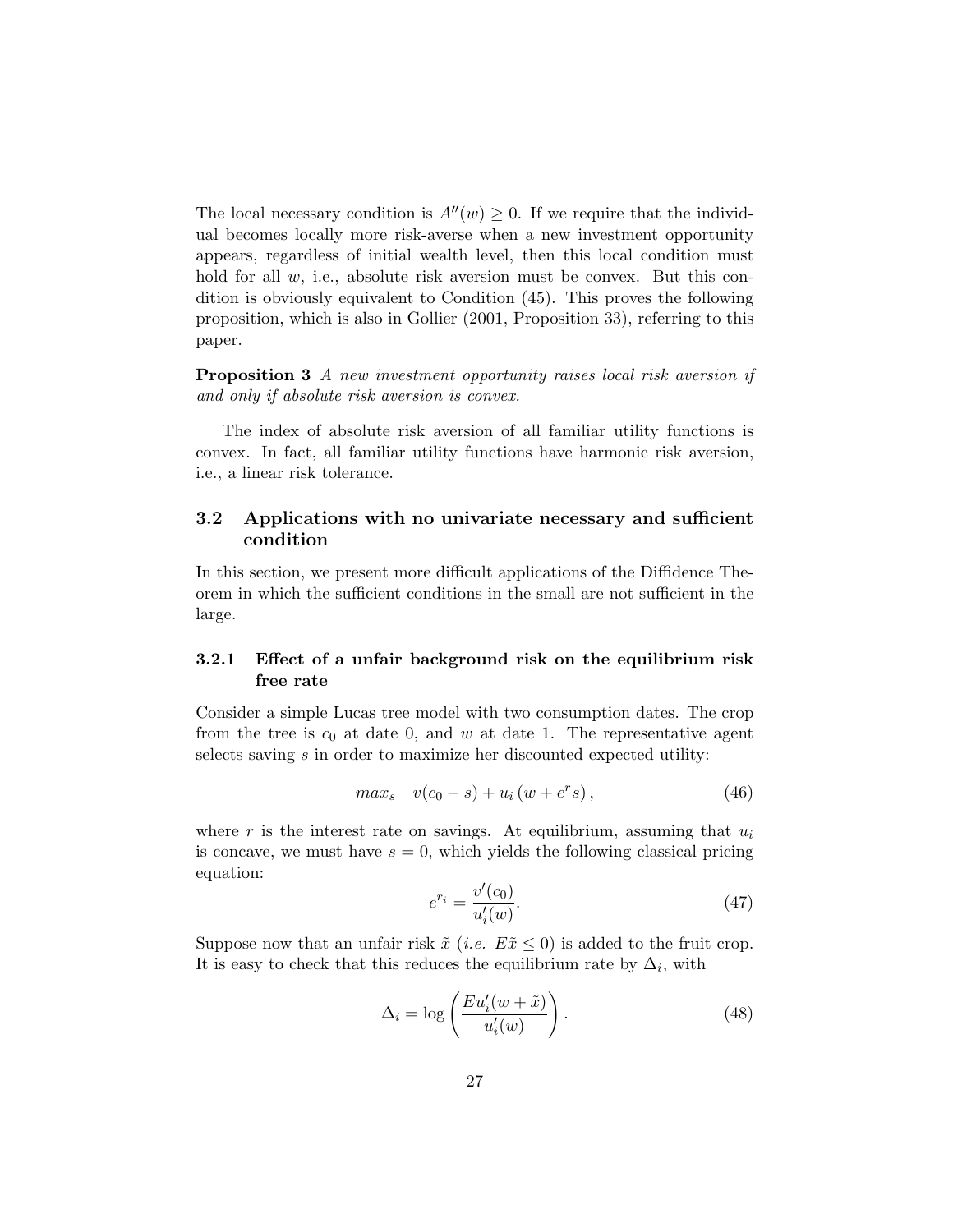$\Delta_i$  is usually referred to as the precautionary term, as it measures the downward sensitivity of the equilibrium interest rate to future risk. Under risk aversion and prudence, this precautionary term is positive. It plays an important role in the debate on the climate discount rate (Weitzman, 2007; Gollier, 2016), and in solving the risk-free rate puzzle. We are interested in characterizing the role of preferences on the size of this precautionary term. We compare two economies,  $i = 1, 2$ , that differ in the risk attitudes given by  $u_i$ . The effect of risk  $\tilde{x}$  on the equilibrium interest rate is larger in economy 2 than in economy 1 iff

$$
\forall \tilde{x}: \quad E\tilde{x} \le 0 \quad \Longrightarrow \quad \frac{Eu_2'(w+\tilde{x})}{u_2'(w)} \ge \frac{Eu_1'(w+\tilde{x})}{u_1'(w)},\tag{49}
$$

Thus, our problem simplifies to determining when does an unfair risk raise expected marginal utility by a bigger percentage for one utility function than another. Clearing fractions and then applying the Diffidence Theorem yields the following central NSC:

$$
\forall x: \ \frac{u_1'(w+x)}{u_1'(w)} - \frac{u_2'(w+x)}{u_2'(w)} \le x \left[ \frac{u_1''(w)}{u_1'(w)} - \frac{u_2''(w)}{u_2'(w)} \right] \tag{50}
$$

The two local necessary conditions are

$$
A_2(w) \ge A_1(w) \tag{51}
$$

$$
A_2(w)P_2(w) \ge A_1(w)P_1(w). \tag{52}
$$

 $A_i(w)P_i(w) = u''_i(w)/u'_i(w)$  is often referred to as the coefficient of downside risk aversion.<sup>9</sup>

This application of the Diffidence Theorem is our first example for which the local diffidence condition being true for all  $w$  does not provide a global sufficient condition. That is, imposing Conditions  $(51)$  and  $(52)$  for all w does not imply condition (50), which is what is needed to guarantee the comparative statics property (49) of interest.

But we hereafter show that the more restrictive condition  $A_2 \geq A_1$  and  $P_2 \ge P_1 \ge 0$  is sufficient. Let  $\psi_i$  denote the precautionary premium of risk  $\tilde{x}$  for individual *i*, i.e.,  $Eu'_i(w + \tilde{x}) = u'_i(w - \psi_i)$ . Because of prudence, we know that  $\psi_i$  is positive. Because  $P_2$  is larger than  $P_1$ , we also know that  $\psi_2$  is larger than  $\psi_1$ . We then find that

$$
\frac{Eu_2'(w+\tilde{x})}{u_2'(w)} = \frac{u_2'(w-\psi_2)}{u_2'(w)} \ge \frac{u_1'(w-\psi_2)}{u_1'(w)} \ge \frac{u_1'(w-\psi_1)}{u_1'(w)} = \frac{Eu_1'(w+\tilde{x})}{u_1'(w)}.
$$
\n(53)

 $9$ Keenan and Snow (2010) discuss the different possible indices of downside risk aversion and their link to risk aversion and prudence.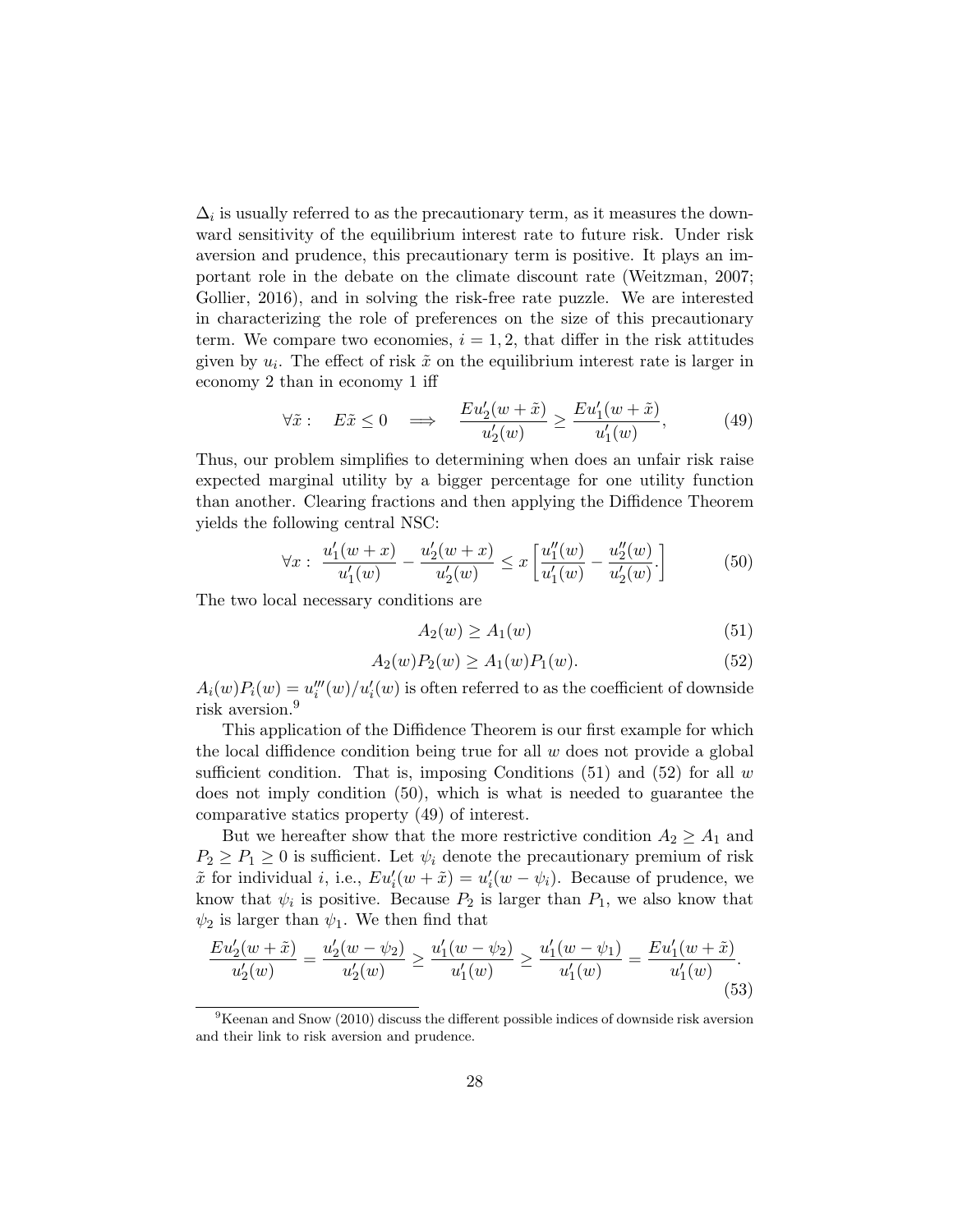The first inequality comes from  $\psi_2 \geq 0$  and  $A_2 \geq A_1$ . Indeed, this last condition implies that  $u_2'(w-x)/u_2'(w)$  is larger than  $u_1'(w-x)/u_1'(w)$  for all positive x. The second inequality in (53) comes from the fact that  $\psi_2$ is larger than  $\psi_1$  and  $u_1$  is concave. This demonstrates the sufficiency of condition (i) of the following proposition. the proof of the sufficiency of part (ii) is relegated to the Appendix.<sup>10</sup>

Proposition 4 Introducing an unfair idiosyncratic risk to consumption growth has a larger effect on the equilibrium risk-free rate in the economy with utility function  $u_2$  than in the economy with utility function  $u_1$  only if  $A_2 \geq A_1$ and  $A_2P_2 \geq A_1P_1$ . The following two conditions are each sufficient:

(i)  $A_2 \ge A_1$  and  $P_2 \ge P_1 \ge 0$ ;

(ii) 
$$
u''_2 - \frac{u'_2}{u'_1}u''_1
$$
 is increasing.

Using the Diffidence Theorem, Gollier (2015) addressed the associated question of the impact of wealth inequality on the equilibrium interest rate. In particular, he shows that the wealth inequality increases the interest rate if relative risk aversion is decreasing and convex.

#### 3.2.2 Acceptance of a portfolio

Consider again the one-safe-one-risky-asset portfolio problem. Is the portfolio selected by individual 1 desirable for individual 2, when individual 2 only has a binary choice between that portfolio and the fully risk-free option? This problem might be encountered by a fund manager or a life insurer who wishes to select a portfolio that maximizes the welfare of the modal customer, while at the same time keeping more risk-averse individuals invested in the fund. Individual 2 finds individual 1's optimal quantity of the risky asset acceptable compared to none iff:

$$
\forall \tilde{x}: \quad E\tilde{x}u_1'(w+\tilde{x})=0 \quad \Longrightarrow \quad Eu_2(w+\tilde{x}) \ge u_2(w), \tag{54}
$$

Applying the Diffidence Theorem yields the following central NSC:

$$
\forall x: \ u_2(w+x) - u_2(w) \ge \frac{u_2'(w)}{u_1'(w)} x u_1'(w+x) \tag{55}
$$

The local necessary condition that bites is:

$$
A_2(w) \le 2A_1(w). \tag{56}
$$

 $10$ The results presented in Proposition 4 have not been published elsewhere.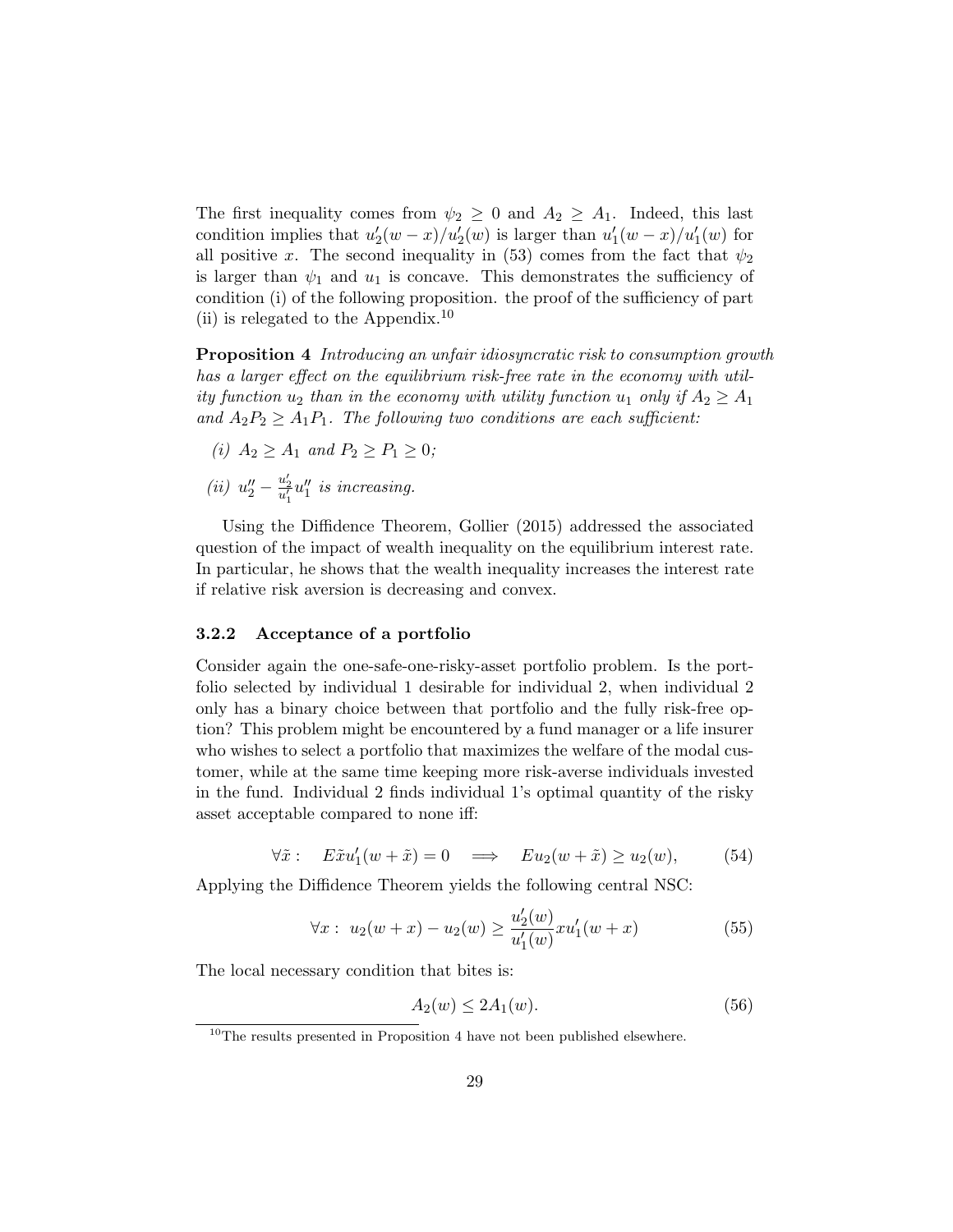We obtain the following Proposition.

**Proposition 5** A necessary condition for  $u_2$  to like the optimal portfolio of  $u_1$  is  $A_2 \leq 2A_1$ . A sufficient condition is  $A_2 \leq P_1 \leq 2A_1$ .

*Proof:* Sufficiency of  $A_2 \leq P_1 \leq 2A_1$  comes from the fact that the second inequality implies  $[E\tilde{x}u'_1(w+\tilde{x})=0 \Longrightarrow Eu'_1(w+\tilde{x}) \leq u'_1(w)],$  while the first inequality implies that  $[Eu'_1(w + \tilde{x}) \le u'_1(w) \Longrightarrow Eu_1(w + \tilde{x}) \ge u_1(w)]$ .

*Remark*: Recall that  $P_1 \leq 2A_1$  is satisfied for CRRA if  $\gamma > 1$ . Also recall that  $P = \gamma + 1$  for CRRA. Hence, if the modal investor has constant relative risk aversion larger than 1, the amount of the risky asset chosen to optimize for the modal customer is guaranteed to be acceptable to others who have constant relative risk aversion  $\gamma_2$  with  $\gamma_2 \leq \gamma_1 + 1$ .

Symmetrically, agent  $u_2$  always dislikes the optimal portfolio of agent  $u_1$ only if  $A_2 \geq 2A_1$ . A sufficient condition is  $A_2 \geq P_1 \geq 2A_1$ .

#### 3.2.3 Risk vulnerability

Gollier and Pratt (1996) defined the concept of "risk vulnerability" as follows:  $u_1$  is vulnerable to risk if adding an unfair background risk to wealth raises the aversion to any other independent risk, namely:

$$
\forall \tilde{x}: \quad E\tilde{x} \le 0 \quad \Longrightarrow \quad -\frac{Eu_1''(w+\tilde{x})}{Eu_1'(w+\tilde{x})} \ge -\frac{u_1''(w)}{u_1'(w)},\tag{57}
$$

Equivalently, assuming  $u''(w) < 0$ ,

$$
\forall \tilde{x}: \quad E\tilde{x} \le 0 \quad \Longrightarrow \quad \frac{Eu_1''(w+\tilde{x})}{u_1''(w)} \ge \frac{Eu_1'(w+\tilde{x})}{u_1'(w)},\tag{58}
$$

Let  $T_i(w) = -u_i^{\prime\prime\prime\prime}(w)/u_i^{\prime\prime\prime}(w)$  denote the index of absolute temperance as defined in Gollier and Pratt (1996). When comparing problem (58) to problem (49), we see that risk vulnerability is an application of problem (49) by defining  $u_2 \equiv -u'_1$ . Therefore, after some algebra, the central NSC is:

$$
u_1'(w+x) [A_1(w+x) - A_1(w)] \ge x u_1'(w) A_1'(w), \tag{59}
$$

the necessary conditions  $P_1 \geq A_1$  and  $T_1 \geq A_1$ , together with the sufficient condition  $T_1 \ge P_1 \ge A_1$  obtained by Gollier and Pratt (1996) are directly obtained from Conditions (50), (51), (52) and  $(P_2 \ge P_1, A_2 \ge A_1)$ .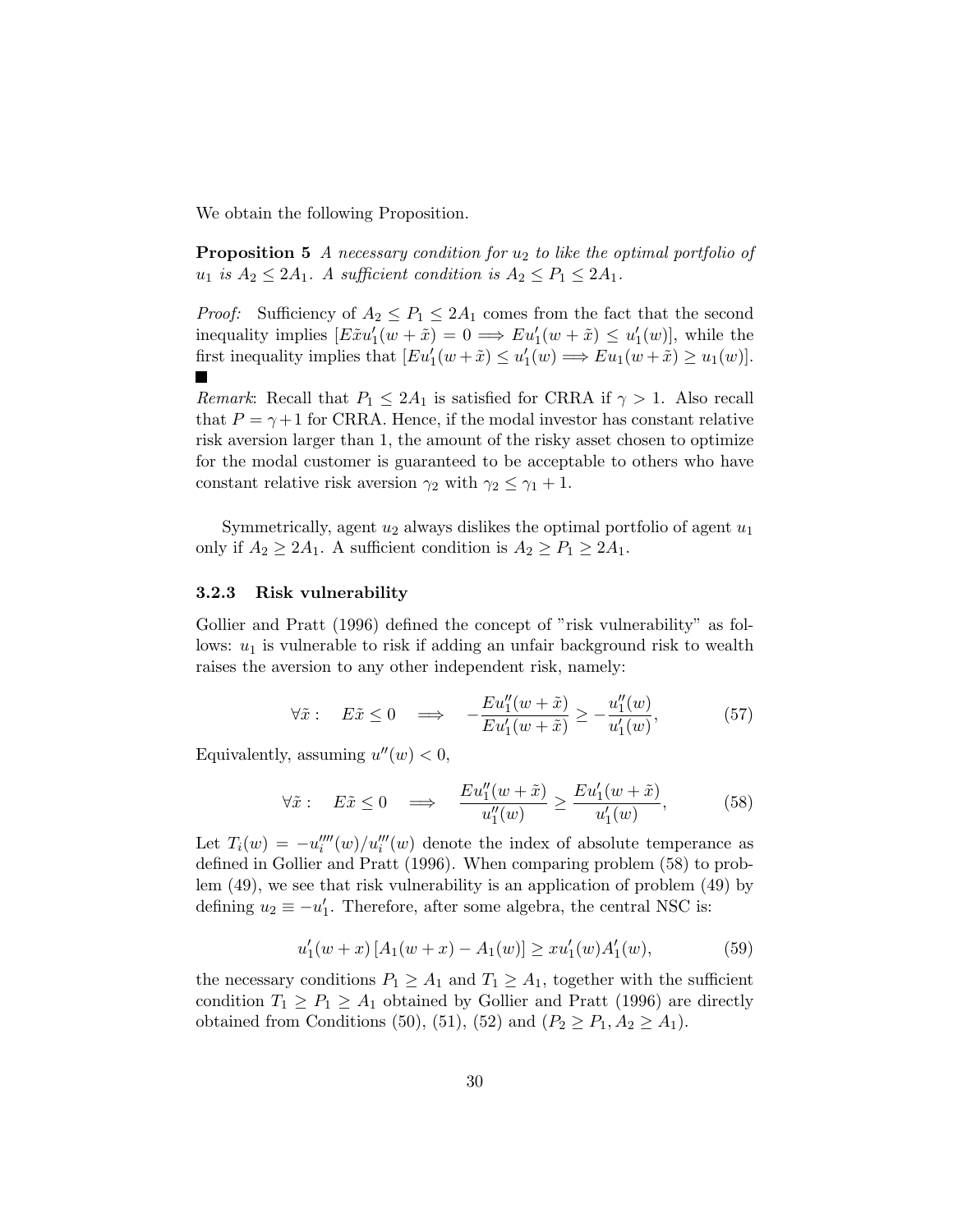The role of background risk in optimal risk management has been extensively studied over the last two decades by using the Diffidence Theorem. For example, Crainich, Eeckhoudt and Le Courtois (2016) extend the analysis to the case of bivariate utility functions. Making the second argument  $y$  (health, for example) of the utility function risky lowers the propensity to take financial risk only if the intensity of cross prudence defined by  $u_{xyy}/u_x$ decreases with wealth  $x$ .<sup>11</sup> Franke, Schlesinger and Stapleton (2011) characterize the concept corresponding to risk vulnerability when the background risk is multiplicative. Hara, Huang and Kuzmics (2011) characterize the impact of an independent additive background risk on the demand for portfolio insurance. Franke, Stapleton and Subrahmanyam (1998) characterize the impact of background risk on the demand for portfolio insurance when absolute risk tolerance is linear in wealth within a general equilibrium framework. Eichner [2008], Jiang, Ma and An (2010) and Eichner and Wagener (2012) examine the optimal composition of the assets portfolio in the presence of background risk in the mean-variance context. Testlin and Winkler (2005) are the first to generalize the concept of risk vulnerability to the case of correlated background risks. Arrondel, Calvo-Pardo and Oliver (2010) estimate the degree of risk vulnerability and temperance by using French cross-sectional data on earnings and portfolio choices. Finally, Gollier and Schlesinger (2002) discuss the implications of background risk and risk vulnerability for the equity premium.

#### 3.2.4 Semi properness

Pratt and Zeckhauser (1987) introduce the notion of properness, which guarantees that adding any undesirable background risk to wealth makes the agent more averse to any other independent risk. In this subsection, we introduce the notion of semi-properness. Utility function  $u$  is semi-proper if adding any undesirable background risk to wealth makes the agent more averse to any other small independent risk. This means that the indirect utility function  $v(w) = Eu(w + \tilde{x})$  is locally more concave than u at all wealth levels at which  $\tilde{x}$  is undesirable:

$$
\forall \tilde{x}: \quad Eu(w + \tilde{x}) \le u(w) \quad \Longrightarrow \quad -\frac{Eu''(w + \tilde{x})}{Eu'(w + \tilde{x})} \ge -\frac{u''(w)}{u'(w)},\tag{60}
$$

As it is apparent, semi properness is a weaker restriction than properness. Indeed, semi properness means that indirect utility function  $v$  is required

 $11$ For more on cross-prudence, see Eeckhoudt, Rey and Schlesinger (2007).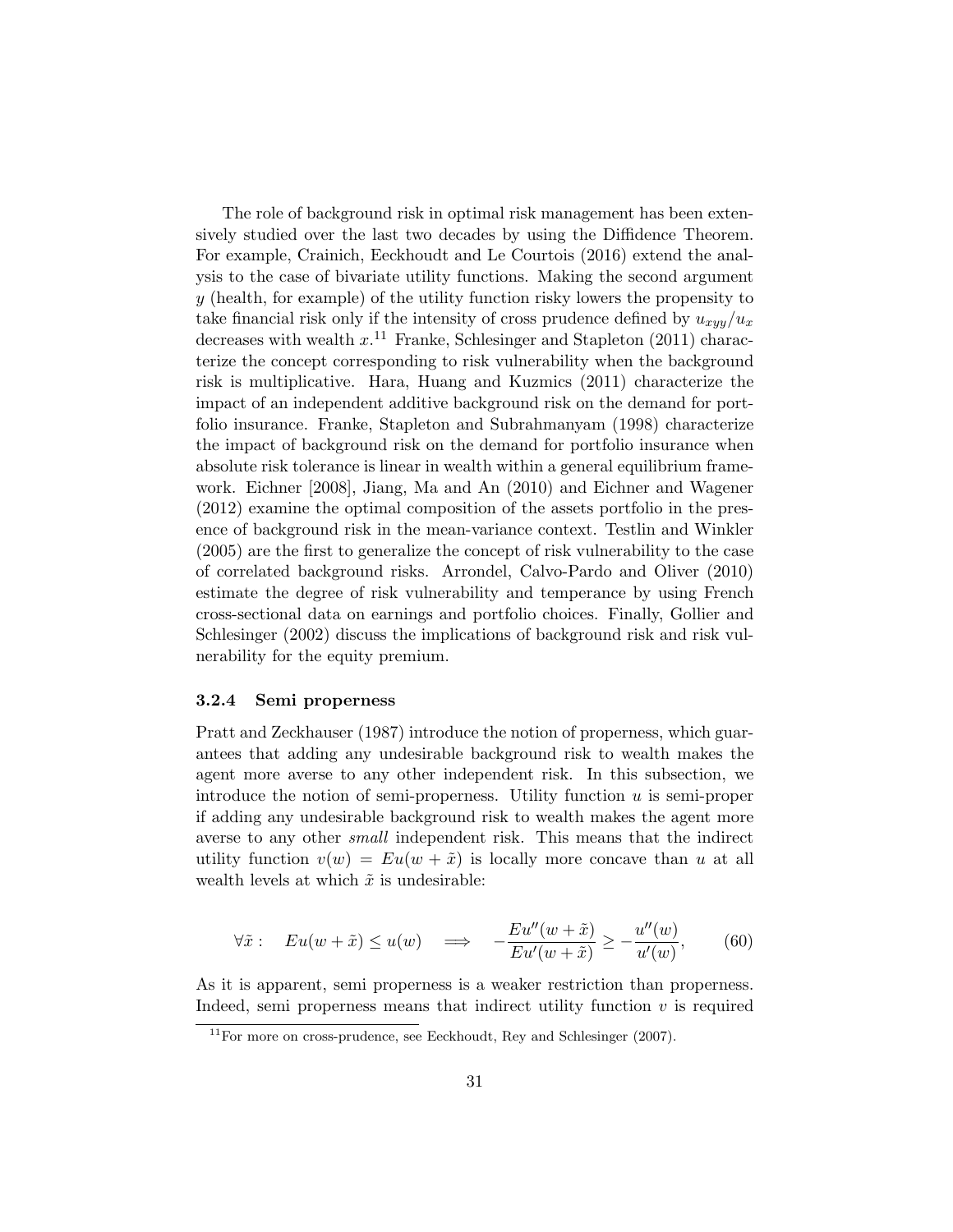to be locally more risk-averse than  $u$  at  $w$ . This is weaker than properness, which requires that v be centrally more diffident than  $u$  at  $w$ , a condition that is stronger than locally greater risk aversion as shown in subsection 3.1.2.

However, semi-properness is a stronger restriction than risk vulnerability. This is apparent from the fact that the same condition  $A_v(w) \ge A_1(w)$ is required to hold for a larger set of random variables under semi properness than under risk vulnerability. Indeed, under risk aversion, the set of undesirable lotteries contains the set of non-positive-mean lotteries as a subset.

Clearing fraction and then using the Diffidence Theorem, the necessary and sufficient condition for semi properness can be written as follows:

$$
\forall x: \ \frac{A(w+x) - A(w)}{A'(w)} \le \frac{u(w+x) - u(w)}{u'(w+x)}
$$
(61)

The local necessary conditions are  $A'(w) \leq 0$  and  $A''(w) \geq A'(w)A(w)$ . These conditions, even when imposed for all wealth levels  $w$ , are not sufficient for (61). But suppose that  $A' \leq 0$  and that  $-A$  is more concave than u, i.e., that  $-A''/A'$  is uniformly larger than A. Using our findings in subsection 3.1.2, this implies the first inequality below:

$$
\frac{A(w+x) - A(w)}{A'(w)} \le \frac{u(w+x) - u(w)}{u'(w)} \le \frac{u(w+x) - u(w)}{u'(w+x)},
$$

for all x. The second inequality is a consequence of the concavity of  $u$ . This yields the sufficient condition (61) and thereby demonstrates the following proposition.

Proposition 6 Adding an undesirable risk to wealth raises the aversion to any other small risk only if  $A' \leq 0$  and  $A'' \geq A'A$ . A sufficient condition is  $A' \leq 0$  and  $A'' \geq -A'A$ .

Remark: For CRRA,  $-A(w) = -\gamma/w$ , so  $-A''(w)/A'(w) = 2/w$ . This means that for the CRRA case, the sufficient condition in the proposition above applies when relative risk aversion is  $\leq 2$ .

Rather than examining the impact of the introduction of risk on the attitude towards other independent risks, Eeckhoudt, Gollier and Schlesinger (1996) and Keenan, Rudow and Snow (2008) explore the impact of an nth-degree stochastic deterioration of a background risk. Lajeri-Chaherli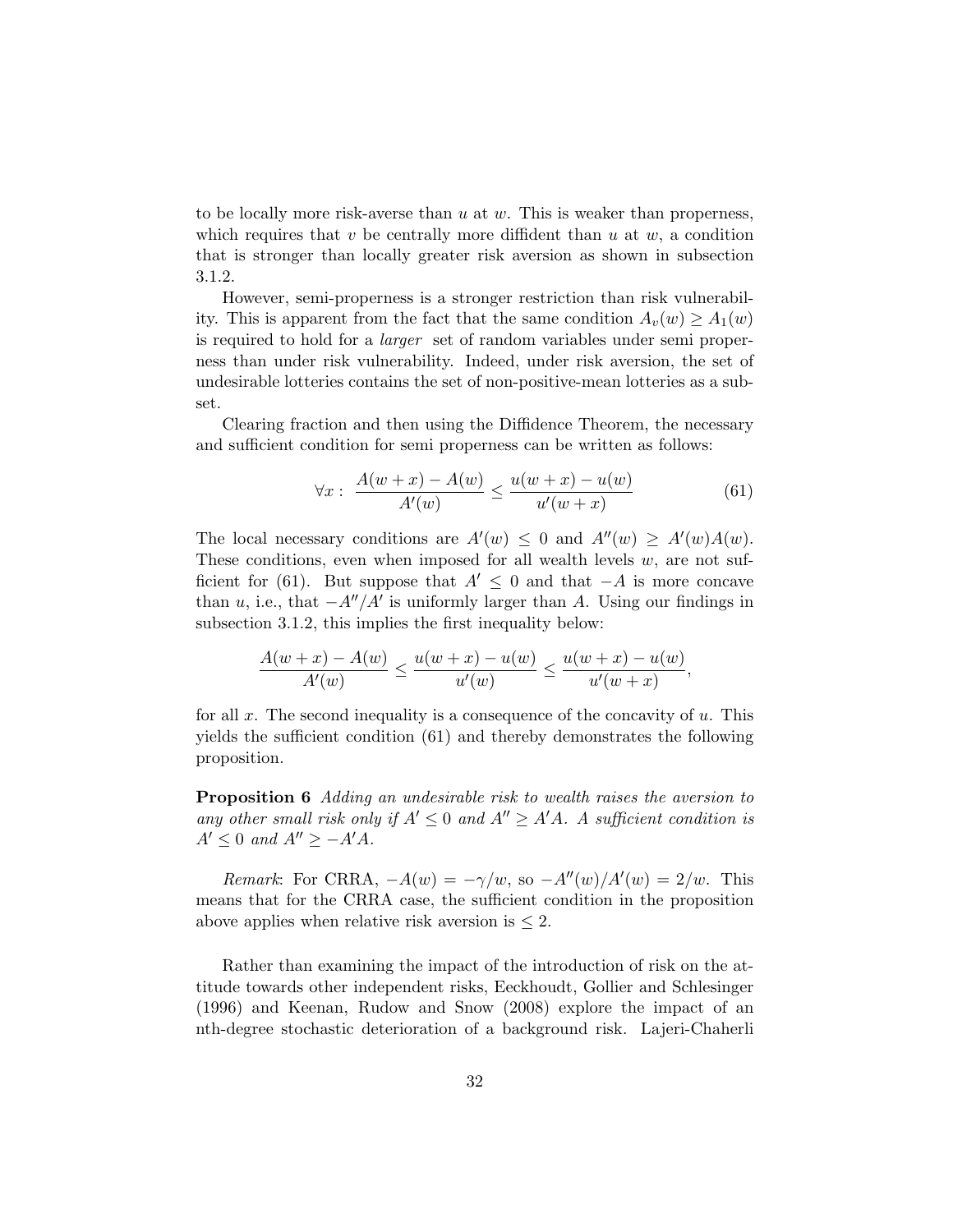(2002) examine properness in the mean-variance framework. Lajeri-Chaherli showed that quasi-concavity plus decreasing risk aversion is equivalent to proper risk aversion in that context. In Lajeri-Chaherli (2004), they extend these ideas to two-moment decision models. Munier and Tapiero (2008) explore the generalization of properness and similar concepts to non-expectedutility models.

# 4 The Bivariate Diffidence Theorem

Other problems involving multiple risks require a modification of the techniques of the Diffidence Theorem. Pratt and Zeckhauser (1987) define proper risk aversion by requiring that any undesirable risk can never be made desirable by adding another independent undesirable risk to wealth.<sup>12</sup> Mathematically, (fixed-wealth) properness is defined by the following property:  $\forall w, \tilde{x}, \tilde{y}$ :

$$
Eu(w + \tilde{x}) \le u(w) \text{ and } Eu(w + \tilde{y}) \le u(w) \Longrightarrow Eu(w + \tilde{y} + \tilde{x}) \le Eu(w + \tilde{x}),
$$
\n(62)

where  $\tilde{x}$  and  $\tilde{y}$  are independent random variables. There is a simple way to solve this problem by using the Diffidence Theorem twice. Indeed, by definition,  $u_1$  is proper if and only if  $v(w) = Eu(w + \tilde{x})$  is centrally more risk-averse than u for any undesirable risk  $\tilde{x}$  at w, and for any w. Thus, an equivalent definition of properness is:  $\forall w, y, \tilde{x} : Eu(w + \tilde{x}) \leq u(w)$  implies

$$
\frac{Eu(w+y+\tilde{x}) - Eu(w+\tilde{x})}{Eu'(w+\tilde{x})} \le \frac{u(w+y) - u(w)}{u'(w)}.
$$
\n(63)

Applying the Diffidence Theorem again for every y yields the necessary and sufficient condition obtained by Pratt and Zeckhauser (1987, Theorem 4).

Taking inspiration from this example, let us state and prove the Bivariate Diffidence Theorem. The general structure of the problem that can be solved by the Bivariate Diffidence Theorem is as follows:<sup>13</sup>

$$
\forall \tilde{x}, \tilde{y} : E f_1(\tilde{x}) = f_1(0) \text{ and } E f_2(\tilde{y}) = f_2(0) \implies Eh(\tilde{x}, \tilde{y}) \le 0. \tag{64}
$$

 $12$ More recently, the bivariate Diffidence Theorem has been used by Crainich, Eeckhoudt and Le Courtois (2014) to link risk vulnerability to decreasing downside risk aversion.

<sup>&</sup>lt;sup>13</sup>To be concise, we limit the analysis to nonstochastic initial  $w$ , and equality conditions. Other formulations can easily be characterized by following the same rules as above.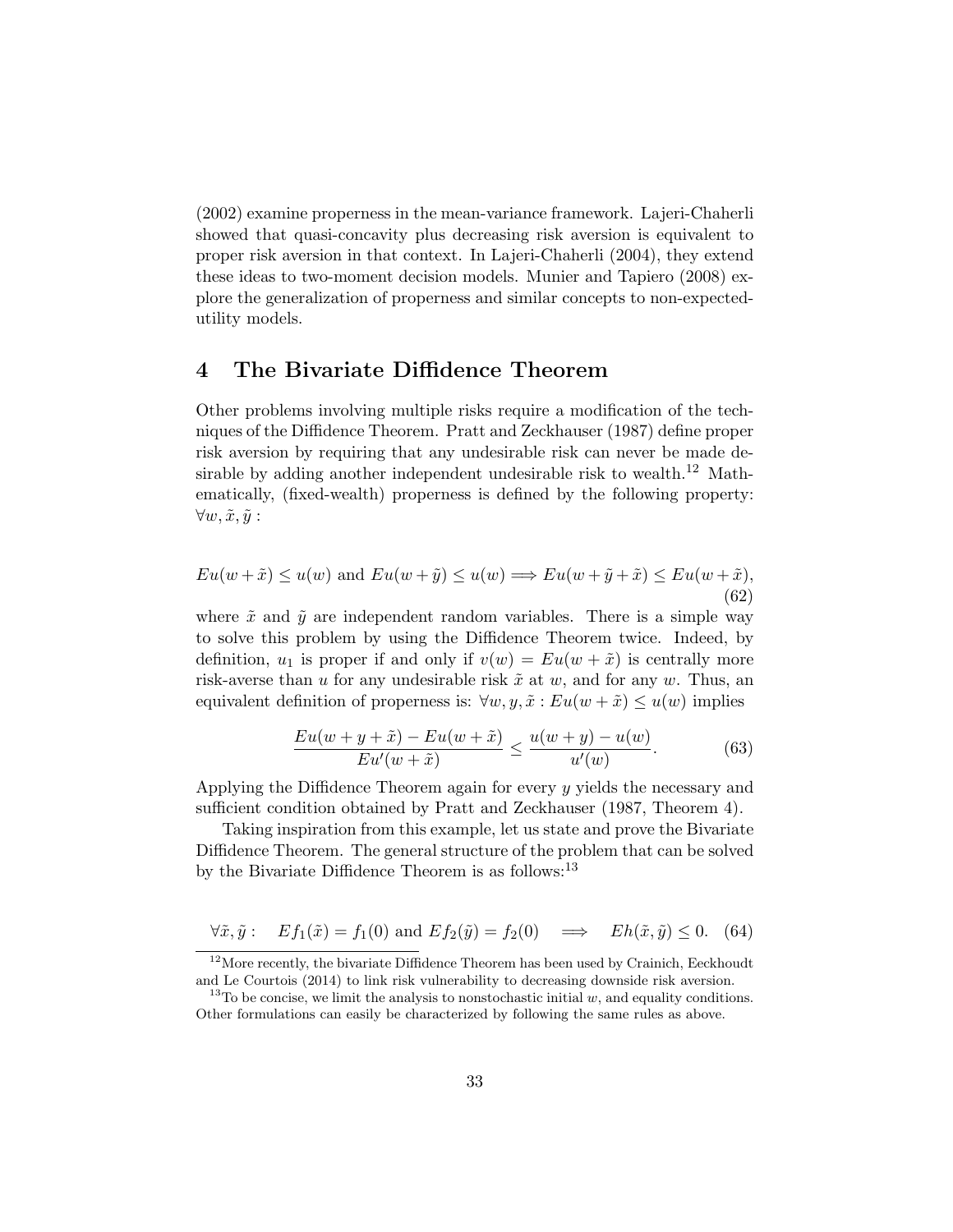In the following bivariate Diffidence Theorem, we systematize the technique that has been presented above to characterize properness.

**Theorem 2** Suppose that function  $h(x, y)$  satisfies  $h(x, 0) \equiv 0$  and  $h(0, y) \equiv 0$ 0. Then, as long as  $f_1'(0) \neq 0$  and  $f_2'(0) \neq 0$ , Condition (64) is equivalent to the condition that

$$
h(x,y) - \delta_1(x)\frac{\partial h}{\partial x}(0,y) - \delta_2(y)\frac{\partial h}{\partial y}(x,0) + \delta_1(x)\delta_2(y)\frac{\partial^2 h}{\partial x \partial y}(0,0) \le 0, \tag{65}
$$

for all x and y, with  $\delta_i(x) = (f_i(x) - f_i(0))/f'_i(0)$ .

*Proof:* Given the assumptions, for any  $\tilde{y}$  satisfying the second condition in (64), any  $\tilde{x}$  satisfying the first condition in (64) implies  $Eh(\tilde{x}, \tilde{y}) \leq 0$ . Consider any random variable  $\tilde{y}$  such that  $Ef_2(\tilde{y}) = f_2(0)$ . Then, for this  $\tilde{y}$ , condition (64) is equivalent to the generic diffidence property (1). Then, the univariate Diffidence Theorem can be applied. It yields the following necessary and sufficient condition: For all  $x$ ,

$$
E_y\left[h(x,\tilde{y}) - \delta_1(x)\frac{\partial h}{\partial x}(0,\tilde{y})\right] \le 0,\tag{66}
$$

with  $\delta_1(x) = (f_1(x) - f_1(0))/f'_1(0)$ . This condition must hold for all  $\tilde{y}$  such that  $Ef_2(\tilde{y}) = f_2(0)$ . The univariate Diffidence Theorem can be applied again to obtain (65) as a necessary and sufficient condition for (64). **In the Second Service** 

Note:  $h(x, y)$  satisfying  $h(x, 0) \equiv 0$  and  $h(0, y) \equiv 0$  is equivalent to:

$$
h(x, y) = j(x, y) - j(x, 0) - j(0, y) + j(0, 0)
$$

for some function  $j(x, y)$ . It is clear that for any j this gives an h with the stipulated property. On the other hand, if one has  $h$  in hand, it is easy to find a  $j$  – just take h itself as j.

There are many other applications of the bivariate diffidence theorem. For example, if the first condition in (62) is replaced by  $Eu'(w + \tilde{x}) \ge u'(w)$ , we get the notion of standard risk aversion introduced by Kimball (1993). If it is replaced by condition  $E\tilde{x} \leq 0$ , we get risk vulnerability. It would also be easy to apply the Theorem to the following problem:  $\forall w, \tilde{x}, \tilde{y}$ :

$$
E\tilde{x}u'_1(w+\tilde{x}) = 0 \text{ and } Eu_1(w+\tilde{y}) = u_1(w) \Rightarrow Eu_1(w+\tilde{y}+\tilde{x}) \le Eu_1(w+\tilde{x}).
$$
\n(67)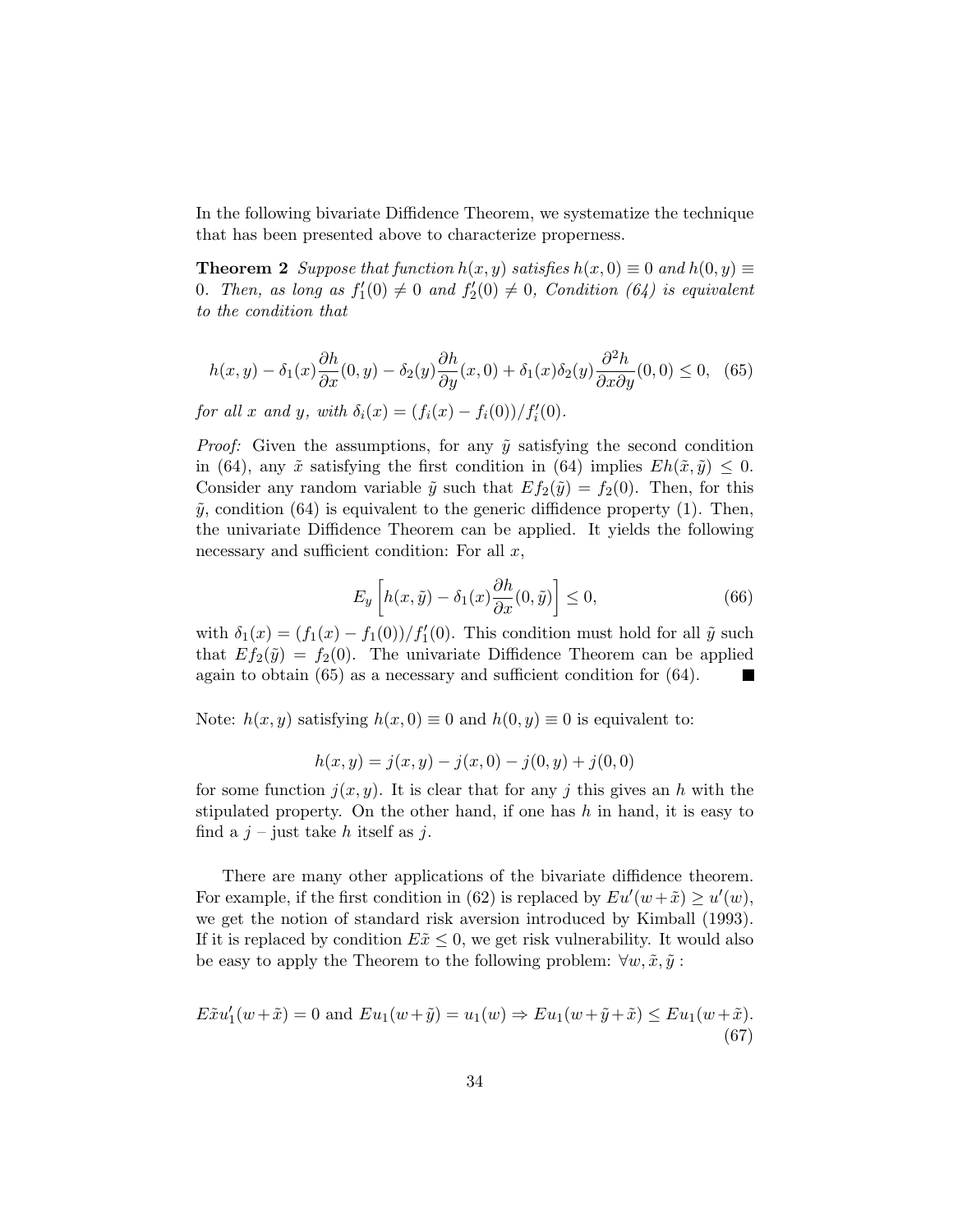This is the problem of guaranteeing that opening up a new asset market makes undesirable any risk for which one was indifferent prior to the opening. Obviously, this condition is stronger than (44). This is left as an exercise for interested readers. Many other examples can be found by combining different types of functions  $f_i$  that we considered in the previous section.

# 5 Other extensions

#### 5.1 Allowing for an arbitrary reference situation

All applications of the Diffidence Theorem above rely on a pre-specified initial wealth level  $w$ . But one can imagine applications in which the initial distribution of wealth is not specified. What would happen to the characterization of the problem if the distribution of initial wealth  $\tilde{\omega}$  is stochastic and arbitrary? In other words, what are the restrictions on functions  $f_1, f_2$ to get

$$
\forall \tilde{x}, \tilde{\omega} : E f_1(\tilde{x}) \le Ef_1(\tilde{\omega}) \Longrightarrow Ef_2(\tilde{x}) \le Ef_2(\tilde{\omega}), \tag{68}
$$

To illustrate, if these functions are utility functions, under what conditions on preferences is it true that if agent  $u_1$  prefers a lottery to another, then agent  $u_2$  also prefers the former to the latter? We know the answer to this simple problem: the two functions must represent the same preferences, i.e.  $\exists m > 0 : f_2(.) \equiv mf_1(.) + b$ . We generalize this result in the following Proposition, which can be easily demonstrated using the Diffidence Theorem.

Proposition 7 Condition (68) holds if and only if there exists a positive scalar m such that  $f_2(x) - f_2(0) = m[f_1(x) - f_1(0)].$ 

### 5.2 The Multi-Antecedent Diffidence Theorem

Another possible extension is to consider more than one condition on  $\tilde{x}$ . Namely, consider an index set  $\Theta \subset R$  that can be either finite or infinite, and a set of functions  $\{f_{\theta}(x), \theta \in \Theta\}$ . The multi-antecedent problem is written as:

$$
\forall \tilde{x}: \quad Ef_{\theta}(\tilde{x}) \le Ef_{\theta}(\tilde{\omega}_{\theta}) \,\forall \theta \in \Theta \implies Eg(\tilde{x}) \le Eg(\tilde{\omega}),\tag{69}
$$

where  $\{\tilde{\omega}_{\theta}|\theta \in \Theta\}$  is a prespecified set of random variables. The multiantecedent Diffidence Theorem provides a tool to solve this kind of problem.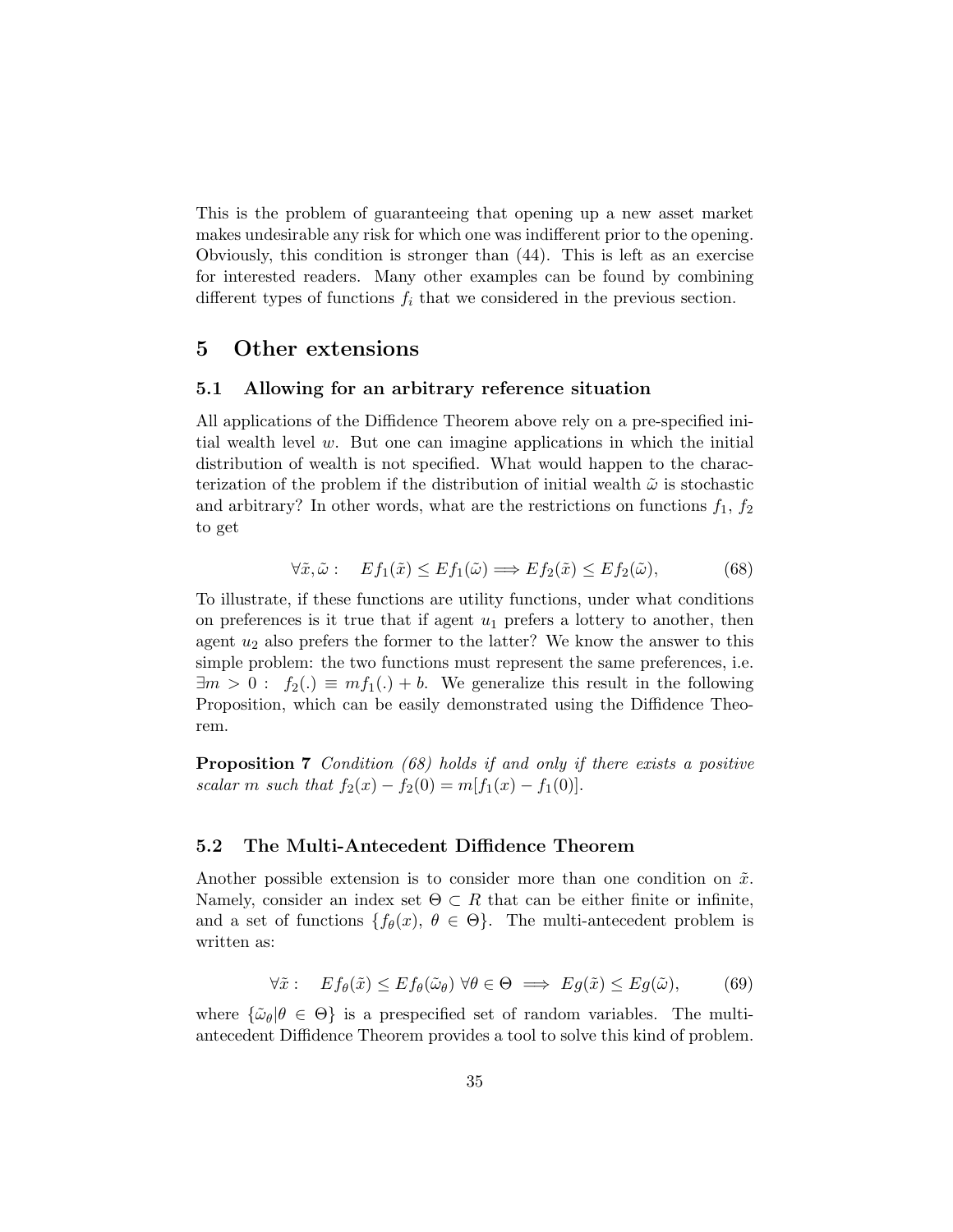**Theorem 3** Suppose that functions  $f_{\theta}$  and g are in  $L_2[a, b]$ . Then Condition (69) holds if and only if there exists a nonnegative Lebesgues-integrable function  $m : \Theta \to R$  such that

$$
g(x) - Eg(\tilde{\omega}) \le \int_{\Theta} m(\theta)[f_{\theta}(x) - Ef_{\theta}(\tilde{\omega}_{\theta})]d\theta, \tag{70}
$$

for all  $x$  in [a, b].

Proof: See the Appendix.

Notice that multiplying the right-hand-side of Condition (70) by an additional nonnegative scalar does not change the substance of the condition. Thus, condition (69) is equivalent to the property

$$
\forall \tilde{x}: \quad E \int_{\Theta} m(\theta) f_{\theta}(\tilde{x}) d\theta \le E \int_{\Theta} m(\theta) f_{\theta}(\tilde{\omega}) d\theta \Longrightarrow Eg(\tilde{x}) \le Eg(\tilde{\omega}). \tag{71}
$$

This means that any problem with more than one antecedent is equivalent to another problem with only one antecedent on which the single-antecedent Diffidence Theorem can be applied. To illustrate, consider the problem of an agent  $v$  rejecting any lottery that both agents  $u_1$  and  $u_2$  reject:

$$
\forall \tilde{x}: \quad Eu_i(w + \tilde{x}) \le u_i(w), \ i = 1, 2 \Longrightarrow Ev(w + \tilde{x}) \le v(w). \tag{72}
$$

From our results, this is possible only if there exists two nonnegative scalars  $m_1, m_2$  such that v is centrally more risk-averse around w than  $u_3 = m_1u_1 +$  $m_2u_2$ .

# 5.3 The Multi-Antecedent Multi-Reference Diffidence Theorem

Of course, one can easily combine the two previous results to analyze problems with more than one antecedent and with an arbitrary reference point:

$$
\forall \tilde{x}, \tilde{\omega} : E f_{\theta}(\tilde{x}) \le Ef_{\theta}(\tilde{\omega}_{\theta}) \,\forall \theta \in \Theta \implies Eg(\tilde{x}) \le Eg(\tilde{\omega}).\tag{73}
$$

This is possible only if there exists a nonnegative function  $m : \Theta \to R$  such that

$$
g(x) = \int_{\Theta} m(\theta) f_{\theta}(x) d\theta.
$$
 (74)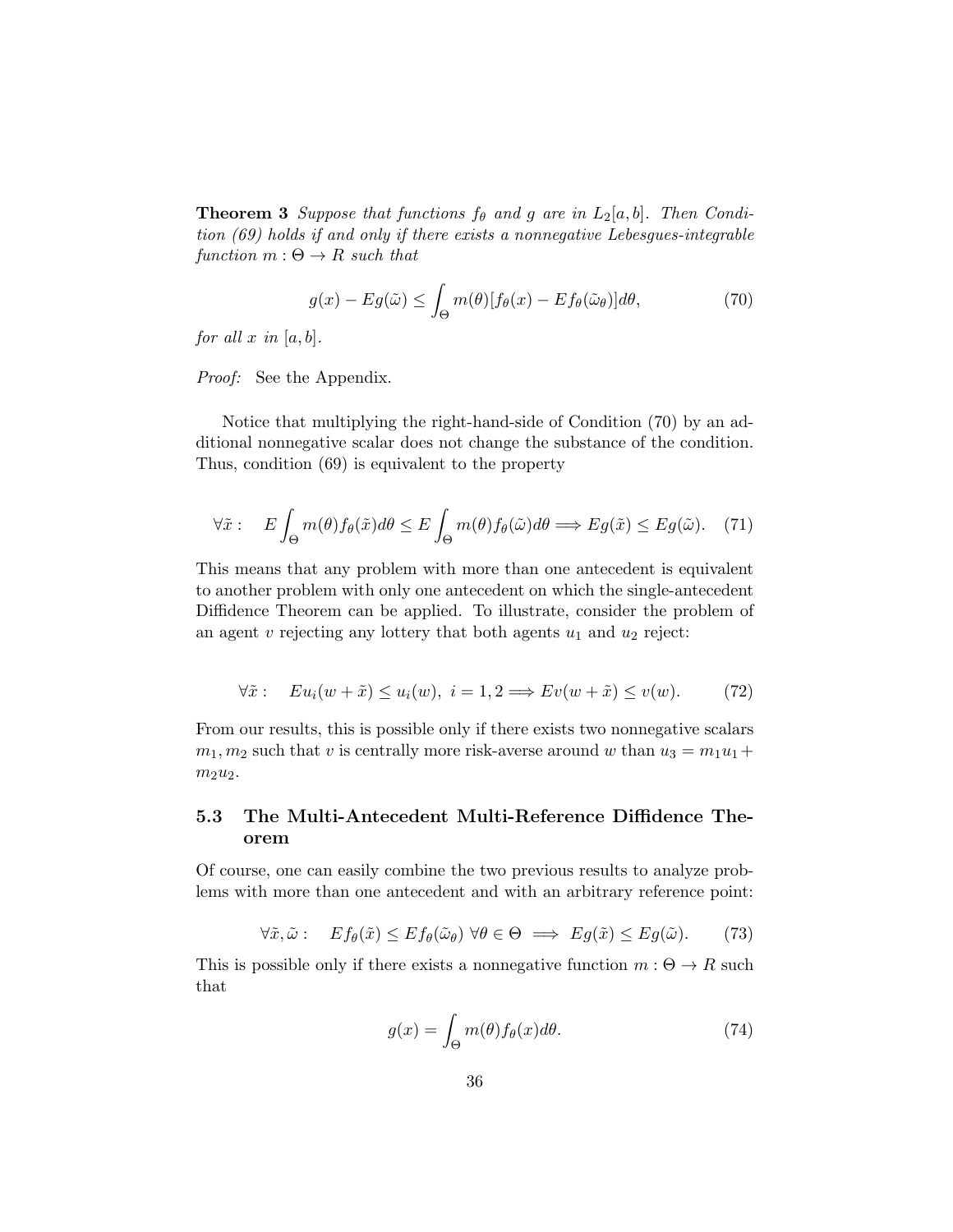Jewitt (1987) obtains this condition. He applied it to the Ross' concept of "strongly greater risk aversion" (Ross, 1981). A simpler illustration is to determine under what condition agent  $v$  dislikes any change in risk that agents both  $u_1$  and  $u_2$  dislike. From the discussion above, this is possible if and only if v is a convex combination of  $u_1$  and  $u_2$ . More generally, if an agent  $v$  dislikes any change in risk that *any* agent with constant absolute risk aversion dislikes, it must be the case that  $v$  is completely monotone, i.e. all odd derivatives of  $v$  must be positive and all even derivatives of  $v$  must be negative:  $v(w) = -\int_0^{+\infty} m(\theta) e^{-\theta w} d\theta$ .

# 6 Concluding remarks

Under what condition on  $(f_1, f_2)$  do we have the property that  $Ef_2(w, \tilde{x}) \leq$  $f_2(w, 0)$  for all lotteries  $\tilde{x}$  for which  $Ef_1(w, \tilde{x}) = f_1(w, 0)$ ? The Diffidence Theorem points to three different conditions associated to this problem. The simplest one consists in a necessary condition that is in fact necessary and sufficient "in the small", i.e., when we limit the set of random variables to small risks. This necessary condition states that  $f_2(w, x)$  must be more concave with respect to x in the sense of Arrow-Pratt than  $f_1(w, x)$ , locally in the neighborhood of  $(w, 0)$ . This local condition is generally straightforward to characterize by standard univariate calculus.

The second condition is called a "central" condition, and is necessary and sufficient for the property above to hold for all  $\tilde{x}$ , but for a fixed, given w. Finally, the "global" condition requires that the property holds for all  $w$ . The Diffidence Theorem fully characterizes the central and global conditions, the latter requiring that a bivariate function be nonpositive. Of course, the global condition implies the central condition, which in turn implies the local one, but the reverse is not true in general. However, there are circumstances, such as when functions  $f_1$  and  $f_2$  are additive in  $(w, x)$ , in which the local condition implies the global one. But in many applications, such as those associated to the concepts of properness and risk vulnerability, the condition "in the small" is not equivalent to the condition "in the large". This paper describes these local necessary conditions, central necessary and sufficient conditions and global sufficient conditions, and discusses their links in the context of a wide variety of applied problems. One key unresolved question is: What general principle determines when the local condition holding for all initial w implies the global condition?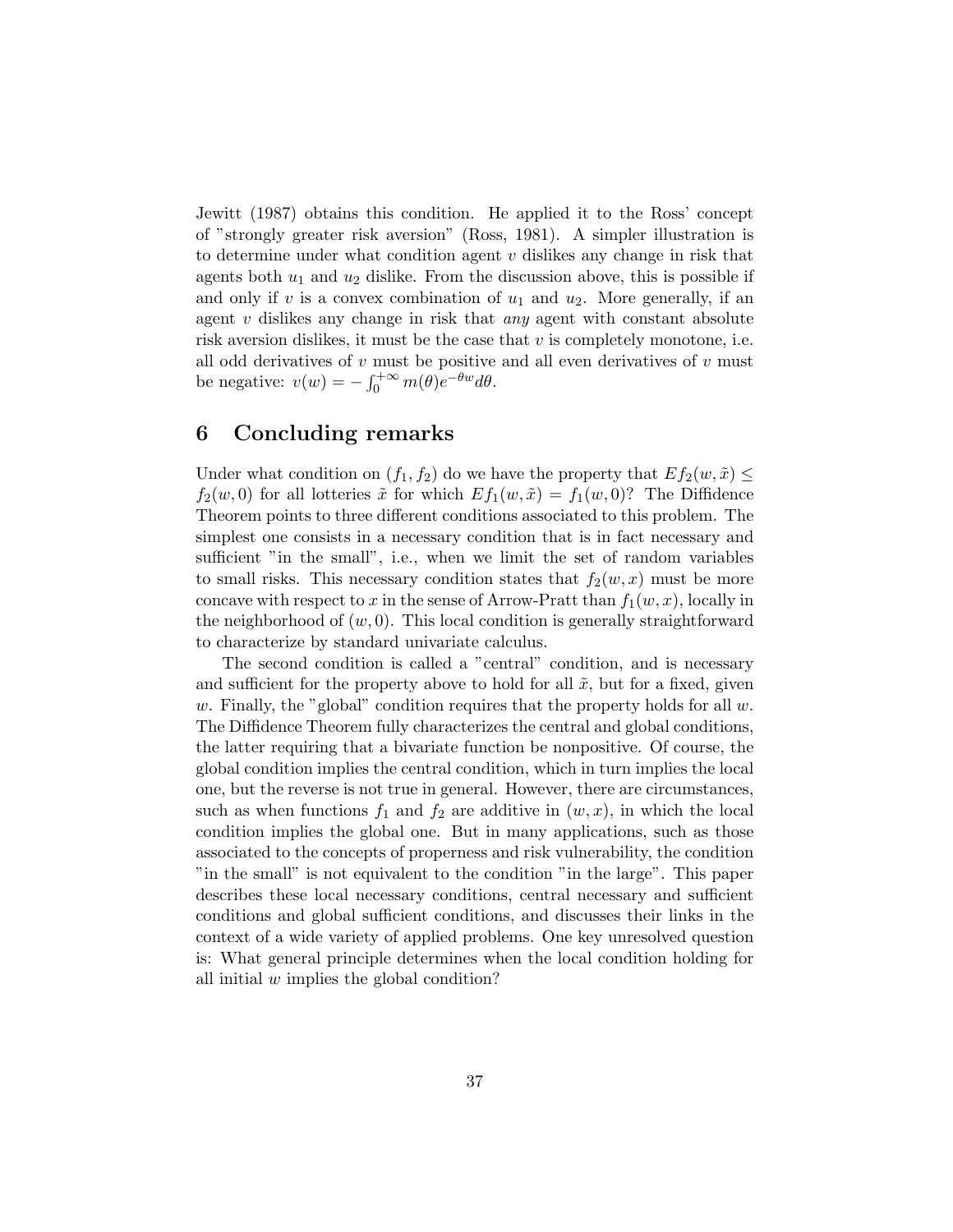#### References

- Arrondel, L., H. Calvo Pardo, and X. Oliver, (2010), Temperance in stock market participation: Evidence from France, Economica 77, 314-333.
- Crainich, D., L. Eeckhoudt, and O. Le Courtois, (2014), Decreasing downside risk aversion and background risk, Journal of Mathematical Economics 53, 59-63.
- Crainich, D., L. Eeckhoudt, and O. Le Courtois, (2016), Health and portfolio choices: A diffidence approach, European Journal of Operational Research 259, 273-279.
- Dionne, G., and M.-G. Ingabire, (2001), Diffidence theorem, state dependent preferences, and DARA, The Geneva Papers on Risk and Insurance Theory, 26, 139-154.
- Doherty, N.A., and H. Schlesinger, (1983), Optimal insurance in incomplete markets, Journal of Political Economy 91, 1045- 1054.
- Eeckhoudt, L., C. Gollier, and H. Schlesinger, (1996), Changes in Background Risk, and Risk Taking Behaviour, Econometrica, 64, 683-690.
- Eeckhoudt, L., C. Gollier, and T. Schneider, (1995), Risk Aversion, Prudence and Temperance: A Unified Approach, Economics Letters, 48, 331-336.
- Eeckhoudt, L., B. Rey, and H. Schlesinger, (2007), A Good Sign for Multivariate Risk Taking, Management Science, 53, 117124.
- Eeckhoudt, L., and H. Schlesinger, (2006), Putting risk in its proper place, American Economic Review 96, 280-289.
- Eichner, T., (2008), Mean variance vulnerability, Management Science 54, 586-593.
- Eichner, T., and A. Wagener, (2012), Tempering effects of (dependent) background risks: A mean-variance analysis of portfolio selection, Journal of Mathematical Economics 48, 422- 430.
- Franke, G., H. Schlesinger, and R.C. Stapleton, (2011), Risk taking with additive and multiplicative background risks, Journal of Economic Theory 146, 1147-1568.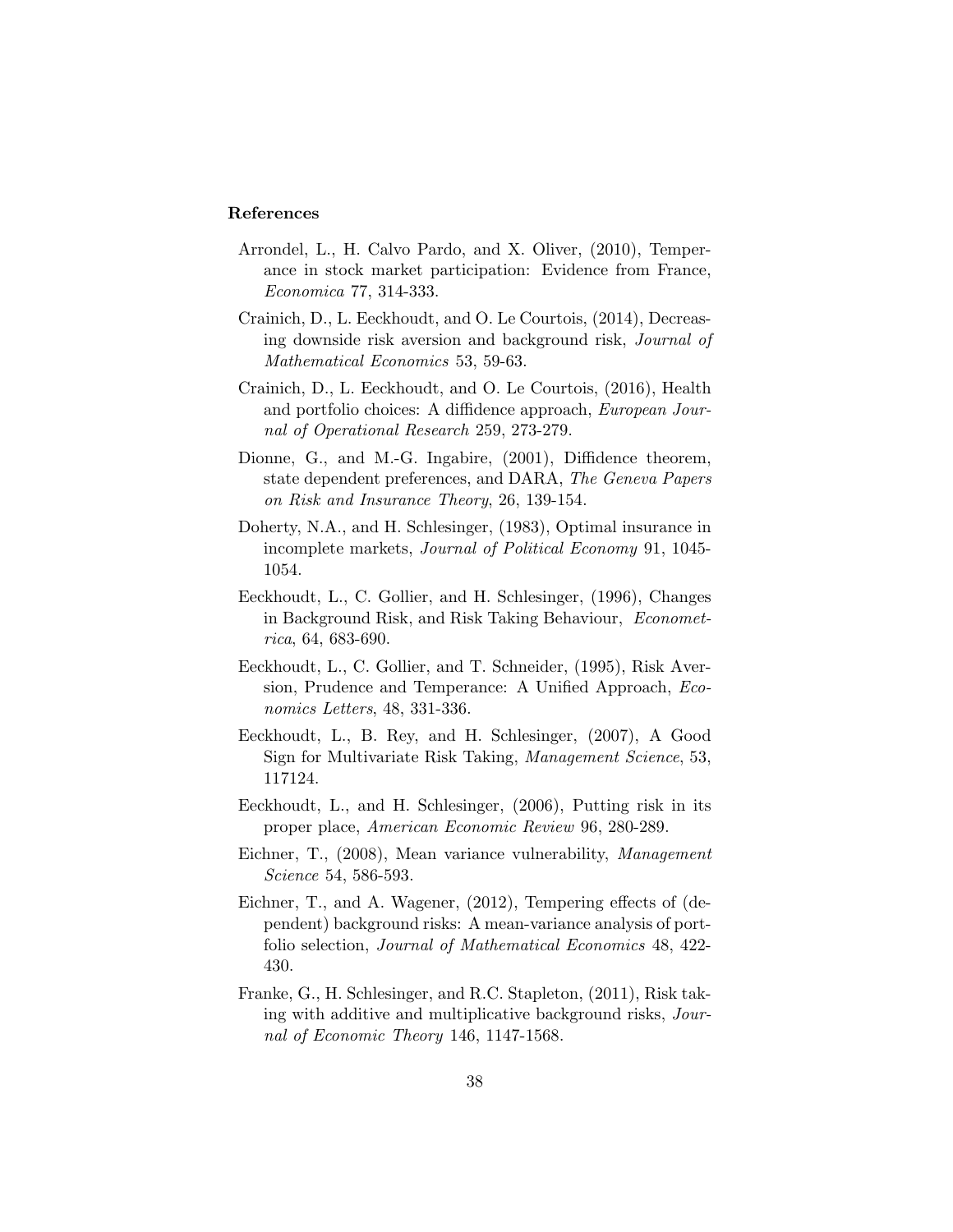- Franke, G., R.C. Stapleton, and M.G. Subrahmanyam, (1998), Who Buys and Who Sells Options: The Role of Options in an Economy with Background Risk, Journal of Economic Theory 82, 89-109.
- Gollier, C., (1996), Decreasing Absolute Prudence: Characterization and Applications to Second-Best Risk Sharing, European Economic Review 40, 1799-1815.
- Gollier, C., (2001), The economics of risk and time, MIT Press.
- Gollier, C., (2007), Whom should we believe? Aggregation of heterogeneous beliefs, Journal of Risk and Uncertainty 35, 107-127.
- Gollier, C., (2015), Discounting, inequality and economic convergence, Journal of Environmental Economics and Management 69, 53–61.
- Gollier, C., (2016), Evaluation of long-dated assets : The role of parameter uncertainty, Journal of Monetary Economics 84, 66-83.
- Gollier, C. and M.S. Kimball, (1994), Toward a systematic approach to the economic effects of risk II: Characterizing utility functions, unpublished manuscript, University of Toulouse.
- Gollier, C. and M.S. Kimball, (2018), New Methods in the Classical Economics of Uncertainty : Comparing Risks, Geneva Risk and Insurance Review, forthcoming.
- Gollier, C., and J.W. Pratt, (1996), Risk Vulnerability and the Tempering Effect of Background Risk, Econometrica 64, 1109-1124. Gollier, C., and H. Schlesinger, (2002), Changes in risk and asset prices, Journal of Monetary Economics 49, 761-795.
- Hara, C., J. Huang, and C. Kuzmics, (2011), Effects of background risks on cautiousness with an application to a portfolio choice problem, Journal of Economic Theory 146, 346- 358.
- Jewitt, I., (1987), A Note on comparative statics and stochastic dominance, Journal of Mathematical Economics 15, 259-254.
- Jiang, C., Y. Ma, and Y. An, (2010), An analysis of portfolio selection with background risk, Journal of Banking and Finance 34, 3055-3060.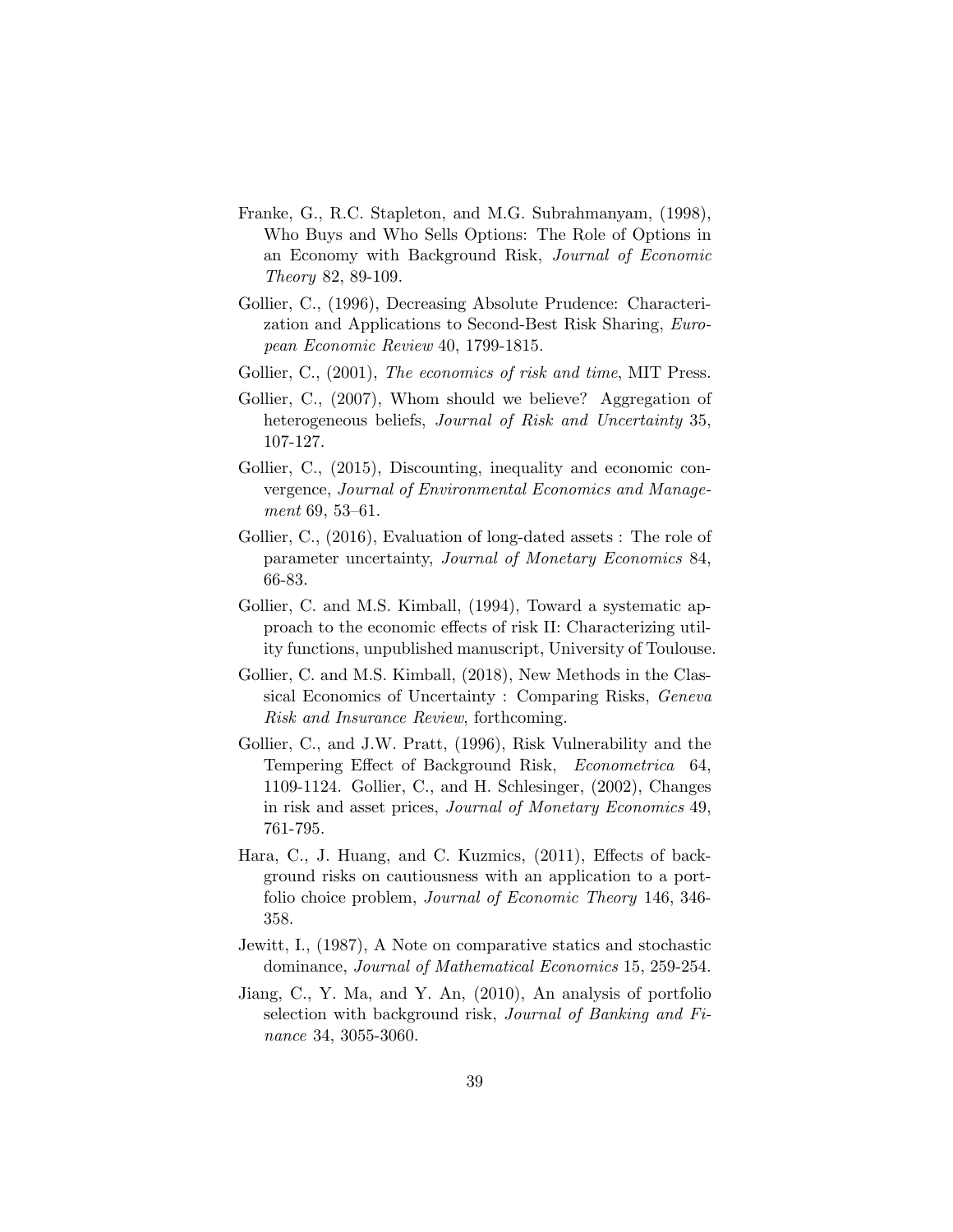- Lajeri-Chaherli, F., (2002), More on Properness: The Case of Mean-Variance Preferences, The Geneva Papers on Risk and Insurance Theory 27, 49-60.
- Lajeri-Chaherli, F., (2004), Proper and standard risk aversion in two-moment decision models. Theory and Decision 57, 213-225.
- Kihlstrom, R., D. Romer and S. Williams, (1981), Risk Aversion with Random Initial Wealth, Econometrica49, 911-920.
- Keenan, D., D.C. Rudow, and A. Snow, (2008), Risk preferences and changes in background risk, Journal of Risk and Uncertainty 36, 139-152.
- Keenan, D., and A. Snow, (2010), Greater prudence and greater downside risk aversion, Journal of Economic Theory 145, 2018-2026.
- Kimball, M.S., (1990), Precautionary Saving in the Small and in the Large, Econometrica 58, 53-73.
- Kimball, M.S., (1993), Standard Risk Aversion, Econometrica 61, 589-611.
- Mossin, J., (1968), Optimal Multiperiod Portfolio Policies, Journal of Business 41, 215-229.
- Munier, B. R., and C. Tapiero, (2008), Risk Attitude, in *Ency*clopedia of Quantitative Risk Analysis and Assessment IV, Wiley.
- Pratt, J.W., (1964), Risk Aversion in the Small and in the Large, Econometrica, 32, 122-136.
- Pratt, J.W. and R. Zeckhauser, (1987), Proper Risk Aversion, Econometrica 55, 143-154.
- Ross, S.A., (1981), Some stronger measures of risk aversion in the small and in the large with applications, Econometrica 49, 621-638.
- Selden, L, and X. Wei, (2018), Capital risk: Precautionary and excess saving, mimeo, Columbia University.
- Testlin, I., and R. L. Winkler, (2005), Risky Choices and Correlated Background Risk, Management Science 51, 13336-1345.
- Weil, P., (1989), The Equity Premium Puzzle and the Riskfree Rate Puzzle, Journal of Monetary Economics, 24, 401-421.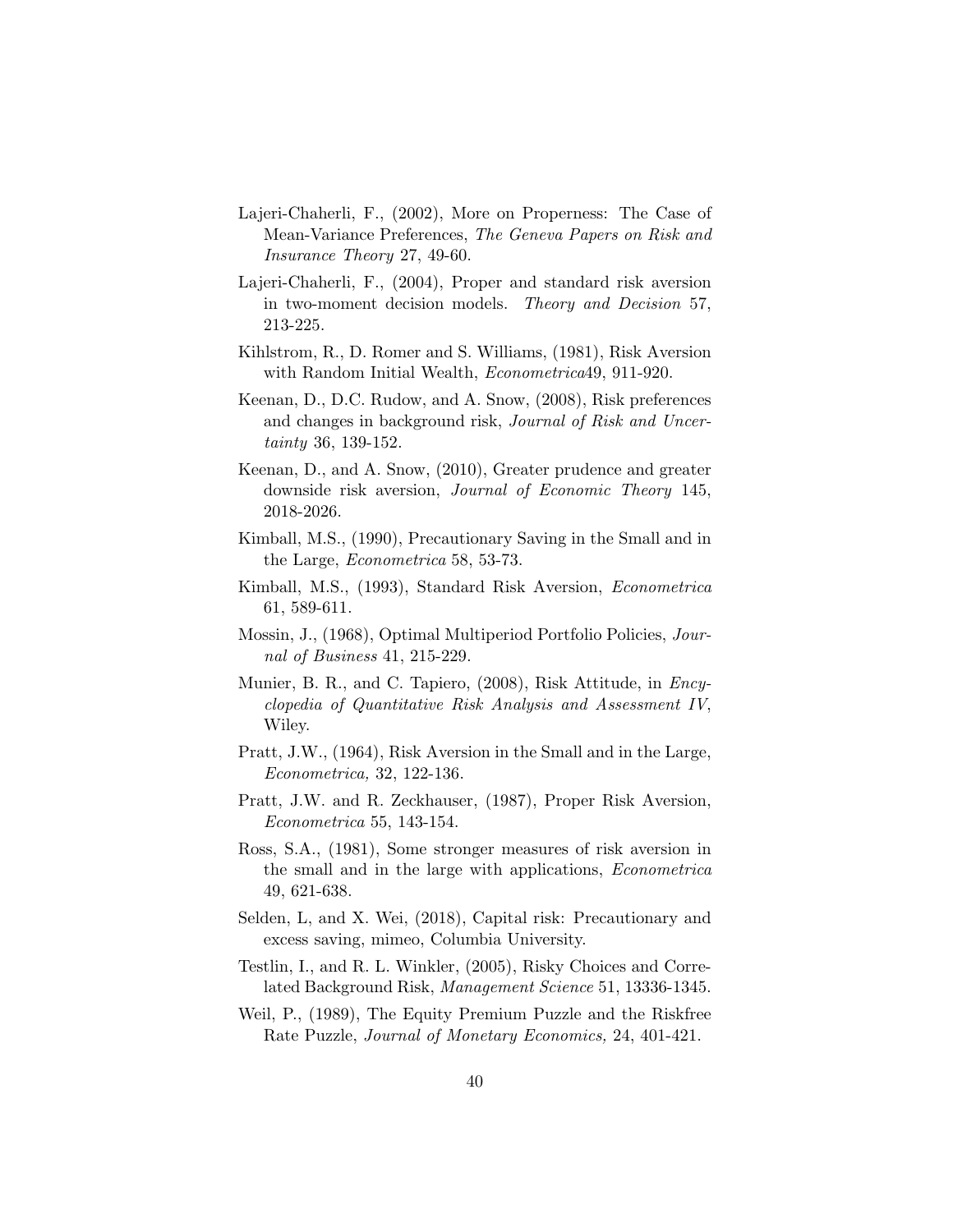- Weil, P., (1992), Equilibrium Asset Prices with Undiversifiable Labor Income Risk, Journal of Economic Dynamics and Control 16, 769-790.
- Weitzman, M. L., (2007), Subjective expectations and assetreturn puzzle, American Economic Review 97, 1102-1130.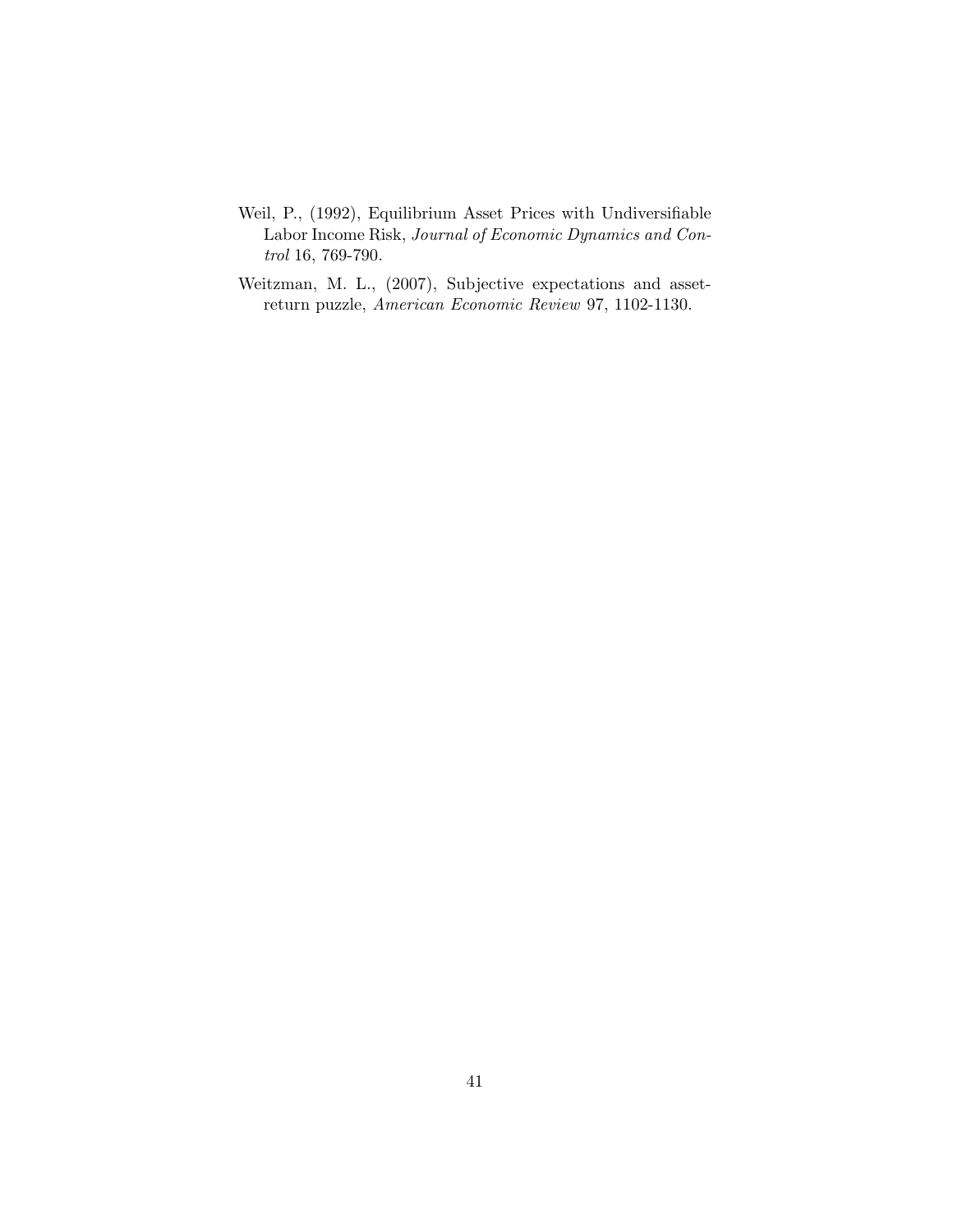#### APPENDIX

#### Proof of Proposition 4 (sufficiency of condition (ii))

The two necessary conditions are simple rewritings of conditions (51) and (52). The sufficiency of  $u''_2(w) - \frac{u'_2(w)}{u'_1(w)}$  $\frac{u_2(w)}{u_1'(w)}u_1''(w)$  increasing is obtained in the following way. Take any positive scalar  $\xi$ . The above condition means that

$$
u_2''(w+\xi) - \frac{u_2'(w+\xi)}{u_1'(w+\xi)}u_1''(w+\xi) - u_2''(w) + \frac{u_2'(w)}{u_1'(w)}u_1''(w) \ge 0.
$$
 (75)

Dividing by  $u_2'(w)$  and integrating the corresponding condition on  $[0, x]$ ,  $x > 0$ , yields

$$
\int_0^x \frac{u_2''(w+\xi)}{u_2'(w)} - \frac{u_1''(w+\xi)}{u_1'(w)} \frac{\frac{u_2'(w+\xi)}{u_2'(w)}}{\frac{u_1'(w+\xi)}{u_1'(w)}} d\xi \ge x \left[ \frac{u_2''(w)}{u_2'(w)} - \frac{u_1''(w)}{u_1'(w)} \right].
$$

The same inequality holds for  $x < 0$  since the change of the direction of inequality (75) is compensated by the direction of the integration. So, for any  $x$ , we obtain

$$
\int_0^x \frac{u''_2(w+\xi)}{u'_2(w)} - \frac{u''_1(w+\xi)}{u'_1(w)} d\xi + g(x) \ge x \left[ \frac{u''_2(w)}{u'_2(w)} - \frac{u''_1(w)}{u'_1(w)} \right],
$$

or, equivalently,

$$
\left[\frac{u_2'(w+x)}{u_2'(w)} - \frac{u_1'(w+x)}{u_1'(w)}\right] + g(x) \ge x \left[\frac{u_2''(w)}{u_2'(w)} - \frac{u_1''(w)}{u_1'(w)}\right],\tag{76}
$$

where

$$
g(x) = \int_0^x \frac{u_1''(w+\xi)}{u_1'(w)} \left[ \frac{\frac{u_1'(w+\xi)}{u_1'(w)} - \frac{u_2'(w+\xi)}{u_2'(w)}}{\frac{u_1'(w+\xi)}{u_1'(w)}} \right] d\xi.
$$

Because  $u_2$  is more risk-averse than  $u_1, u_2$  is centrally more risk-averse than  $u_1$  around w. It implies that the bracketed term in the integrant of g has the same sign as x. It implies that  $g(x)$  is always negative. Combining this fact with condition (76) yields the sufficient condition (50).

#### Proof of Theorem 3